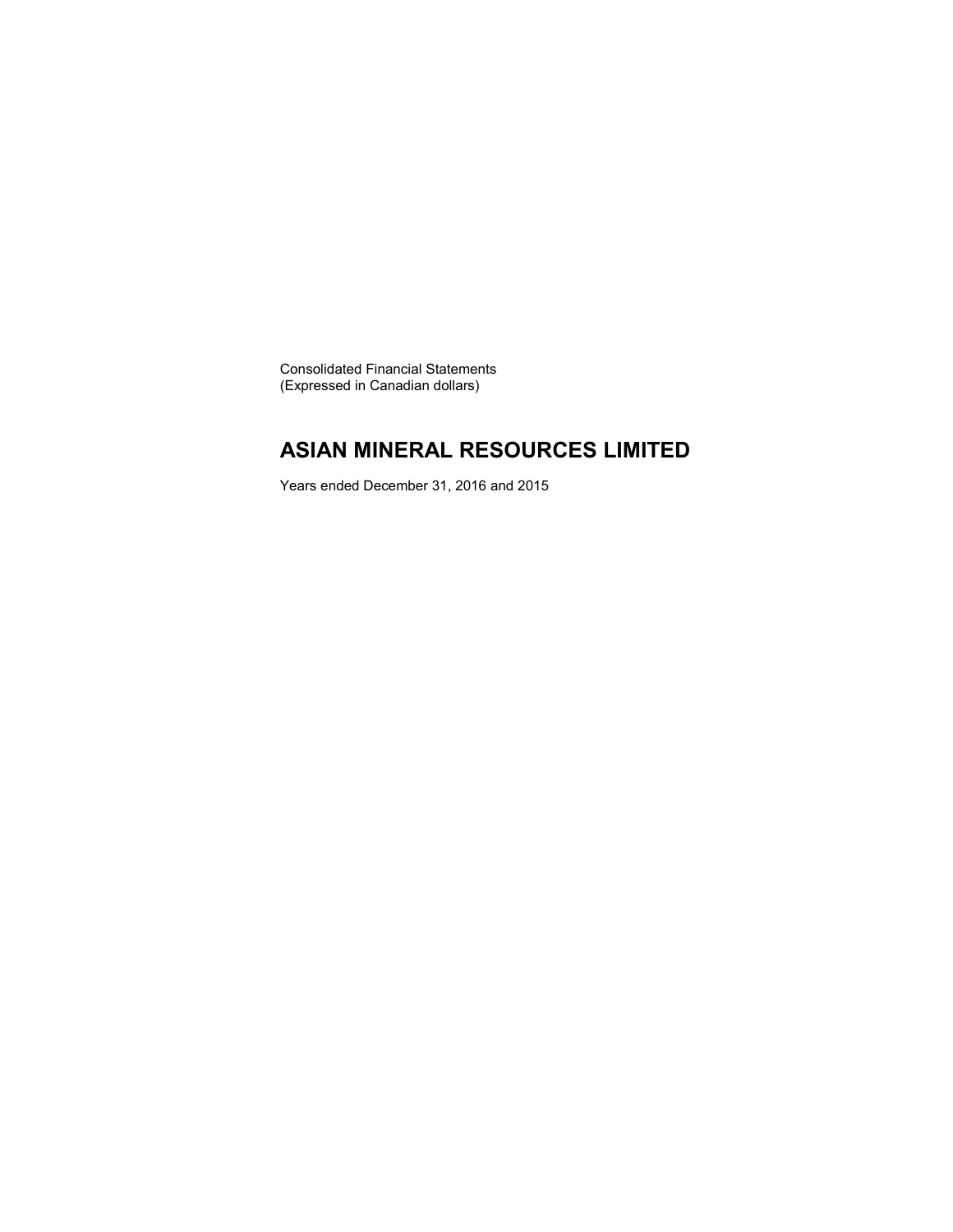

KPMG LLP PO Box 10426 777 Dunsmuir Street Vancouver BC V7Y 1K3 Canada Telephone (604) 691-3000 Fax (604) 691-3031

# **INDEPENDENT AUDITORS' REPORT**

To the Shareholders of Asian Mineral Resources Limited

We have audited the accompanying consolidated financial statements of Asian Mineral Resources Limited, which comprise the consolidated balance sheets as at December 31, 2016 and 2015, the consolidated statements of operations and comprehensive income (loss), changes in equity and cash flows for the years then ended, and notes, comprising a summary of significant accounting policies and other explanatory information.

### *Management's Responsibility for the Consolidated Financial Statements*

Management is responsible for the preparation and fair presentation of these consolidated financial statements in accordance with International Financial Reporting Standards, and for such internal control as management determines is necessary to enable the preparation of consolidated financial statements that are free from material misstatement, whether due to fraud or error.

### *Auditors' Responsibility*

Our responsibility is to express an opinion on these consolidated financial statements based on our audits. We conducted our audits in accordance with Canadian generally accepted auditing standards. Those standards require that we comply with ethical requirements and plan and perform the audits to obtain reasonable assurance about whether the consolidated financial statements are free from material misstatement.

An audit involves performing procedures to obtain audit evidence about the amounts and disclosures in the consolidated financial statements. The procedures selected depend on our judgment, including the assessment of the risks of material misstatement of the consolidated financial statements, whether due to fraud or error. In making those risk assessments, we consider internal control relevant to the entity's preparation and fair presentation of the consolidated financial statements in order to design audit procedures that are appropriate in the circumstances, but not for the purpose of expressing an opinion on the effectiveness of the entity's internal control. An audit also includes evaluating the appropriateness of accounting policies used and the reasonableness of accounting estimates made by management, as well as evaluating the overall presentation of the consolidated financial statements.

We believe that the audit evidence we have obtained is sufficient and appropriate to provide a basis for our audit opinion.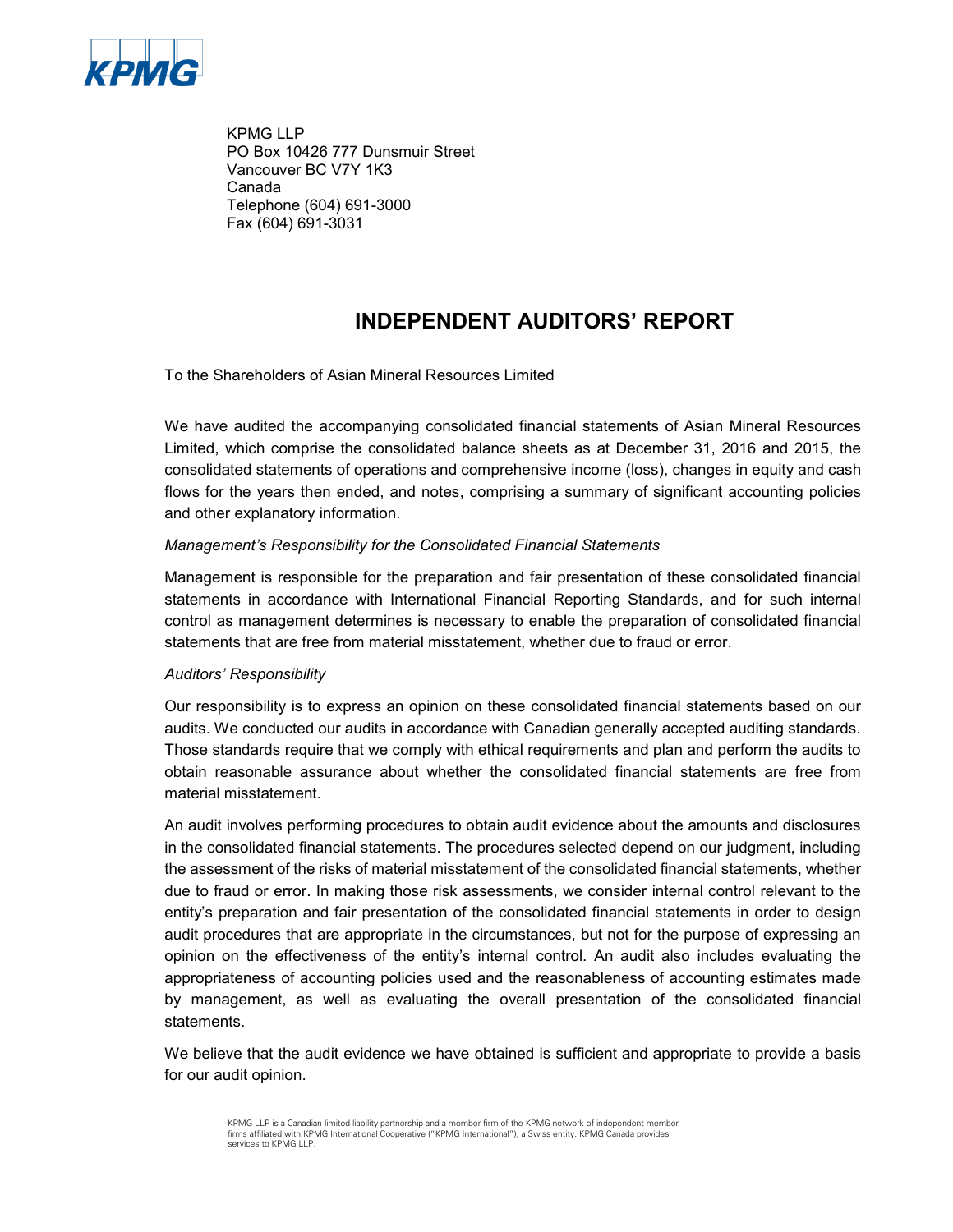

### *Opinion*

In our opinion, the consolidated financial statements present fairly, in all material respects, the consolidated financial position of Asian Mineral Resources Limited as at December 31, 2016 and 2015, and its consolidated financial performance and its consolidated cash flows for the years then ended in accordance with International Financial Reporting Standards.

## *Emphasis of Matter*

Without qualifying our opinion, we draw attention to Note 1 in the consolidated financial statements which describes that Asian Mineral Resources Limited's ability to continue as a going concern is dependent on achieving profitable operations and sustaining positive cash flows from the Ban Phuc mine. These conditions, along with other matters as set forth in Note 1, indicate the existence of material uncertainties that may cast significant doubt about Asian Mineral Resources Limited's ability to continue as a going concern.

 $kPm6$  11P

Chartered Professional Accountants

March 31, 2017 Vancouver, Canada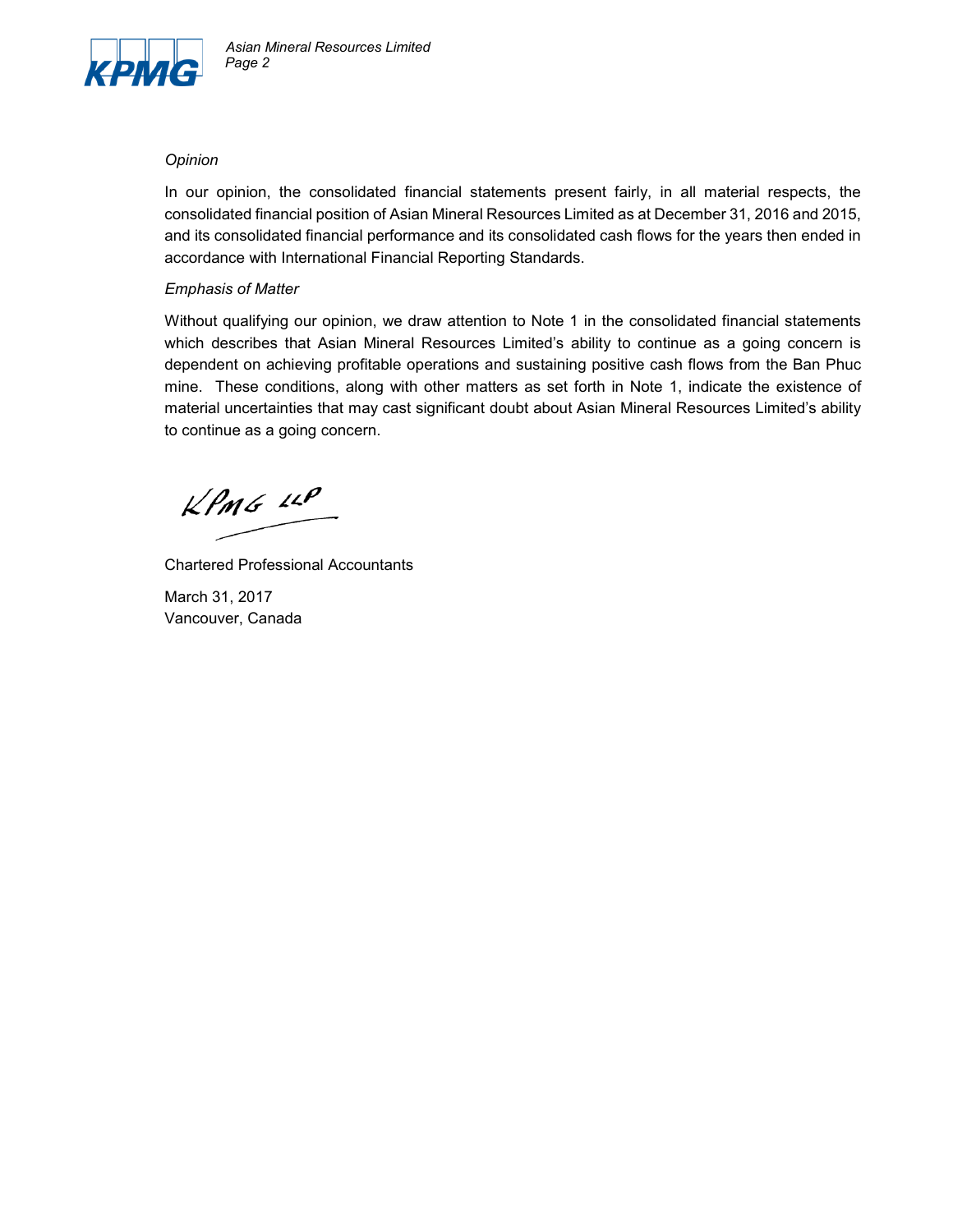Consolidated Balance Sheets (Expressed in Canadian dollars)

|                                                      |       | December 31,    | December 31,     |
|------------------------------------------------------|-------|-----------------|------------------|
|                                                      | Notes | 2016            | 2015             |
|                                                      |       |                 |                  |
| <b>Assets</b>                                        |       |                 |                  |
|                                                      |       |                 |                  |
| Current assets:                                      |       |                 |                  |
| Cash and cash equivalents                            |       | \$<br>5,457,346 | \$<br>5,738,005  |
| Accounts receivable and prepaid expenses             | 7     | 1,792,785       | 6,189,116        |
| Inventories                                          | 8     | 332,758         | 6,705,409        |
|                                                      |       | 7,582,889       | 18,632,530       |
|                                                      |       |                 |                  |
| Non-current assets:                                  |       |                 |                  |
| Property, plant and equipment                        | 9     | 41,296          | 10,350,893       |
| Mineral property interest                            | 10    |                 | 298,399          |
|                                                      |       | 41,296          | 10,649,292       |
|                                                      |       |                 |                  |
| <b>Total assets</b>                                  |       | \$<br>7,624,185 | \$<br>29,281,822 |
|                                                      |       |                 |                  |
| Liabilities and Shareholders'                        |       |                 |                  |
| Equity (Deficit)                                     |       |                 |                  |
|                                                      |       |                 |                  |
| Current liabilities:                                 |       |                 |                  |
| Trade payables and accrued liabilities               | 11    | 7,765,056<br>\$ | 15,012,387<br>\$ |
| Other current liabilities                            | 12    | 1,203,326       | 1,261,656        |
|                                                      |       | 8,968,382       | 16,274,043       |
|                                                      |       |                 |                  |
| Non-current liabilities:                             |       |                 |                  |
| Provision for closure and rehabilitation             | 13    | 436,549         | 444,219          |
| Other non-current liabilities                        | 14    | 1,119,722       | 1,455,605        |
|                                                      |       | 1,556,271       | 1,899,824        |
| <b>Total liabilities</b>                             |       | 10,524,653      | 18,173,867       |
|                                                      |       |                 |                  |
| Shareholders' equity:                                |       |                 |                  |
| Share capital                                        | 15    | 128,732,855     | 128,264,065      |
| Share-based payments reserve                         |       | 632.778         | 667,940          |
| Currency translation reserve                         |       | 17,048,414      | 17,604,184       |
| Deficit                                              |       | (144, 354, 584) | (131, 682, 260)  |
|                                                      |       |                 |                  |
| Equity attributable to shareholders of the Company   |       | 2,059,463       | 14,853,929       |
| Non-controlling interest                             | 25    | (4,959,931)     | (3,745,974)      |
|                                                      |       |                 |                  |
| Total shareholders' equity (deficit)                 |       | (2,900,468)     | 11,107,955       |
| Total liabilities and shareholders' equity (deficit) |       | \$<br>7,624,185 | 29,281,822<br>\$ |
|                                                      |       |                 |                  |

Going concern (note 1) Contingencies (note 27)

The accompanying notes form an integral part of these consolidated financial statements.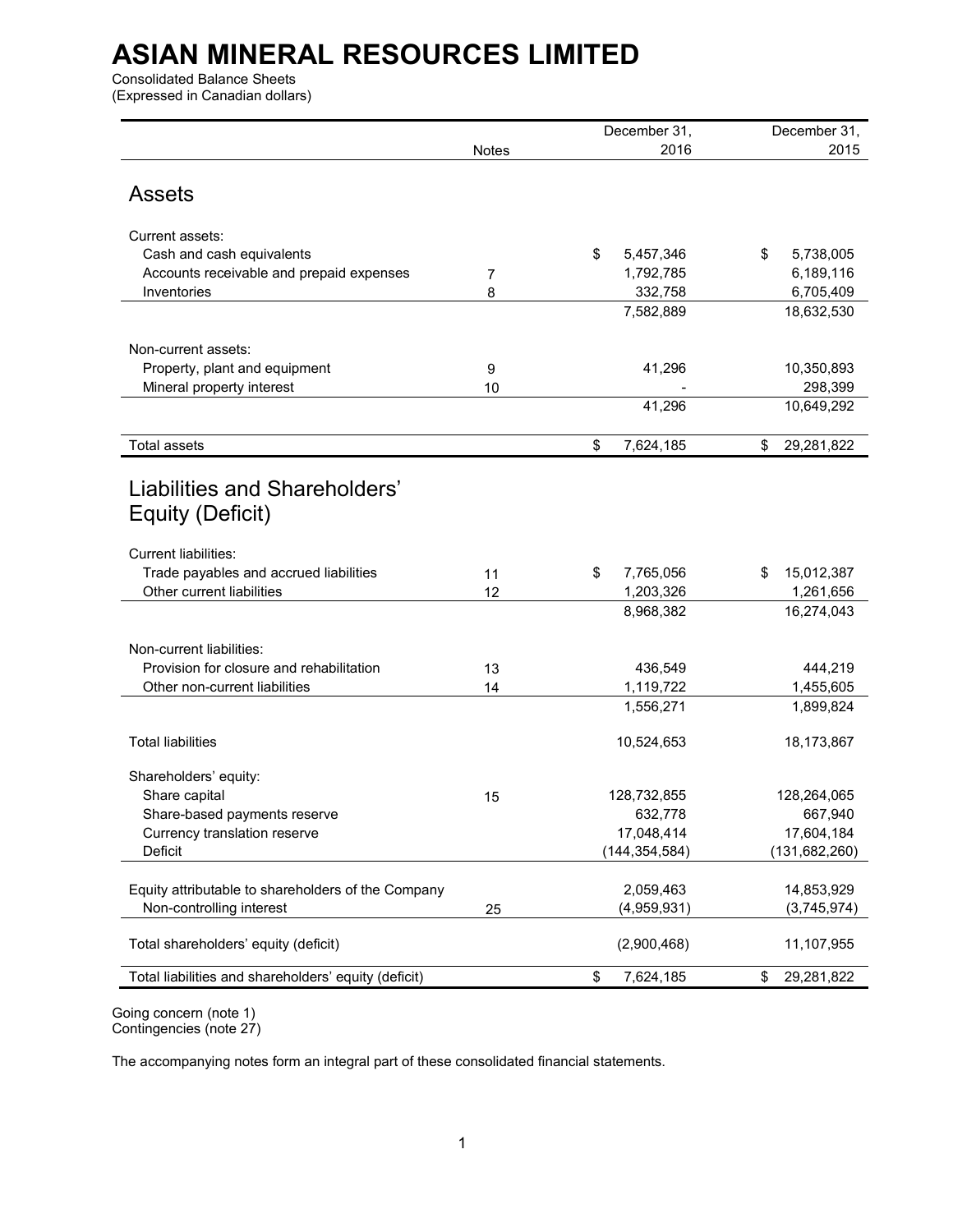Consolidated Statements of Operations and Comprehensive Income (Loss) (Expressed in Canadian dollars)

Years ended December 31, 2016 and 2015

|                                                      | Notes | 2016                 | 2015             |
|------------------------------------------------------|-------|----------------------|------------------|
|                                                      |       |                      |                  |
| Revenue                                              | 16    | \$<br>39,219,494     | \$<br>74,753,199 |
| Costs of sales:                                      |       |                      |                  |
| <b>Production costs</b>                              | 17    | (34, 736, 638)       | (66,966,663)     |
| Royalty                                              |       | (3,497,810)          | (7,081,672)      |
| Concentrate transport and logistics                  |       | (5, 252, 327)        | (9,852,875)      |
| Write-down of consumables and supplies inventory     | 6     | (1,698,853)          |                  |
| Impairment loss                                      | 9     |                      | (26, 553, 100)   |
|                                                      |       | (5,966,134)          | (35,701,111)     |
|                                                      |       |                      |                  |
| General and administrative expenses                  | 18    | (6,500,589)          | (8,932,148)      |
| Exploration                                          |       | (903, 177)           | (1, 279, 721)    |
| Other expense                                        |       | (337, 866)           | (329, 495)       |
| Operating income (loss)                              |       | (13,707,766)         | (46, 242, 475)   |
|                                                      |       |                      |                  |
| Finance income                                       |       | 134,695              | 43,948           |
| Finance expense                                      | 19    | (286, 621)           | (1,009,252)      |
|                                                      |       | (151, 926)           | (965, 304)       |
| Net loss for the year                                |       | (13,859,692)         | (47, 207, 779)   |
|                                                      |       |                      |                  |
| Other comprehensive income (loss):                   |       |                      |                  |
| Foreign currency translation gain (loss)             |       | (617, 521)           | 13,134,890       |
|                                                      |       |                      |                  |
| Comprehensive loss for the year                      |       | \$<br>(14, 477, 213) | $$$ (34,072,889) |
|                                                      |       |                      |                  |
| Net loss for the year attributable to:               |       |                      |                  |
| Shareholders of the Company                          |       | \$<br>(12,707,486)   | \$ (42,826,680)  |
| Non-controlling interest                             |       | (1, 152, 206)        | (4,381,099)      |
|                                                      |       |                      |                  |
|                                                      |       | \$<br>(13,859,692)   | \$ (47,207,779)  |
| Comprehensive loss for the year attributable to:     |       |                      |                  |
| Shareholders of the Company                          |       |                      | (31,005,279)     |
|                                                      |       | \$<br>(13, 263, 258) | \$               |
| Non-controlling interest                             | 25    | (1,213,955)          | (3,067,610)      |
| Comprehensive loss for the year                      |       | \$<br>(14, 477, 213) | $$$ (34,072,889) |
|                                                      |       |                      |                  |
| Basic and diluted shareholders' loss per share       | 15(e) | \$<br>(0.02)         | \$<br>(0.06)     |
| Weighted average number of common shares outstanding |       | 786,589,700          | 779,507,371      |

The accompanying notes form an integral part of these consolidated financial statements.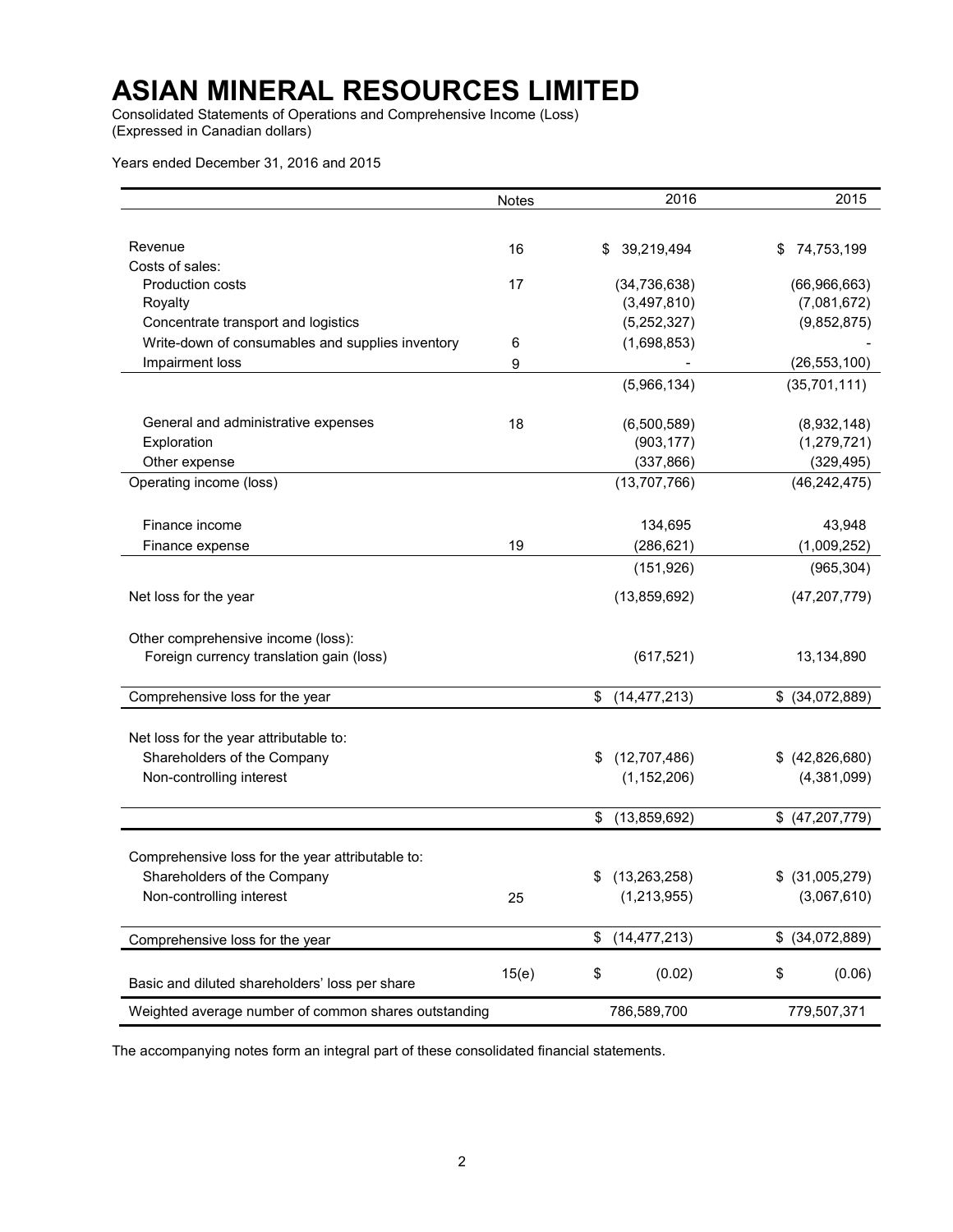ASIAN MINERAL RESOURCES LIMITED **ASIAN MINERAL RESOURCES LIMITED** Consolidated Statements of Changes in Equity

Consolidated Statements of Changes in Equity<br>(Expressed in Canadian dollars, except number of common shares) (Expressed in Canadian dollars, except number of common shares)

Years ended December 31, 2016 and 2015 Years ended December 31, 2016 and 2015

| (2,900,468)<br>↮ | \$(4,959,931)                            | 2,059,463<br>↔          | \$(144, 354, 584)                       | 17,048,414                         | ↔  | 632,778                      | ↔  | 788,920,841 \$ 128,732,855    |                               | Balance, December 31, 2016   |
|------------------|------------------------------------------|-------------------------|-----------------------------------------|------------------------------------|----|------------------------------|----|-------------------------------|-------------------------------|------------------------------|
| (13, 859, 692)   | (1, 152, 206)                            | (12, 707, 486)          | (12, 707, 486)                          |                                    |    |                              |    |                               |                               | Net loss for the year        |
| (617,521)        | (61,751)                                 | (555, 770)              |                                         | (555,770)                          |    |                              |    |                               |                               | Currency translation loss    |
|                  |                                          |                         | 35,162                                  |                                    |    | (35, 162)                    |    |                               |                               | Expiry of options            |
| 468,790          |                                          | 468,790                 |                                         |                                    |    |                              |    | 468,790                       | 9,375,800                     | ssue of shares, net of costs |
| 11,107,955<br>ക  | \$(3,745,974)                            | \$14,853,929            | \$(131,682,260)                         | 17,604,184                         | မာ | 667,940                      | မာ | 779,545,041 \$ 128,264,065    |                               | Balance, December 31, 2015   |
| (47, 207, 779)   | (4,381,099)                              | (42, 826, 680)          | (42, 826, 680)                          |                                    |    |                              |    |                               |                               | Net loss for the year        |
| 13,134,890       | 1,313,489                                | 11,821,401              |                                         | 11,821,401                         |    |                              |    |                               |                               | Currency translation gain    |
|                  |                                          |                         | 106,061                                 |                                    |    | (106, 061)                   |    |                               |                               | Expiry of options            |
| 104,673          |                                          | 104,673                 |                                         |                                    |    | 104,673                      |    |                               |                               | Share-based payments         |
| 27,500           |                                          | 27,500                  |                                         |                                    |    |                              |    | 27,500                        | 550,000                       | ssue of shares, net of costs |
| 45,048,670<br>↔  | (678, 365)<br>↔                          |                         | 5,782,783 \$ (88,961,641) \$ 45,727,035 |                                    | ഗ  | 669,328                      | မာ | 778,995,041 \$ 128,236,565    |                               | Balance, January 1, 2015     |
| Total            | $\frac{1}{2}$<br>controlling<br>interest | Shareholders'<br>equity | Deficit                                 | reserve<br>translation<br>Currency |    | reserve<br>based<br>payments |    | (note 15)<br>Share<br>capital | (note 15)<br>shares<br>common |                              |
|                  |                                          |                         |                                         |                                    |    | Share-                       |    |                               | Number of                     |                              |

The accompanying notes form an integral part of these consolidated financial statements. The accompanying notes form an integral part of these consolidated financial statements.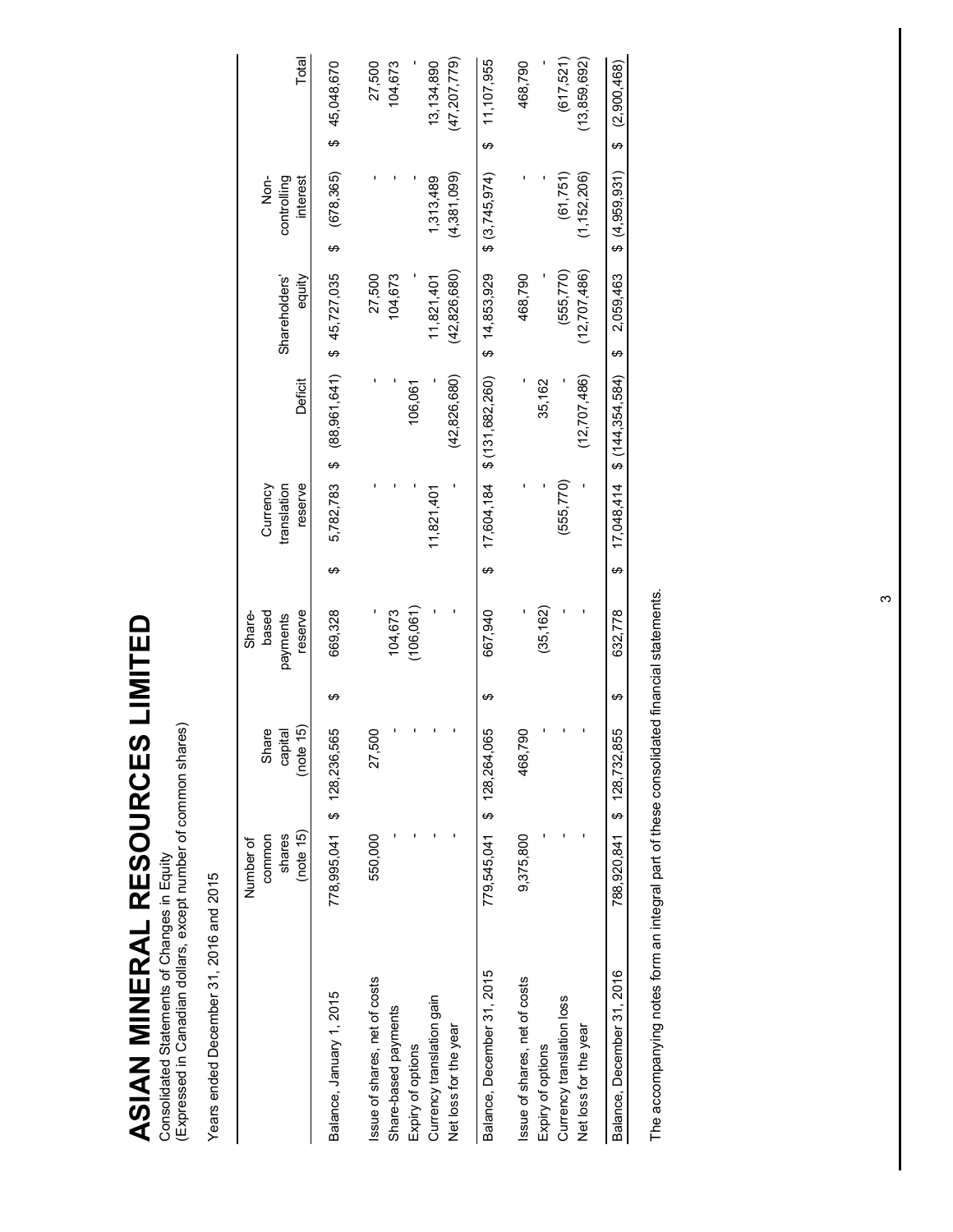Consolidated Statements of Cash flows (Expressed in Canadian dollars)

Years ended December 31, 2016 and 2015

|                                                                                                 | <b>Notes</b> | 2016               | 2015                      |
|-------------------------------------------------------------------------------------------------|--------------|--------------------|---------------------------|
| Cash provided by (used in):                                                                     |              |                    |                           |
| Operating activities:                                                                           |              |                    |                           |
| Net loss for the year                                                                           |              | (13,859,692)<br>\$ | (47, 207, 779)<br>\$      |
| Items not involving cash:                                                                       |              |                    |                           |
| Share-based payments                                                                            | 15(c)(ii)    |                    | 104,673                   |
| Amortization and depreciation                                                                   |              | 10,442,475         | 28,690,807                |
| Impairment loss                                                                                 | 9            |                    | 26,553,100                |
| Write-down of inventory                                                                         | 8            | 1,698,853          | 1,553,664                 |
| Changes in non-cash operating working capital:                                                  |              |                    |                           |
| Accounts receivable and prepaid expenses                                                        |              | 4,396,331          | 10,152,154                |
| Inventories                                                                                     |              | 4,673,797          | (2,395,091)               |
| Accounts payable and accrued liabilities                                                        |              | (7, 180, 424)      | 7,852,517                 |
| Cash flow provided by operating activities                                                      |              | 171,340            | 25,304,045                |
|                                                                                                 |              |                    |                           |
| Investing activities:                                                                           |              |                    |                           |
| Purchase of property, plant and equipment<br>Change in accounts payable relating to investments | 9            | (279, 490)         | (6,613,530)<br>(987, 598) |
| Cash flow used in investing activities                                                          |              | (279, 490)         | (7,601,128)               |
|                                                                                                 |              |                    |                           |
| Financing activities:                                                                           |              |                    |                           |
| Issuance of common shares and warrants, net of                                                  |              |                    |                           |
| issue costs                                                                                     | $15(b)$ , 22 |                    | 27,500                    |
| Draw down of bank term loan                                                                     |              |                    | 3,711,806                 |
| Repayment of bank term loan                                                                     |              |                    | (22, 274, 015)            |
| Cash flow used in financing activities                                                          |              |                    | (18,534,709)              |
| Net decrease in cash and cash equivalents                                                       |              | (108, 150)         | (831, 792)                |
| Effect of foreign exchange rate fluctuations on cash held<br>in foreign jurisdictions           |              | (172, 509)         | 1,567,843                 |
| Cash and cash equivalents, beginning of year                                                    |              | 5,738,005          | 5,001,954                 |
| Cash and cash equivalents, end of year                                                          |              | \$<br>5,457,346    | \$<br>5,738,005           |

Supplemental cash flow information (note 22)

The accompanying notes form an integral part of these consolidated financial statements.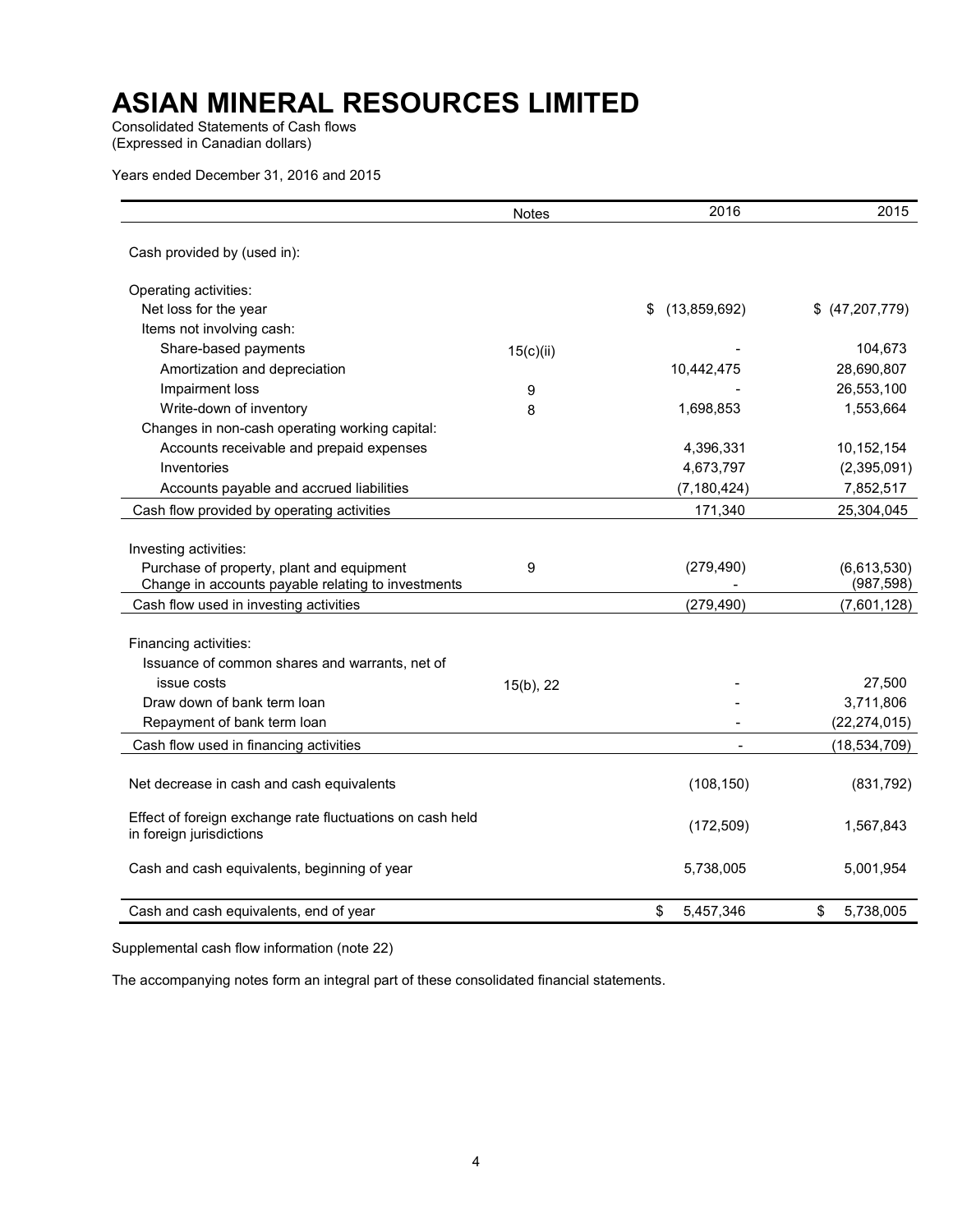Notes to the Consolidated Financial Statements (Expressed in Canadian dollars, unless otherwise stated)

Years ended December 31, 2016 and 2015

#### **1. Nature of business and going concern:**

Asian Mineral Resources Limited (the "Company" or "AMR") is incorporated under the laws of the Province of British Columbia by a certificate of continuance as of December 31, 2004, having previously been incorporated and registered under the New Zealand Companies Act 1993. On April 19, 2004, the Company became listed on the TSX-Venture Exchange (TSX-V). The Company's principal business activities are the exploration and development of mineral property interests and extraction and processing of nickel mineral deposits. Its principal mineral property interest, held through a joint venture, is in the Ban Phuc Project Area located 160 km west of Hanoi in Son La Province, in northwestern Vietnam. The Company's registered corporate office is located at 120 Adelaide Street West, Suite 2500, Toronto, Ontario, Canada M5H 1T1.

Following feasibility studies in 2005 and 2007, the Company received a mining license in late 2007. Due to market conditions, development was delayed until 2012. Full commercial production began November 1, 2013, at which point the Company commenced recording income related to revenues from metals sales and the costs incurred to produce those revenues in profit or loss.

These consolidated financial statements have been prepared on a going concern basis, which assumes that the Company will continue in operation for the foreseeable future and will be able to realize its assets and discharge its liabilities in the normal course as they come due. Management continues to assess the Company's mining and processing operations against nickel prices. Given the sustained low nickel price environment and forecasted nickel prices, a full review of the mining schedule and economic viability of mining was conducted. It was determined at current pricing levels it would not be economically viable to continue mining beyond September 2016, therefore the Ban Phuc mine was placed on care and maintenance at the start of the 2016 fourth quarter. The exploration potential at Ban Phuc remains a key strategic opportunity in the overall growth plan for AMR's Ban Phuc projects and remains the key focus for AMR's growth plan which includes a significant disseminated resource that is not economic at current nickel prices. There can be no assurance that the Company will restart the Ban Phuc mine and generate positive cash flow in future periods. Should the Company not be able to continue as a going concern, adjustments to the carrying values and classification of its assets and liabilities would be required, and these adjustments could be material.

As at December 31, 2016, the Company had cash and cash equivalents of \$5.5 million and a working capital deficit of \$1.4 million. During the year ended December 31, 2016, the Company generated a net loss of \$13.9 million and had an accumulated deficit of \$144.3 million. Whether the Company will be able to restart the Ban Phuc mine and generate positive cash flow is uncertain and depends on numerous factors, including but not limited to nickel prices and potential for identifying and developing further mineral resources. The Company intends to seek financing to address the working capital deficiency and fund further exploration of the Ban Phuc property. These factors indicate the existence of a material uncertainty that casts significant doubt about the Company's ability to continue as a going concern.

The business of mining and exploring for minerals involves a high degree of risk and there can be no assurance that the Company will be able to raise additional funds to meet its exploration plans or achieve profitable mining operations. The Company's continued existence is dependent upon the preservation of its interest in the underlying properties, the discovery of economically recoverable reserves, the achievement of profitable operations, the ability of the Company to raise additional financing, or alternatively upon the Company's ability to dispose of its interest on an advantageous basis. Changes in future conditions could require material write-downs of the carrying values.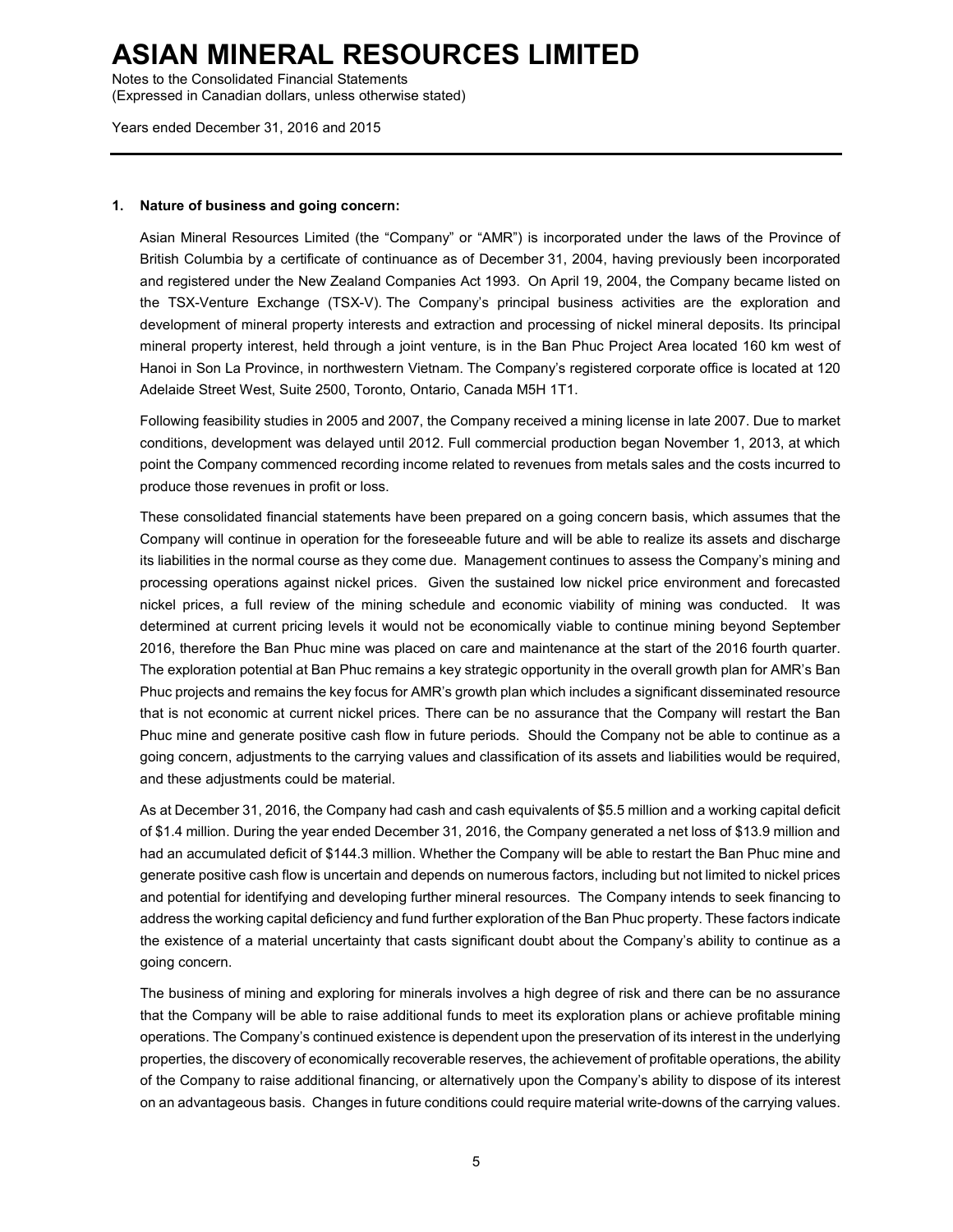Notes to the Consolidated Financial Statements

(Expressed in Canadian dollars, unless otherwise stated)

Years ended December 31, 2016 and 2015

#### **2. Basis of preparation:**

(a) Statement of compliance:

These consolidated financial statements have been prepared in accordance with International Financial Reporting Standards ("IFRS") as issued by the International Accounting Standards Board ("IASB").

(b) Approval of the financial statements:

The consolidated financial statements of the Company for the year ended December 31, 2016 were reviewed by the Audit Committee and approved and authorized for issue by the Board of Directors on March 31, 2017.

(c) Comparative figures:

Certain comparative figures have been reclassified to conform to the current year's financial statement presentation.

#### **3. Significant accounting policies:**

The accounting policies set out below have been applied consistently for all periods presented in these consolidated financial statements.

(a) Basis of measurement:

These consolidated financial statements have been prepared on the historical cost basis, utilizing the accrual method of accounting unless otherwise described in the following notes.

(b) Revenue recognition:

Revenue from sales of nickel concentrate is sold under pricing arrangements whereby revenue is recognized at the time of shipment, at which time legal title and risk pass to the customer and provisional revenue is recorded at current month average price as per the London Metals Exchange. The quoted period established to finalize the sales price is the second month after the shipment month, within which the contract is required to be settled. Changes between the prices recorded upon recognition of provisional revenue and final price due to fluctuation in metal market prices result in the existence of an embedded derivative in the accounts receivable. This embedded derivative is recorded at fair value, with changes in fair value classified as a component of revenue and receivables. Changes in the estimate of concentrate nickel content resulting from the final independent analysis of the concentrate are recognized at the point at which such analysis is agreed upon between the Company and its customers.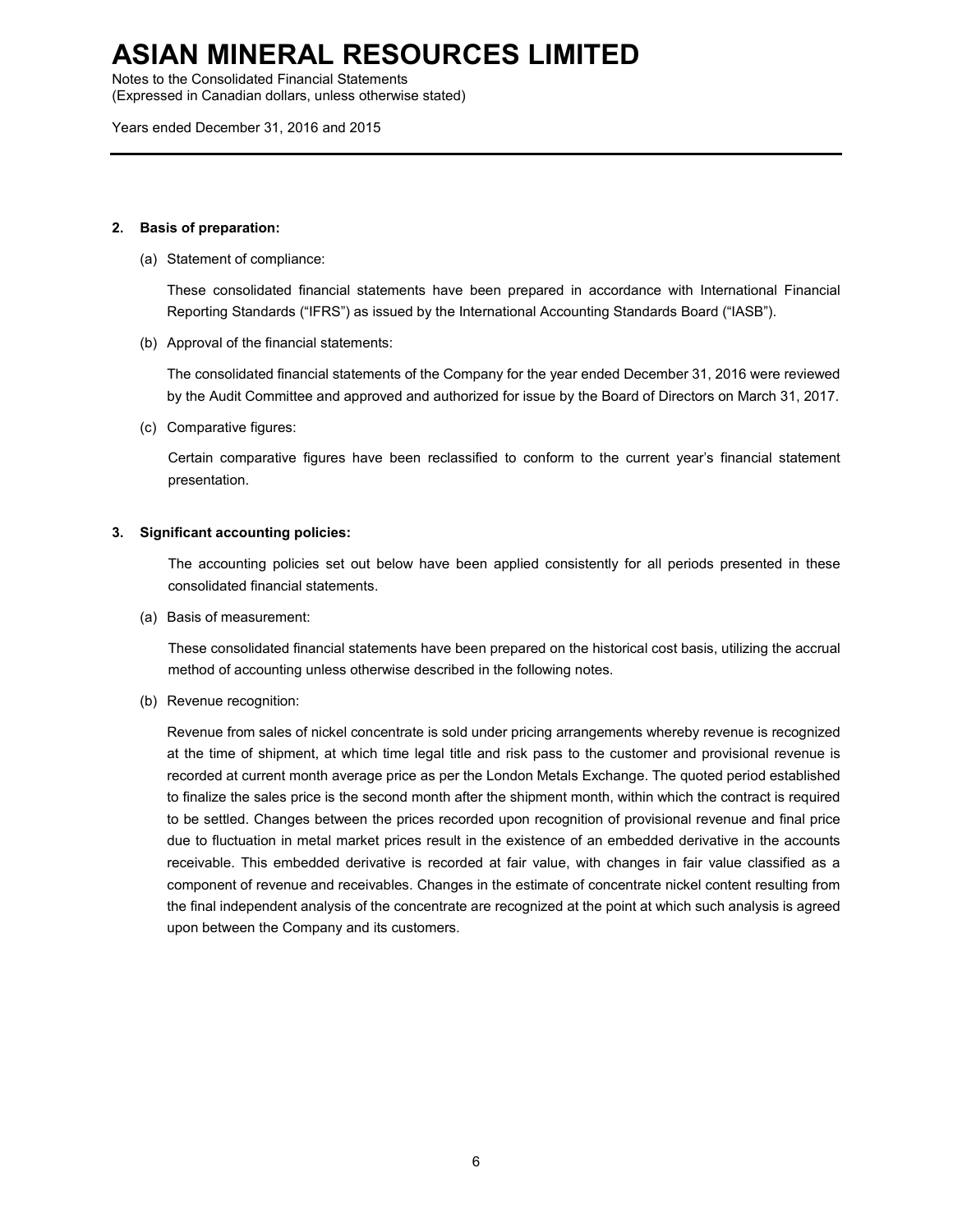Notes to the Consolidated Financial Statements

(Expressed in Canadian dollars, unless otherwise stated)

Years ended December 31, 2016 and 2015

### **3. Significant accounting policies (continued):**

(c) Currency translation:

The functional and presentation currency of the Company is the Canadian dollar. The functional currency of its subsidiary, Ban Phuc Nickel Mines Limited Liability Company ("BPNM"), is the United States dollar. Transactions in currencies other than the functional currency are recorded at the rate of exchange prevailing on the date of the transaction. Monetary assets and liabilities are translated at the exchange rate in place on the reporting date. Non-monetary items that are measured at historical cost in a foreign currency are translated at the exchange rate on the date of the transaction. Non-monetary assets and liabilities denominated in foreign currencies that are measured at fair value are retranslated to the functional currency at the exchange rate at the date the fair value was determined. Foreign currency translation differences are recognized in profit or loss.

For consolidation purposes, BPNM is translated into the Company's presentation currency of Canadian dollars. Assets and liabilities are translated using the exchange rate prevailing at the end of the reporting period. Income and expense items are translated at the average exchange rate for the relevant period. Translation differences are recognized in other comprehensive income (loss) and are accumulated within equity in the currency translation reserve.

(d) Basis of consolidation:

These consolidated financial statements include the accounts of the Company and its subsidiaries. All intercompany transactions and balances are eliminated on consolidation. For partially owned subsidiaries, the interest attributable to non-controlling shareholders is reflected in non-controlling interest. The Company determines whether it shall consolidate a subsidiary by assessing whether it has control over the subsidiary. Factors considered in such an assessment include whether the Company is exposed, or has rights, to variable returns from its involvement with the subsidiary and has the ability to affect those returns through its power over the subsidiary.

Significant subsidiaries of the Company are as follows:

| Name                                            | Country of<br>incorporation | Effective<br>interest |
|-------------------------------------------------|-----------------------------|-----------------------|
| Ban Phuc Nickel Mines Limited Liability Company | Vietnam                     | 90%                   |
| Asian Mineral Resources Nickel Limited          | Cook Islands                | 100%                  |
| Asian Nickel Exploration Limited                | Cook Islands                | 100%                  |

#### (e) Cash and cash equivalents:

Cash and cash equivalents consist of cash in hand, deposits held at call with banks and other short-term highly liquid investments with original maturities of three months or less when acquired.

(f) Inventories:

Inventories include nickel concentrate in progress and produced, and consumable materials and supplies. The cost of nickel concentrate in progress and produced is determined principally by average production costs. Production inventories are stated at the lower of average production costs and net realizable value.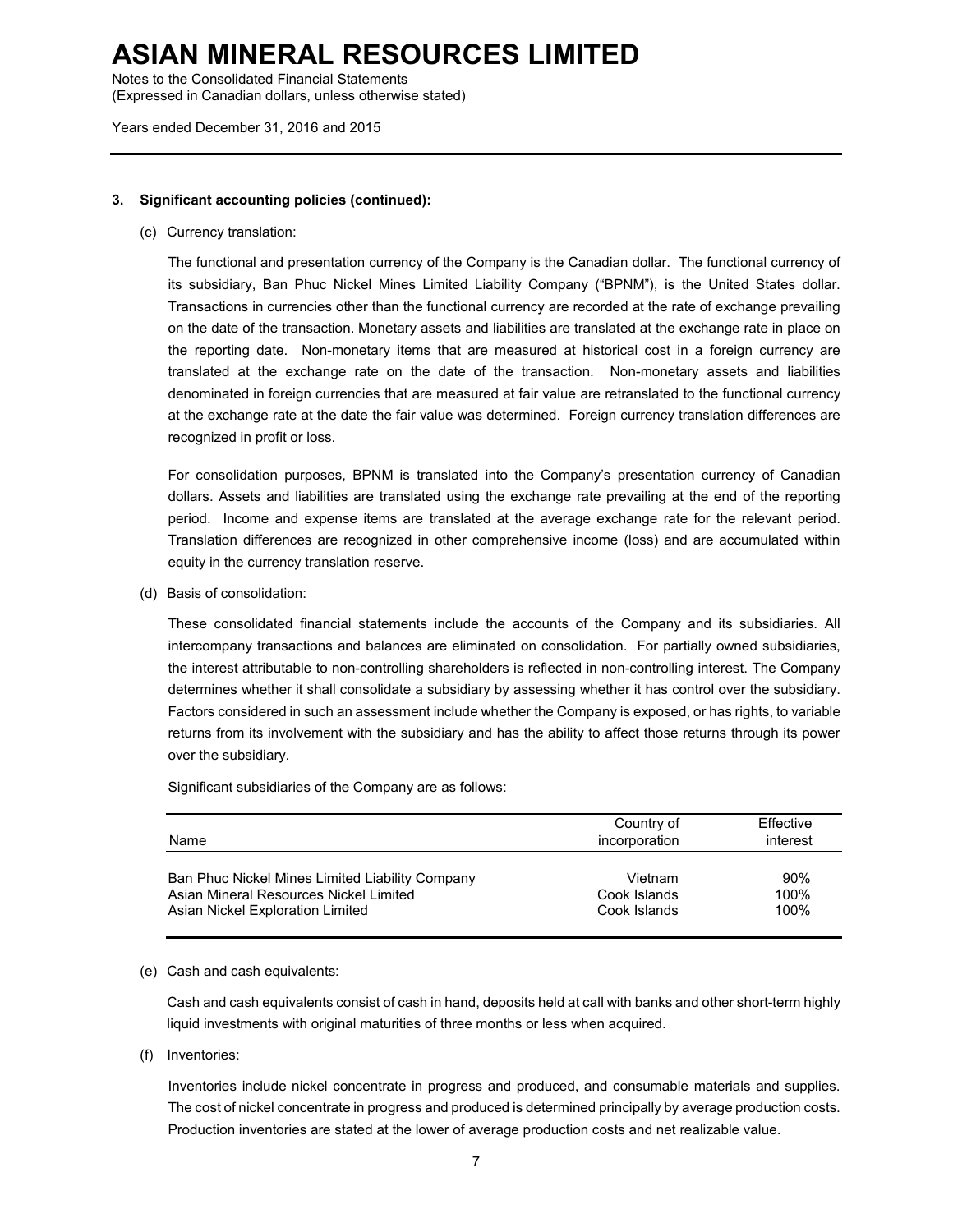Notes to the Consolidated Financial Statements

(Expressed in Canadian dollars, unless otherwise stated)

Years ended December 31, 2016 and 2015

#### **3. Significant accounting policies (continued):**

(f) Inventories (continued)

Costs of nickel concentrate inventories include all costs incurred up until production of a tonne of nickel concentrate such as mining costs, processing costs, maintenance costs, road transport costs and directly attributable general and administration costs but exclude royalties. Net realizable value is determined with reference to estimated contained nickel, copper and cobalt metal and current market prices at the reporting period end date.

Consumable materials and supplies inventory consists of consumables used in development activities, such as explosives, fuel and spare parts which are valued at the lower of cost and net realizable value and, where appropriate, less a provision for obsolescence.

(g) Prepayments:

Prepayments to suppliers and contractors are based on the contract progress, with payments made at specified stages of the contract. These payments are recognized in the balance sheet as prepaid expenses.

(h) Property, plant and equipment:

Property, plant and equipment are stated at cost less accumulated depreciation and accumulated impairment losses. Plant and equipment includes capitalized development expenditures. Cost includes expenditures that are directly attributable to the acquisition or construction of an asset and includes the direct charges associated with bringing the asset to the location and condition necessary for its intended use and an initial estimate of the costs of dismantling and removing the item and restoring the site on which it is located.

Depreciation is provided on plant and equipment, calculated on a unit-of-production basis so as to write off the net cost or other revalued amount of each asset over its expected useful life to its estimated residual value. The estimated useful lives, residual values and depreciation method are reviewed at the end of each annual financial period with the effect of any changes recognized on a prospective basis.

| Asset                                                                                                                                          | <b>Basis</b>                                                                                    | Rate range                                  |
|------------------------------------------------------------------------------------------------------------------------------------------------|-------------------------------------------------------------------------------------------------|---------------------------------------------|
| Building, machinery, motor vehicles, infrastructure<br>Furniture and office equipment<br>Licenses and franchises<br>Plant and mine development | Straight-line<br>Straight-line<br>Straight-line<br>Unit of production based<br>mineral reserves | 14% - 25%<br>$11\% - 33\%$<br>$11\% - 33\%$ |

The expenditures related to construction are capitalized as construction-in-progress and are included within property, plant and equipment. Construction in progress represents the cost of remaining plant and mine development which is under construction. Costs directly attributable with ongoing construction related activities during the commissioning phase of new assets incurred in the period before they are operating in the way intended by management are capitalized, all other costs not directly attributable are expensed. No depreciation is provided for construction in progress during the period of construction.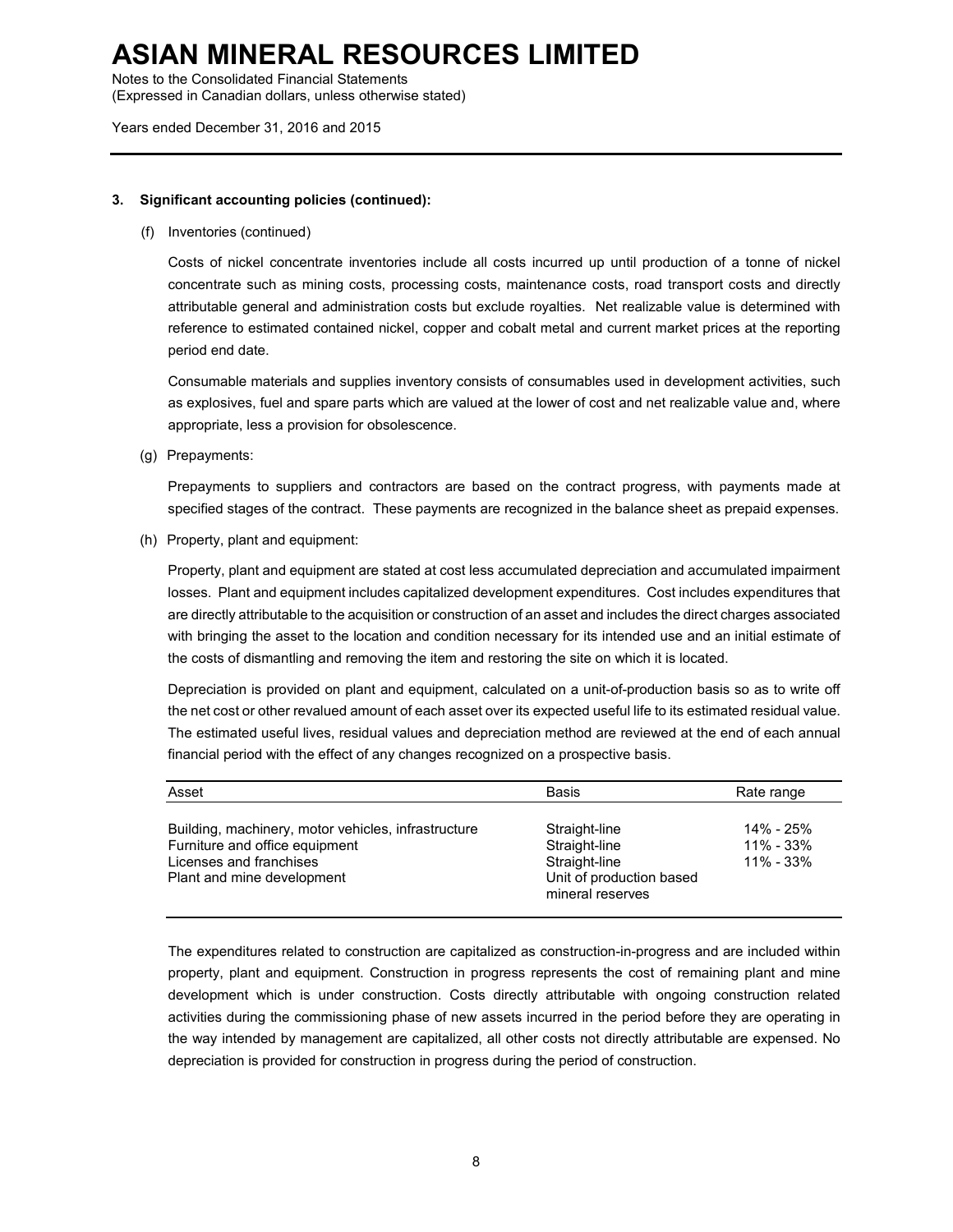Notes to the Consolidated Financial Statements

(Expressed in Canadian dollars, unless otherwise stated)

Years ended December 31, 2016 and 2015

### **3. Significant accounting policies (continued):**

(i) Mineral property interest:

Exploration expenses incurred prior to determination of the technical feasibility and commercial viability of mining operations and issuance of a mining license are expensed as incurred. Mineral property acquisition costs and exploration and development expenditures incurred subsequent to the determination of technical feasibility and commercial viability of mining operations and issuance of a mining license are deferred, less accumulated amortization and accumulated impairment losses, if any, until the property to which they relate commences commercial production, is sold, allowed to lapse or is abandoned. Technical feasibility and commercial viability generally coincide with the establishment of proven and probable reserves; however, this determination may be impacted by management's assessment of certain modifying factors. When commercial production in an area of interest has commenced, the associated costs are amortized over the estimated economic life of the mine on a units-of-production basis using proven and probable reserves (as defined by National Instrument 43-101).

Changes in factors such as estimates of proven and probable reserves that affect units-of-production calculations are accounted for on a prospective basis.

(j) Impairment of long-lived assets:

At the end of each year or at each reporting date, the Company reviews the carrying amounts of its long-lived assets to determine whether there is any indication that those assets may be impaired. If any such indication exists, the recoverable amount of the asset is estimated in order to determine the extent of the impairment loss, if any. Where the asset does not generate cash flows that are independent from other assets, the Company estimates the recoverable amount of the cash-generating unit ("CGU") to which the asset belongs.

The recoverable amount of a CGU is the higher of the CGU's fair value less costs to sell and its value-in-use. In assessing value-in-use, the estimated future cash flows are discounted to their present value using a pretax discount rate that reflects current market assessment of the time value of money and the risks specific to the asset for which the estimates of future cash flows have not been adjusted.

If the recoverable amount of an asset or CGU is estimated to be less than its carrying amount, the carrying amount of the asset or CGU is reduced to its recoverable amount. Impairment losses are recognized in profit and loss in the period the impairment indicator is identified.

An impairment loss is reversed if there is an indication that there has been a change in the estimates used to determine the recoverable amount. The carrying amount of the asset or CGU is increased to its recoverable amount, but only to the extent that the increased carrying amount does not exceed the carrying amount that would have been determined had no impairment loss been recognized for the asset or CGU in prior years. The reversal of an impairment loss is recognized immediately in profit and loss.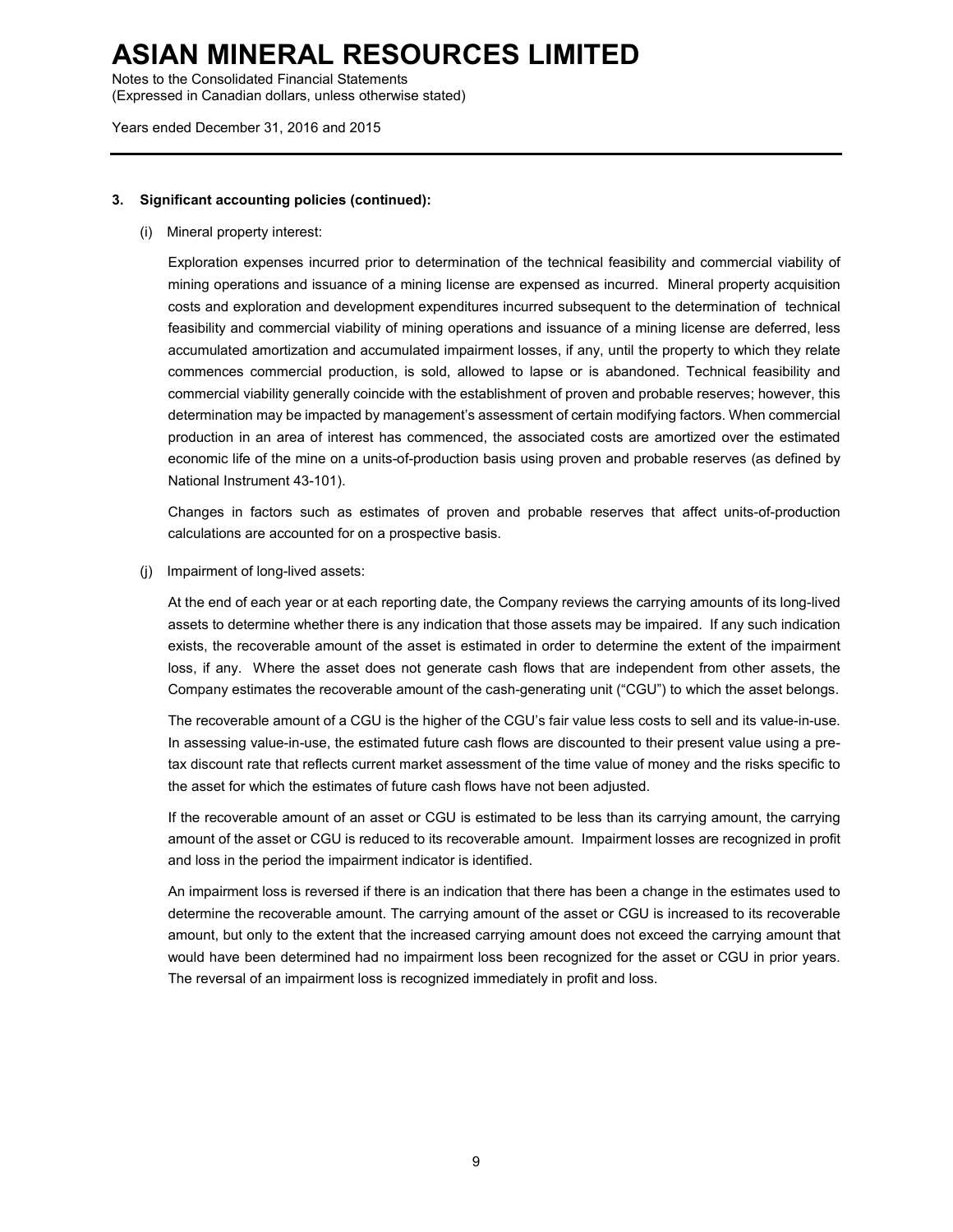Notes to the Consolidated Financial Statements

(Expressed in Canadian dollars, unless otherwise stated)

Years ended December 31, 2016 and 2015

#### **3. Significant accounting policies (continued):**

(k) Reserve estimates:

The Company estimates its ore reserves and mineral resources based on information compiled by Qualified Persons as defined in accordance with Canadian Securities Administrators National Instrument 43-101 *Standards for Disclosure of Mineral Projects* ("NI 43-101"). Reserves are used when performing impairment assessments on the Company's mineral property, for forecasting the timing of payment of mine closure, reclamation and rehabilitation costs, and in determining the depletion of mineral properties.

There are numerous uncertainties inherent in estimating ore reserves, and assumptions that are valid at the time of estimation may change significantly when new information becomes available. Changes in the forecasted prices of commodities, exchange rates, production costs or recovery rates may change the economic status of reserves and may, ultimately, result in changes to reserve estimates. Any adjustments are accounted for prospectively.

(l) Provision for closure and rehabilitation:

A provision for closure and rehabilitation is recognized when there is a legal or constructive obligation to remediate as a result of exploration, development and production activities undertaken, if the amount of the provision can be measured reliably. The estimated future obligations include the costs of dismantling, and removal of facilities and restoration. The provision for future restoration costs is the best estimate of the present value of the expenditure required to settle the restoration obligation at the reporting date. The environmental rehabilitation obligation is capitalized as part of the carrying amount of the associated longlived asset and a liability is recorded. The environmental rehabilitation cost capitalized is amortized on the same basis as the related asset. Future restoration costs are reviewed annually and any changes in the estimate are reflected in the present value of the restoration provision at the reporting date.

(m) Mining rights grant fee:

In late 2010, the Vietnamese Government passed a new law, the Mineral Law 2010. Decree 15 of the law included a new statutory fee titled "mining rights grant fee". The Mineral Law 2010 provided the fee to be determined based on price, reserve, quality and type of the relevant mineral; however, until late 2013, both the Mineral Law 2010 and the Decree 15 did not specify the formula for calculation and thus there was no basis to estimate the fee payable. In November 2013, the Vietnamese Government issued Decree 203 which outlined the formula to calculate the mining rights grant fee and on that basis the Company estimated the cost of the fee and recognized a provision of \$4.6 million in the 2013 consolidated financial statements. On February 6, 2015, the Company received Decision No. 288/QD-BTNMT issued by the Ministry of Natural Resources and Environment ("MONRE") to amend the contents specified in the Mineral Mining License. Refer to note 14 for further details of the amendment.

(n) Share capital:

Common shares are classified as equity. The Company records proceeds from share issuances net of issue costs and any tax effects. Common shares issued for consideration other than cash are valued at the quoted market price on the date the shares are issued.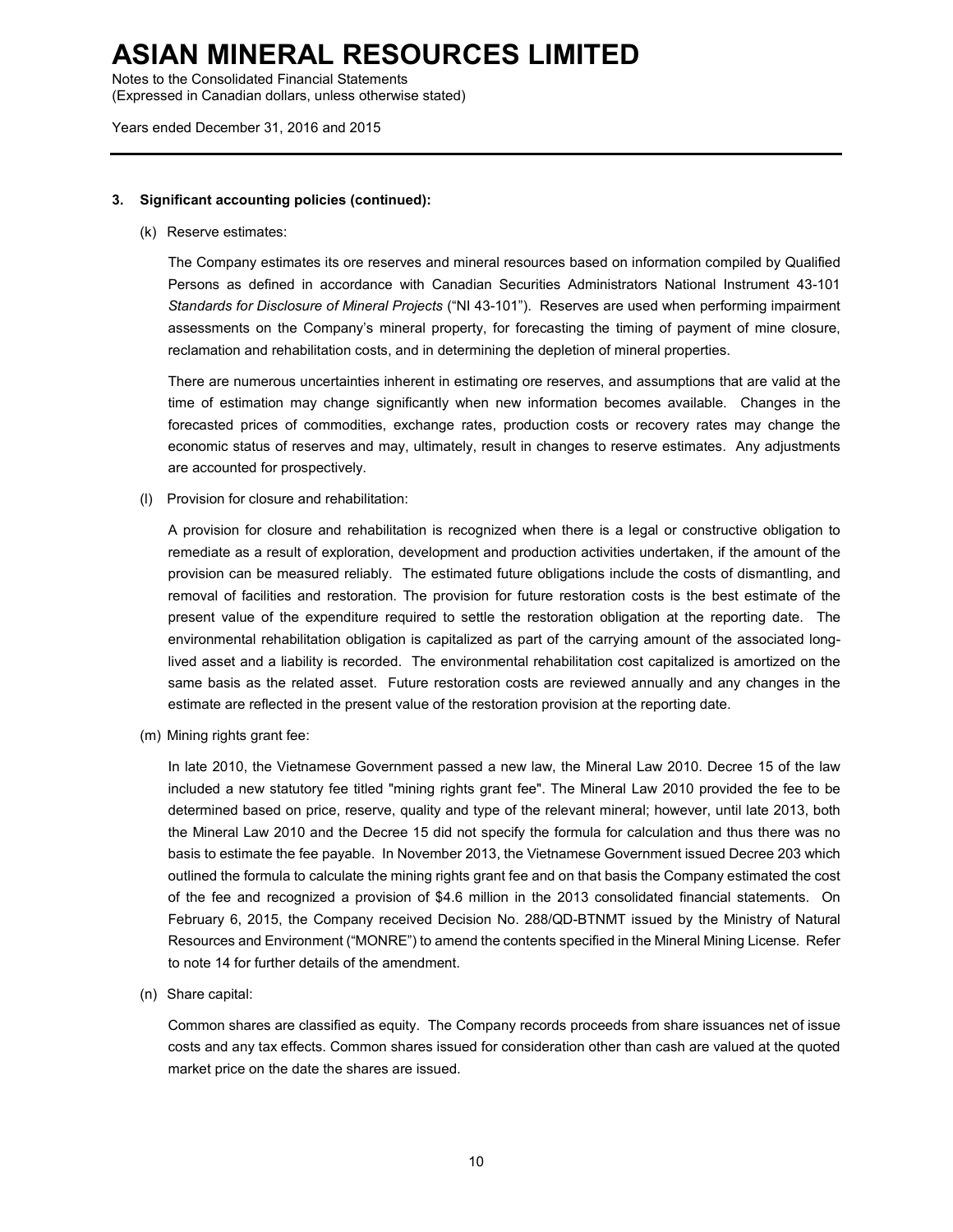Notes to the Consolidated Financial Statements

(Expressed in Canadian dollars, unless otherwise stated)

Years ended December 31, 2016 and 2015

### **3. Significant accounting policies (continued):**

(o) Share-based payments:

The Company has a share option plan, under which the fair value of all share-based awards is estimated using the Black-Scholes Option Pricing Model at the grant date and amortized over the vesting periods. An individual is classified as an employee when the individual is an employee for legal or tax purposes (direct employee) or provides services similar to those performed by a direct employee, including directors of the Company. Share-based payments to non-employees are measured at the fair value of the goods or services received, or the fair value of the equity instruments issued if it is determined the fair value of the goods or services received cannot be reliably measured and are recorded at the date the goods or services are received. The amount recognized as an expense is adjusted to reflect the number of awards expected to vest. The offset is credited to share-based payment reserve.

Upon the exercise of the share purchase options, consideration paid together with the amount previously recognized in the share-based payment reserve is recorded as an increase to share capital. Charges for share purchase options that are forfeited before vesting are reversed from the share-based payments reserves. For those share purchase options that expire or are forfeited after vesting, the amount previously recorded in share-based payments reserve is transferred to deficit.

(p) Interest expense:

Interest is recognized using the effectiveness interest method, taking into account the principal outstanding and the effective rate over the period to maturity.

(q) Royalties and export tariffs:

A royalty is payable to the Vietnamese Government calculated at 10% of the value of nickel concentrate sale price less export tax, processing costs, bagging costs, freight costs, custom charges and warehouse costs. Royalty expense is recorded when revenue from the sale of nickel concentrate is recognized.

Export tariff is payable to the Vietnamese Government and calculated at 20% of the value of nickel concentrate sale price less sea freight costs.

(r) Income taxes:

Income tax expense comprises current and deferred tax. Current tax and deferred tax are recognized in the statement of operations except to the extent that the tax relates to a business combination, or items recognized directly in equity or in other comprehensive income (loss).

A deferred tax asset is recognized for unused tax losses, tax credits and deductible temporary differences, to the extent that it is probable that future taxable profits will be available against which they can be utilized.

Deferred tax assets are reviewed each reporting date and are reduced to the extent that it is no longer probable that the related tax benefit will be realized.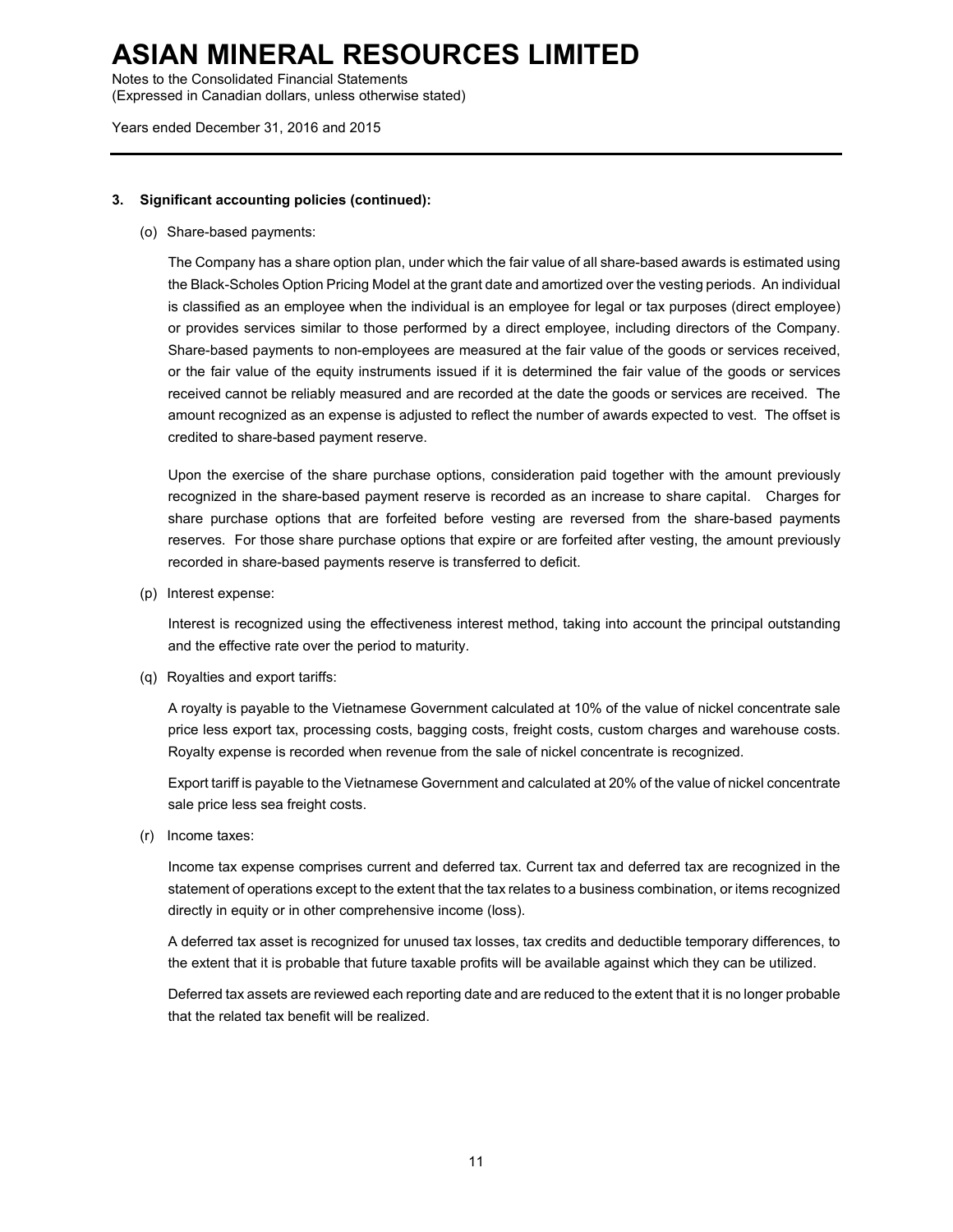Notes to the Consolidated Financial Statements

(Expressed in Canadian dollars, unless otherwise stated)

Years ended December 31, 2016 and 2015

#### **3. Significant accounting policies (continued):**

(r) Income taxes (continued):

Deferred tax is recognized in respect of temporary differences between the carrying amounts of assets and liabilities for financial reporting purposes and the amounts used for taxation purposes. Deferred tax is not recognized for the temporary differences arising from the initial recognition of assets or liabilities in a transaction that is not a business combination and that affects neither accounting, nor taxable profit or loss. Deferred tax is measured at the tax rates that are expected to be in effect when temporary differences reverse, based on the laws that have been enacted or substantively enacted at the reporting date. Deferred tax assets and liabilities are offset if there is a legally enforceable right to offset the tax liabilities and assets, and they relate to income taxes levied by the same tax authority.

(s) Financial instruments:

Non-derivative financial assets and liabilities:

The Company initially recognizes loans and receivables and deposits on the date that they are originated. All other financial assets (including assets designated at fair value through profit or loss) are recognized on the trade date at which the Company becomes a party to the contractual provisions of the instrument.

The Company derecognizes a financial asset when the contractual rights to the cash flows from the asset expire, or it transfers the rights to receive the contractual cash flows of the financial asset in a transaction in which substantially all the risks and rewards of ownership of the financial asset are transferred.

Financial assets and liabilities are offset and the net amount presented in the statement of financial position when, and only when, the Company has a legal right to offset the amounts and intends either to settle on a net basis or to realize the asset and settle the liability simultaneously.

The Company classifies its financial assets and liabilities in the following categories:

- (A) Fair value through profit or loss ("FVTPL");
- (B) Held-to-maturity;
- (C) Available-for-sale financial assets ("AFS"); or
- (D) Loans and receivables.

The classification depends on the purpose for which the financial assets or liabilities were acquired. Management determines the classification of financial assets and liabilities at initial recognition.

The Company has the following non-derivative financial assets: loans and receivables.

#### *Financial assets at FVTPL*

A financial asset is classified at fair value through profit or loss if it is classified as held-for-trading or is designated as such upon initial recognition. Financial assets are designated at fair value through profit or loss if the Company manages such investments and makes purchase and sale decisions based on their fair value in accordance with the Company's documented risk management or investment strategy.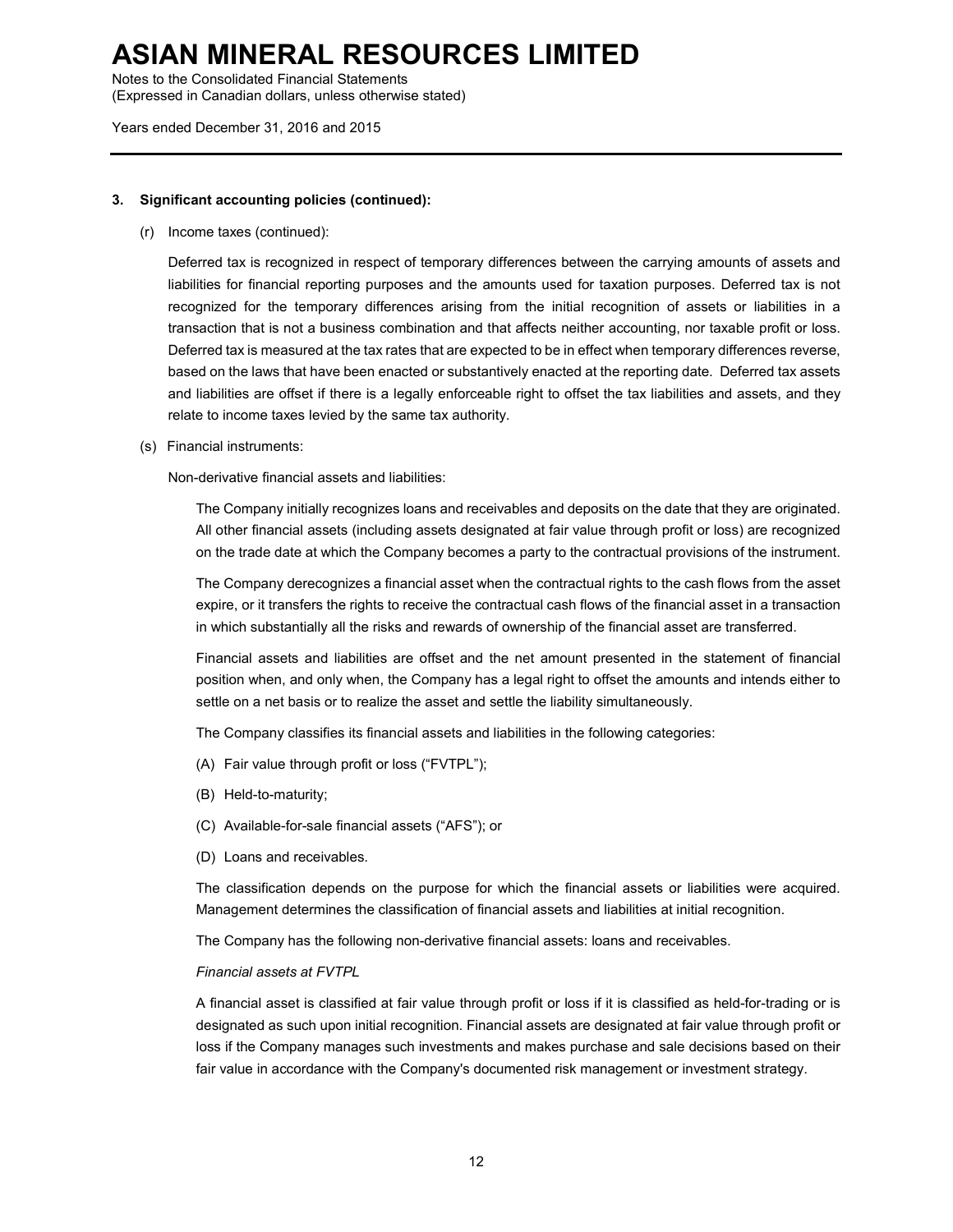Notes to the Consolidated Financial Statements

(Expressed in Canadian dollars, unless otherwise stated)

Years ended December 31, 2016 and 2015

#### **3. Significant accounting policies (continued):**

(s) Financial instruments (continued):

#### *Held-to-maturity investments*

Investments are measured at amortized cost using the effective interest rate method. Transaction costs are added and amortized to the statement of operations over the life of the financial instrument on an effective yield basis. The Company does not have any assets classified as held-to-maturity investments.

#### *Available-for-sale financial assets*

Short-term investments are classified as available-for-sale and are carried at fair value (where determinable based on market prices of actively traded securities) with unrealized gains and losses recognized in other comprehensive income (loss). Management assesses the carrying value of AFS financial assets each period and any impairment charges are recognized in profit or loss. When financial assets classified as available-for-sale are sold, the accumulated fair value adjustments recognized in other comprehensive income (loss) are included in profit and loss. The Company does not have any assets classified as available-for-sale financial assets.

#### *Loans and receivables*

Loans and receivables are financial assets with fixed or determinable payments that are not quoted in an active market. Such assets are recognized initially at fair value plus any directly attributable transaction costs. Subsequent to initial recognition, loans and receivables are measured at amortized cost using the effective interest rate method, less any impairment losses. Loans and receivables comprise cash and cash equivalents and accounts receivable.

#### *Impairment of financial assets*

Financial assets, other than those at FVTPL, are assessed for indicators of impairment at each period end. Financial assets are impaired when there is objective evidence that, as a result of one or more events that occurred after the initial recognition of the financial asset, the estimated future cash flows of the investment have been impacted.

#### *Financial liabilities*

Financial liabilities are recognized initially at fair value plus any directly attributable transaction costs. Subsequent to initial recognition, derivative financial liabilities are measured at fair value and other financial liabilities at amortized cost using the effective interest method.

The Company has the following non-derivative financial liabilities: trade payables and accrued liabilities which are classified as other financial liabilities.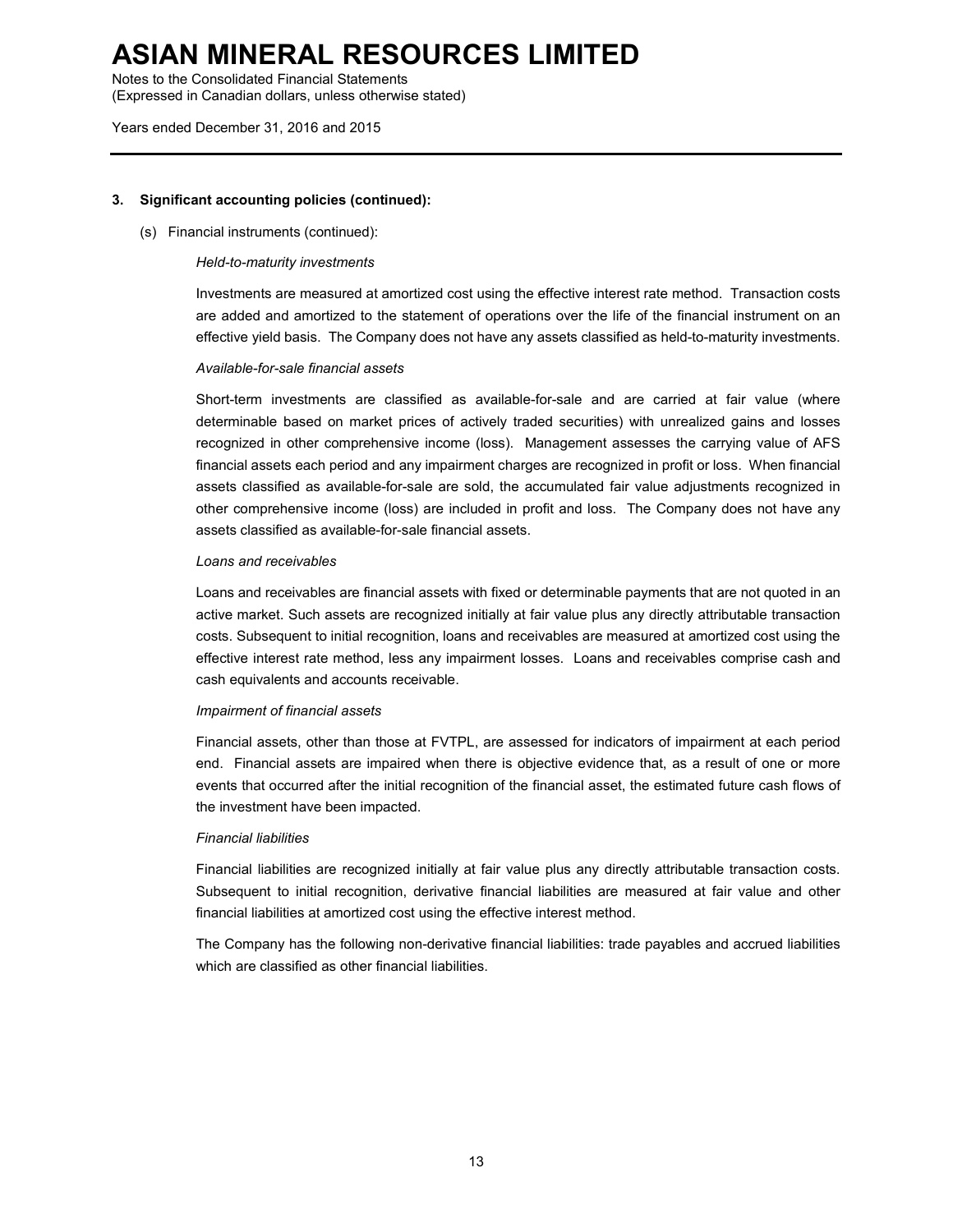Notes to the Consolidated Financial Statements

(Expressed in Canadian dollars, unless otherwise stated)

Years ended December 31, 2016 and 2015

### **3. Significant accounting policies (continued):**

(t) Earnings (loss) per share:

Basic earnings (loss) per share is calculated by dividing the income (loss) available to common shareholders by the weighted average number of common shares outstanding during the year. For all periods presented, income (loss) available to common shareholders equals the reported income (loss) attributable to the shareholders of the Company.

Diluted earnings (loss) per share is calculated using the treasury stock method. Under the treasury stock method, the weighted average number of common shares issued and outstanding used for the calculation of diluted earnings (loss) per share assumes that the proceeds to be received on the exercise of dilutive stock options and warrants are used to repurchase common shares at the average market price during the year.

### **4. Changes in accounting standards:**

There were no new standards effective January 1, 2016 that had a material impact on the Company's consolidated financial statements. The Company has not early adopted any other standard, interpretation or amendment in the consolidated financial statements that have been issued, but not yet effective.

A number of new standards, amendments to standards and interpretations, are not yet effective for the year ended December 31, 2016, and have not been applied in preparing these consolidated financial statements. The following pronouncements are considered by the Company to be the most significant of several pronouncements that may affect the consolidated financial statements in future periods.

#### IFRS 9, *Financial Instruments ("IFRS 9")*

IFRS 9 will replace the multiple classification and measurement models in IAS 39, Financial Instruments: Recognition and Measurement, with a single model that has only two classification categories: amortized cost and fair value. The new standard also requires a single impairment method to be used, provides additional guidance on the classification and measurement of financial liabilities, and provides a new general hedge accounting standard.

The mandatory effective date has been set for January 1, 2018, however early adoption of the new standard is permitted. The Company does not intend to early adopt IFRS 9. The Company is currently evaluating the impact of IFRS 9 on its consolidated financial statements.

### IFRS 15, *Revenue from Contracts with Customers ("IFRS 15")*

IFRS 15 is effective for fiscal years commencing on or after January 1, 2018 and will replace IAS 18, Revenue and a number of revenue related standards and interpretations. IFRS 15 contains a single model that applies to contracts with customers and two approaches to recognizing revenue: at a point in time or over time. The model features a contract-based five-step analysis of transactions to determine whether, how much and when revenue is recognized. New estimates and judgmental thresholds have also been introduced, which may affect the amount and/or timing of revenue recognized.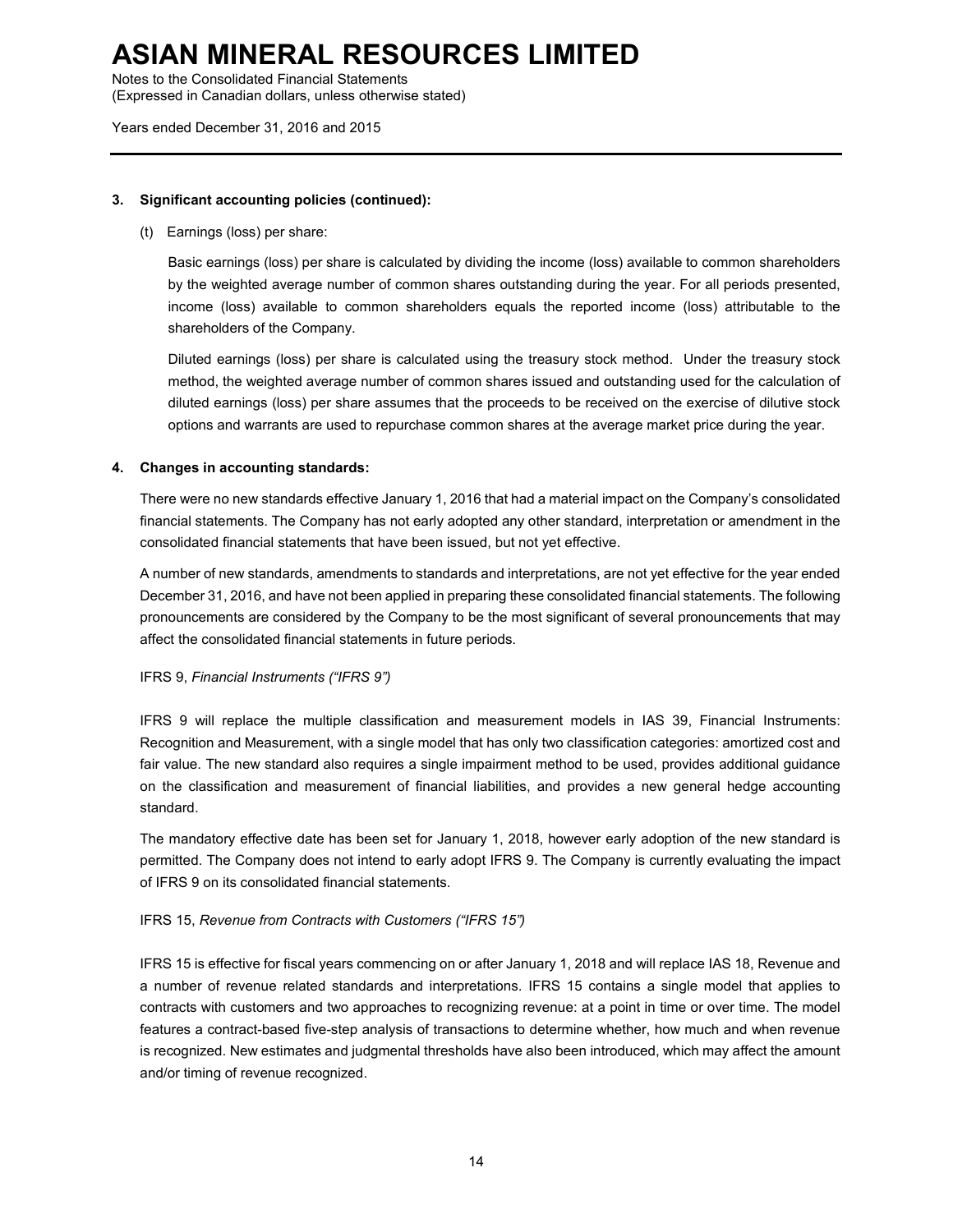Notes to the Consolidated Financial Statements

(Expressed in Canadian dollars, unless otherwise stated)

Years ended December 31, 2016 and 2015

### **4. Changes in accounting standards (continued):**

The Company intends to adopt IFRS 15 in its consolidated financial statements for the annual period beginning on January 1, 2018. The Company is currently evaluating the impact of IFRS 15 on its consolidated financial statements.

### IFRS 16, *Leases ("IFRS 16")*

On January 13, 2016, the IASB published a new standard, IFRS 16, eliminating the current dual accounting model for lessees, which distinguishes between on-balance sheet finance leases and off-balance sheet operating leases. Under the new standard, a lease becomes an on-balance sheet liability that attracts interest, together with a new right-of-use asset. In addition, lessees will recognize a front-loaded pattern of expense for most leases, even when cash rentals are constant. IFRS 16 is effective for annual periods beginning on or after January 1, 2019, with earlier adoption permitted. The Company is currently evaluating the impact of IFRS 16 on its consolidated financial statements.

### IAS 12, *Income Taxes* (Amendments)

On January 19, 2016, the IASB issued Recognition of Deferred Tax Assets for Unrealized Losses as an amendment to IAS 12. The amendments clarify that the existence of a deductible temporary difference depends solely on a comparison of the carrying amount of an asset and its tax base at the end of the reporting period, and is not affected by possible future changes in the carrying amount or expected manner of recovery of the asset. The amendments apply retrospectively for annual periods beginning on or after January 1, 2017 with early adoption permitted. The Company intends to adopt the amendments to IAS 12 in its consolidated financial statements for the annual period beginning on January 1, 2017. The Company is currently evaluating the impact of IAS 12 on its consolidated financial statements.

#### IFRS 2, *Share-Based Payment* (Amendments)

On June 20, 2016, the IASB issued amendments to IFRS 2 clarifying how to account for certain types of sharebased payment transactions. The amendments provide requirements on the accounting for: the effects of vesting and non-vesting conditions on the measurement of cash-settled share-based payments; share-based payment transactions with a net settlement feature for withholding tax obligations; and a modification to the terms and conditions of a share-based payment that changes the classification of the transaction from cash-settled to equitysettled.

The amendments apply for annual periods beginning on or after January 1, 2018. As a practical simplification, the amendments can be applied prospectively. Retrospective, or early, application is permitted if information is available without the use of hindsight. The Company intends to adopt the amendments to IFRS 2 in its consolidated financial statements for the annual period beginning on January 1, 2018. The Company is currently evaluating the impact of amendments to IFRS 2 on its consolidated financial statements.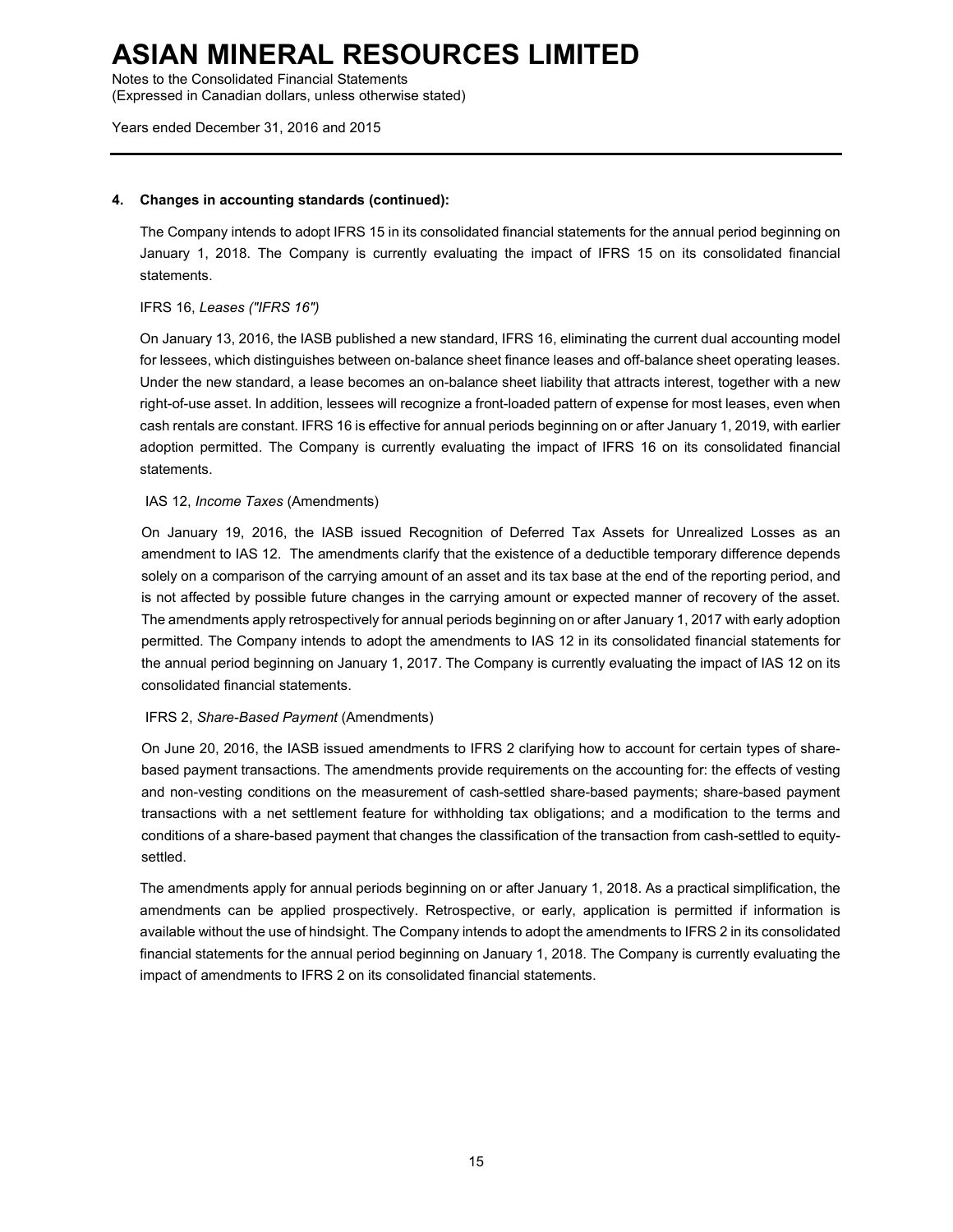Notes to the Consolidated Financial Statements

(Expressed in Canadian dollars, unless otherwise stated)

Years ended December 31, 2016 and 2015

#### **5. Critical judgments in applying accounting policies:**

The critical judgments that the Company's management has made in the process of applying the Company's accounting policies, apart from those involving estimations (note 7), that have the most significant effect on the amounts recognized in the Company's consolidated financial statements are as follows:

(a) Economic recoverability and probability of future economic benefits of exploration, evaluation and development costs:

Management has determined that exploration drilling, evaluation, development and related costs incurred which have been capitalized are economically recoverable. Management uses several criteria in its assessment of economic recoverability and probability of future economic benefits including geologic and metallurgic information, history of conversion of mineral deposits to proven and probable reserves, scoping and feasibility studies, accessible facilities, existing permits and life of mine plans.

(b) Functional currency:

The functional currency for each of the Company's subsidiaries is the currency of the primary economic environment in which the entity operates. It has been determined that the functional currency of BPNM is the United States dollar, while the functional currency for the Company and its other subsidiaries is the Canadian dollar. Assessment of functional currency involves certain judgments to determine the primary economic environment and the Company reconsiders the functional currency of its entities if there is a change in the events and conditions, which determine the primary economic environment.

(c) Going concern:

The assessment of the Company's ability to continue as a going concern involves judgment regarding future funding available for its development of the Ban Phuc mine and for working capital requirements. Judgments must also be made with regard to events or conditions, which might give rise to significant uncertainty.

#### **6. Key sources of estimation uncertainty:**

The preparation of the consolidated financial statements requires management to make estimates and assumptions of the effect of uncertain future events on the carrying amounts of the Company's assets and liabilities at the end of the reporting period. Actual results may differ from those estimates as the estimation process is inherently uncertain. Differences between the actual results and present estimates and assumptions have the potential to materially affect the Company's consolidated financial statements. Estimates are reviewed on an ongoing basis and are based on historical experience and other facts and circumstances. Revisions to estimates and the resulting effect on the carrying amounts of the Company's assets and liabilities are accounted for prospectively.

The significant assumptions about the future and other major sources of estimation uncertainty as at the end of the reporting period that may result in a material adjustment to the carrying amounts of the Company's assets and liabilities are as follows: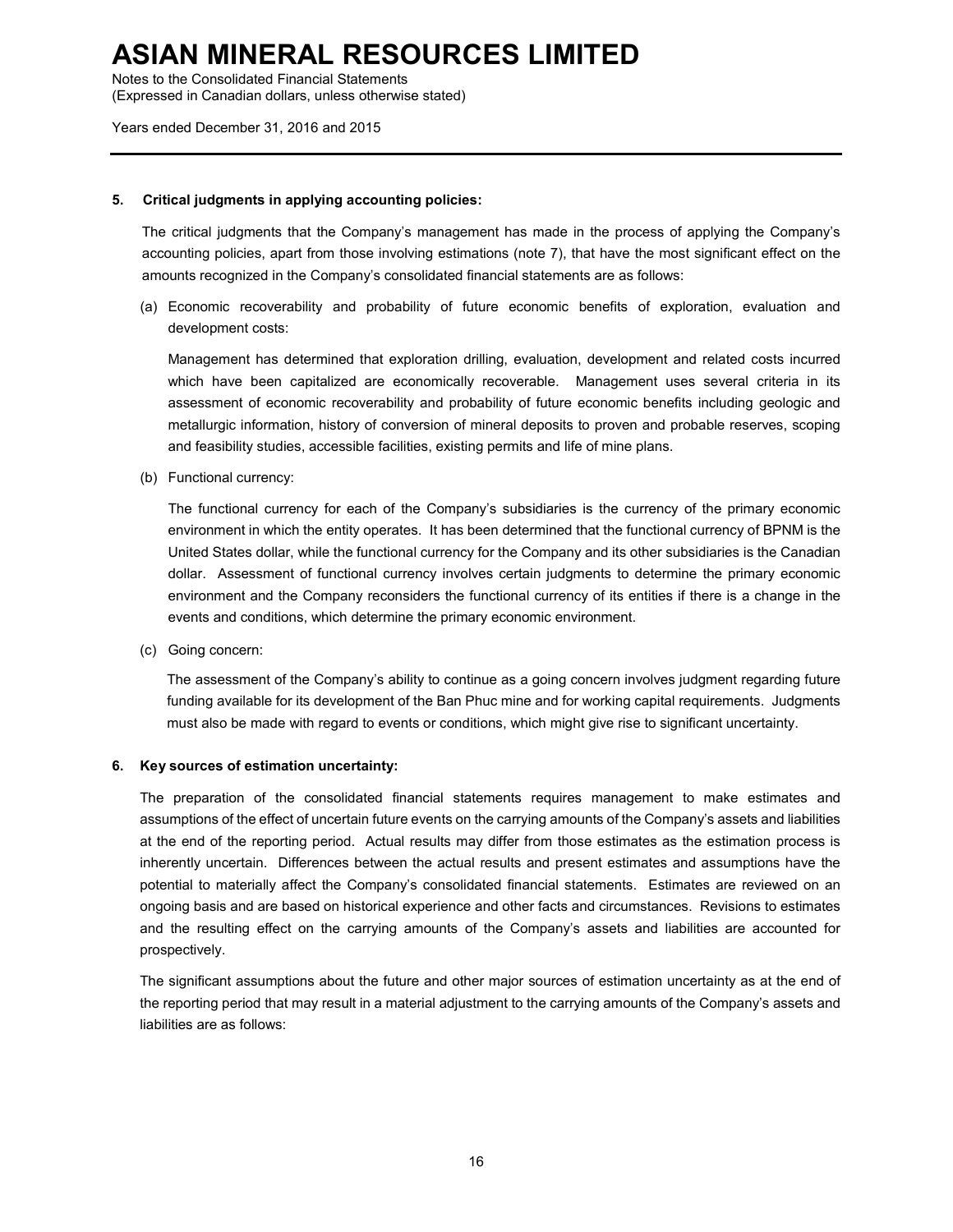Notes to the Consolidated Financial Statements (Expressed in Canadian dollars, unless otherwise stated)

Years ended December 31, 2016 and 2015

### **6. Key sources of estimation uncertainty (continued):**

(a) Impairment of mineral properties, plant and equipment:

The Company considers both external and internal sources of information in assessing whether there are any indications that mineral properties, plant and equipment are impaired. External sources of information the Company considers include changes in the market, economic and legal environment in which the Company operates that are not within its control and affect the recoverable amount of mineral properties, plant and equipment. Internal sources include the manner in which mineral properties, plant and equipment are being used or are expected to be used, and indications of economic performance of the assets.

In determining the recoverable amounts of the Company's mineral properties, plant and equipment, the Company's management makes estimates of the discounted future after-tax cash flows expected to be derived from its mineral properties using an appropriate discount rate. Reductions in metal price forecasts, increases in estimated future costs of production, increases in estimated future non-expansionary capital expenditures, reductions in the amount of recoverable reserves, resources and exploration potential and/or adverse current economics can result in a write down of the carrying amounts of the Company's mineral properties, plant and equipment.

(b) Operating expenses and costing of work-in-progress inventory:

In determining operating expenses recognized in the consolidated statement of comprehensive income (loss), the Company's management makes estimates of quantities of ore on stockpiles and in process and the recoverable nickel in this material to determine the cost of finished goods sold during the year. Changes in these estimates can result in a change in operating expenses in future periods and carrying amounts of inventories.

(c) Estimated recoverable nickel tonnes and ore reserve tonnes:

The carrying amounts of the Company's mineral properties, plant and equipment are depleted based on recoverable nickel tonnes and ore reserve tonnes. Changes to estimates of recoverable nickel tonnes, ore reserve tonnes and depletable costs, including changes resulting from revisions to the Company's mine plans and changes in metals prices forecasts, can result in a change to future depletion rates and impairment analysis.

(d) Estimated mine closure and rehabilitation costs:

The Company's provision for mine closure and reclamation cost obligations represents management's best estimate of the present value of the future cash outflows required to settle the liability which reflects estimates of future costs, inflation, movements in foreign exchange rates and assumption of risks associated with the future cash outflows. Changes in the above factors can result in a change to the provision recognized by the Company.

Changes to the mine closure and rehabilitation cost obligations are recorded with a corresponding change to the carrying amounts of the related mineral properties, plant and equipment in the year identified. Adjustments to the carrying amounts of the related mineral properties, plant and equipment can result in a change to the future depletion expense.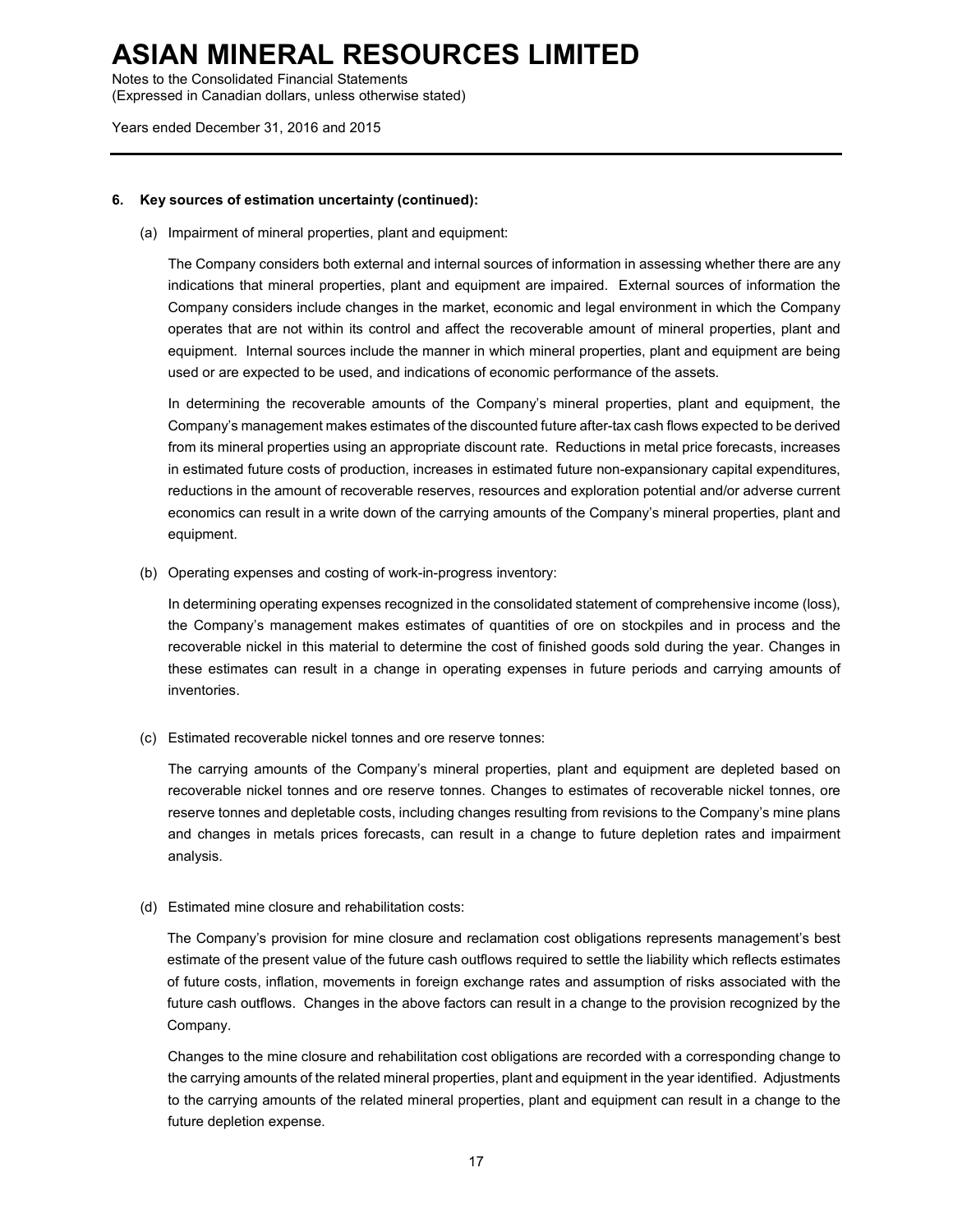Notes to the Consolidated Financial Statements

(Expressed in Canadian dollars, unless otherwise stated)

Years ended December 31, 2016 and 2015

### **6. Key sources of estimation uncertainty (continued):**

(e) Income taxes:

In assessing the probability of realizing income tax assets, management makes estimates related to expectations of future taxable income, applicable tax opportunities, expected timing of reversals of existing temporary differences and the likelihood that tax positions taken will be sustained upon examination by applicable tax authorities. In making its assessments, management gives additional weight to positive and negative evidence that can be objectively verified. Estimates for future taxable income are based on forecasted income from operations and the application of existing tax laws in each jurisdiction. Weight is attached to tax planning opportunities that are within the Company's control, feasible and can be implemented without significant obstacles. The likelihood that tax positions taken will be sustained upon examination by applicable tax authorities is assessed based on individual facts and circumstances of the relevant tax position evaluated in light of all available evidence. Where applicable tax laws and regulations are either unclear or subject to ongoing varying interpretations, it is reasonably possible that changes in these estimates could occur, which may materially affect the amounts of income tax assets recognized.

(f) Share-based compensation:

The Company includes an estimate of forfeitures, share price volatility, expected life of awards and risk-free interest rates in the calculation of the expense related to certain long-term employee incentive plans. These estimates are based on previous experience and may change throughout the life of an incentive plan. Such changes could impact the share-based compensation expense and share-based payments reserve.

(g) Provisional pricing contracts:

Nickel concentrate is invoiced when shipped and amounts recognized as revenue are based on the Company's assessment of the mineral content and grade, based on internal assays, of the concentrate shipments. Final assays determine the final payable ounces by the Company's customers. Therefore, there is significant estimation uncertainty surrounding the recognition of revenues based on preliminary assays. Any adjustments to revenue recognized based on final assays are accounted for prospectively.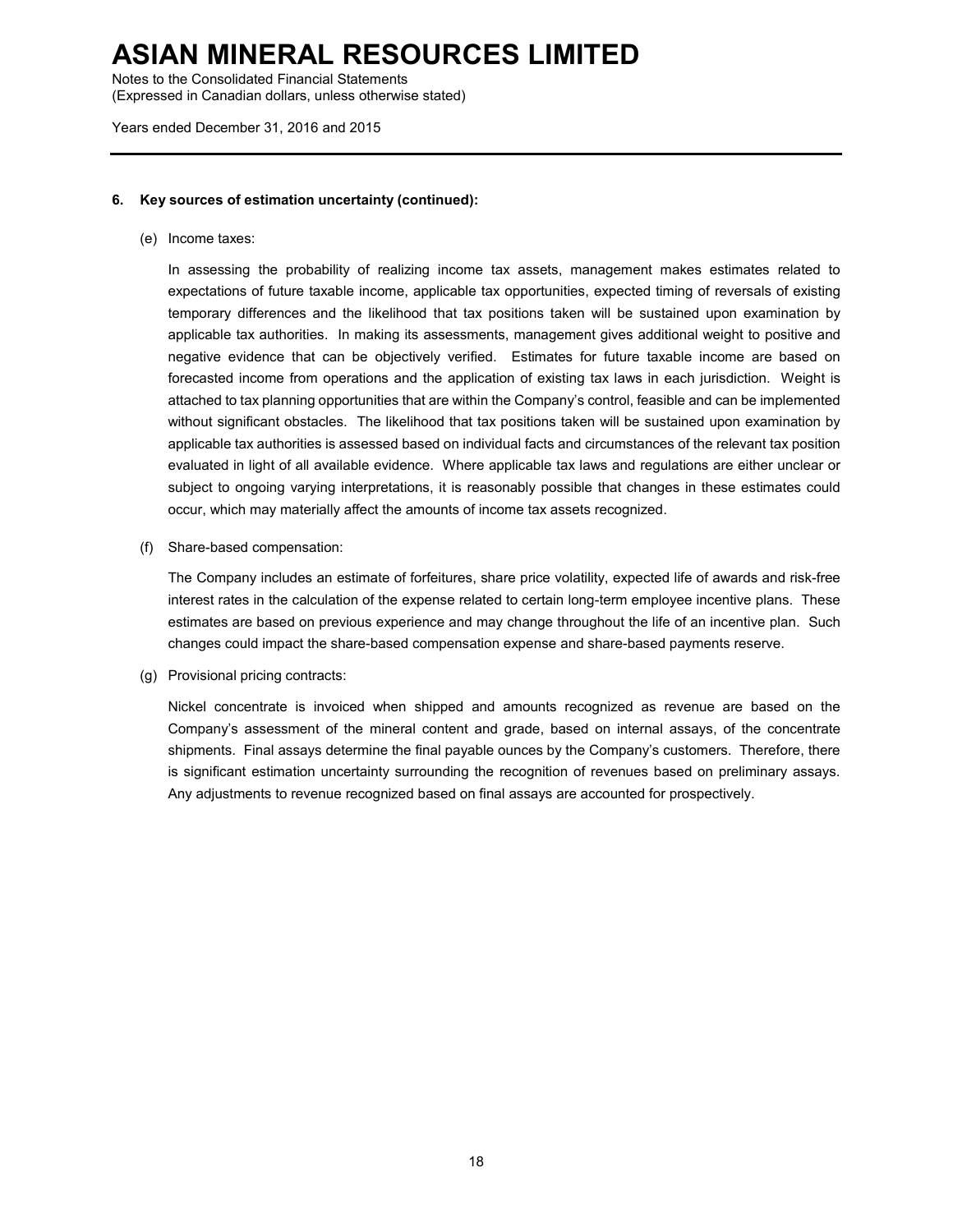Notes to the Consolidated Financial Statements

(Expressed in Canadian dollars, unless otherwise stated)

Years ended December 31, 2016 and 2015

### **7. Accounts receivable and prepaid expenses:**

|                                                                     |    | December 31,<br>2016           |    | December 31,<br>2015   |
|---------------------------------------------------------------------|----|--------------------------------|----|------------------------|
| Trade receivables<br>VAT/GST refundable<br>Prepayments and advances | \$ | 587,794<br>53,193<br>1,251,163 | \$ | 2,026,462<br>4,266,554 |
| Other receivables<br>Allowance for doubtful accounts                |    | 19.888<br>(119, 253)           |    | 19.035<br>(122, 935)   |
|                                                                     | S  | 1,792,785                      | S  | 6,189,116              |

The trade receivables consist of receivables from provisional nickel concentrate sales from the Ban Phuc mine. The trade receivables are less than 30 days past due. The fair value of receivables arising from concentrate sales that contain provisional pricing is determined using the appropriate quoted closing price per the London Metal Exchange for the particular metal. As such, these receivables, which meet the definition of an embedded derivative, are classified within Level 2 of the fair value hierarchy (see note 5).

The Company, through its Vietnam subsidiary pays value added tax (VAT) on the purchase and sale of goods and services at a rate of 5% and 10%. The Company's concentrate is a processed natural resource/mineral which is subject to VAT and applicable tax rate of 0% VAT when exported. The net amount paid or payable is recoverable, but such recovery is subject to review and assessment by local tax authorities.

During the year ended December 31, 2016, the Vietnamese Ministry of Finance amended the VAT Law whereby an entity operating in the mineral industry will be entitled to VAT refund if the ratio of its mining costs, (including power and other energy costs) to total production costs is under 51% based on 2015 audited figures. The changes to the VAT Law are effective in respect of costs incurred subsequent to July 1, 2016. The Company determined that its ratio of mining costs to total production costs for 2015 is higher than the 51% threshold, therefore the Company has not recognized VAT receivables in respect of costs incurred subsequent to July 1, 2016. VAT related to costs incurred prior to July 1, 2016 remain recoverable. The Company has provided for \$0.5 million of costs incurred and accrued prior to July 1, 2016 but which had not been paid on the basis of a clarification issued by the tax authority. The Company is pursuing the refund of this \$0.5 million VAT in its negotiations with the tax authority.

Included in prepayments and advances is the net export tariff receivable of US\$0.5 million which is currently awaiting approval of customs for refund, as the final prices were lower than provisional prices. The export tariff is calculated and paid in full based on the provisional prices when the nickel concentrate is exported.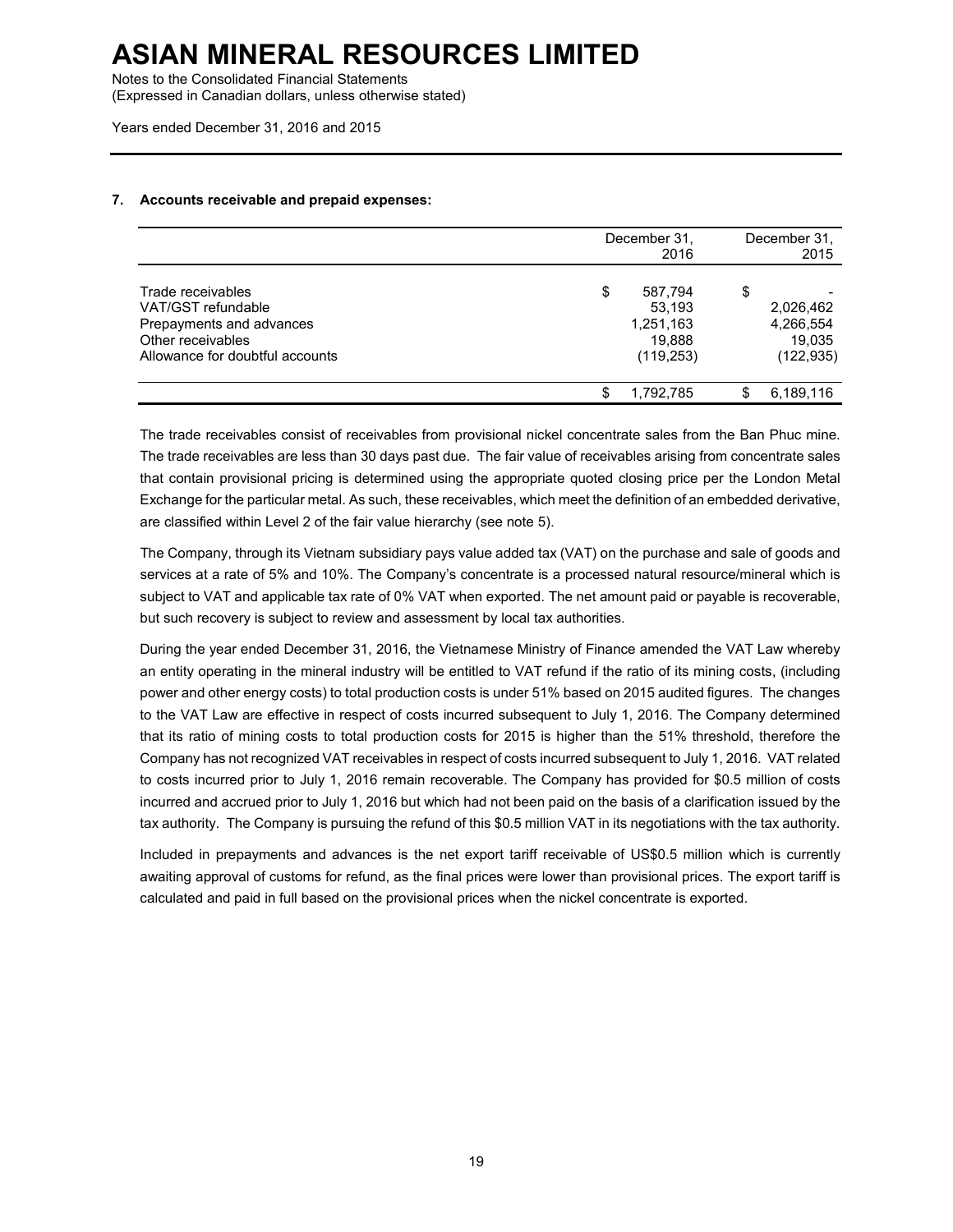Notes to the Consolidated Financial Statements

(Expressed in Canadian dollars, unless otherwise stated)

Years ended December 31, 2016 and 2015

### **8. Inventories:**

|                                                                                                                 |   | December 31.<br>2016 | December 31.<br>2015              |
|-----------------------------------------------------------------------------------------------------------------|---|----------------------|-----------------------------------|
| Consumable materials and supplies<br>Work in process inventory <sup>(1)</sup><br>Finished goods inventory $(2)$ | S | 332,758              | 2,924,046<br>237,948<br>3,543,415 |
|                                                                                                                 | S | 332.758              | 6,705,409                         |

(1) The Company had no work in process nickel ore as of December 31, 2016 (2015: 2,397 tonnes, which were carried at cost being the lesser of cost and net realizable value).

(2) The Company held no nickel concentrate finished product as of December 31, 2016 (2015: 5,726 tonnes, which were carried at the lesser of cost and net realizable value). At December 31, 2016, the Company recognized a \$1.7 million write-down of consumable materials and supplies inventory to net realizable value. At December 31, 2015 the Company recognized a \$1.6 million write-down of finished goods inventory to net realizable value.

### **9. Property, plant and equipment:**

|                                    | Building, infrastructure |                 | Furniture, office |                      |
|------------------------------------|--------------------------|-----------------|-------------------|----------------------|
|                                    | mine, machinery, plant,  | Construction    | equipment and     |                      |
|                                    | motor, vehicles          | in progress     | intangible assets | Total                |
| Cost                               |                          |                 |                   |                      |
| Balance at January 1, 2015         | \$<br>76,323,234         | \$<br>2,298,855 | \$<br>2,413,076   | \$<br>81,035,165     |
| Additions/(Transfer)               | 10,050,739               | (3,437,209)     |                   | 6,613,530            |
| Translation adjustment             | 8,991,637                | 1,138,354       | 1,437,058         | 11,567,049           |
| Balance at December 31, 2015       | 95,365,610               |                 | 3,850,134         | 99,215,744           |
| Additions                          | 279,490                  |                 |                   | 279,490              |
| Translation adjustment             | (422,763)                |                 | (22, 247)         | (445, 010)           |
| Balance at December 31, 2016<br>\$ | 95,222,337               | \$              | \$<br>3,827,887   | \$<br>99,050,224     |
| <b>Accumulated Depreciation</b>    |                          |                 |                   |                      |
| Balance at January 1, 2015         | (32,870,274)<br>\$       | \$              | \$<br>(945, 235)  | \$<br>(33, 815, 509) |
| Depreciation expense               | (27, 970, 360)           |                 | (525, 882)        | (28, 496, 242)       |
| Impairment                         | (24, 694, 383)           |                 | (1,858,717)       | (26, 553, 100)       |
| Balance at December 31, 2015       | (85, 535, 017)           |                 | (3,329,834)       | (88, 864, 851)       |
| Depreciation expense               | (9,657,122)              |                 | (486, 955)        | (10, 144, 077)       |
| Balance at December 31, 2016<br>\$ | (95, 192, 139)           | \$              | \$<br>(3,816,789) | \$<br>(99,008,928)   |
| <b>Net Book Value</b>              |                          |                 |                   |                      |
| Balance, December 31, 2015<br>\$   | 9,830,593                | \$              | \$<br>520,300     | \$<br>10,350,893     |
| Balance, December 31, 2016<br>\$   | 30,198                   | \$              | \$<br>11,098      | \$<br>41,296         |

As at December 31, 2016, BPNM has been put on care and maintenance and all significant capital costs have been fully amortized.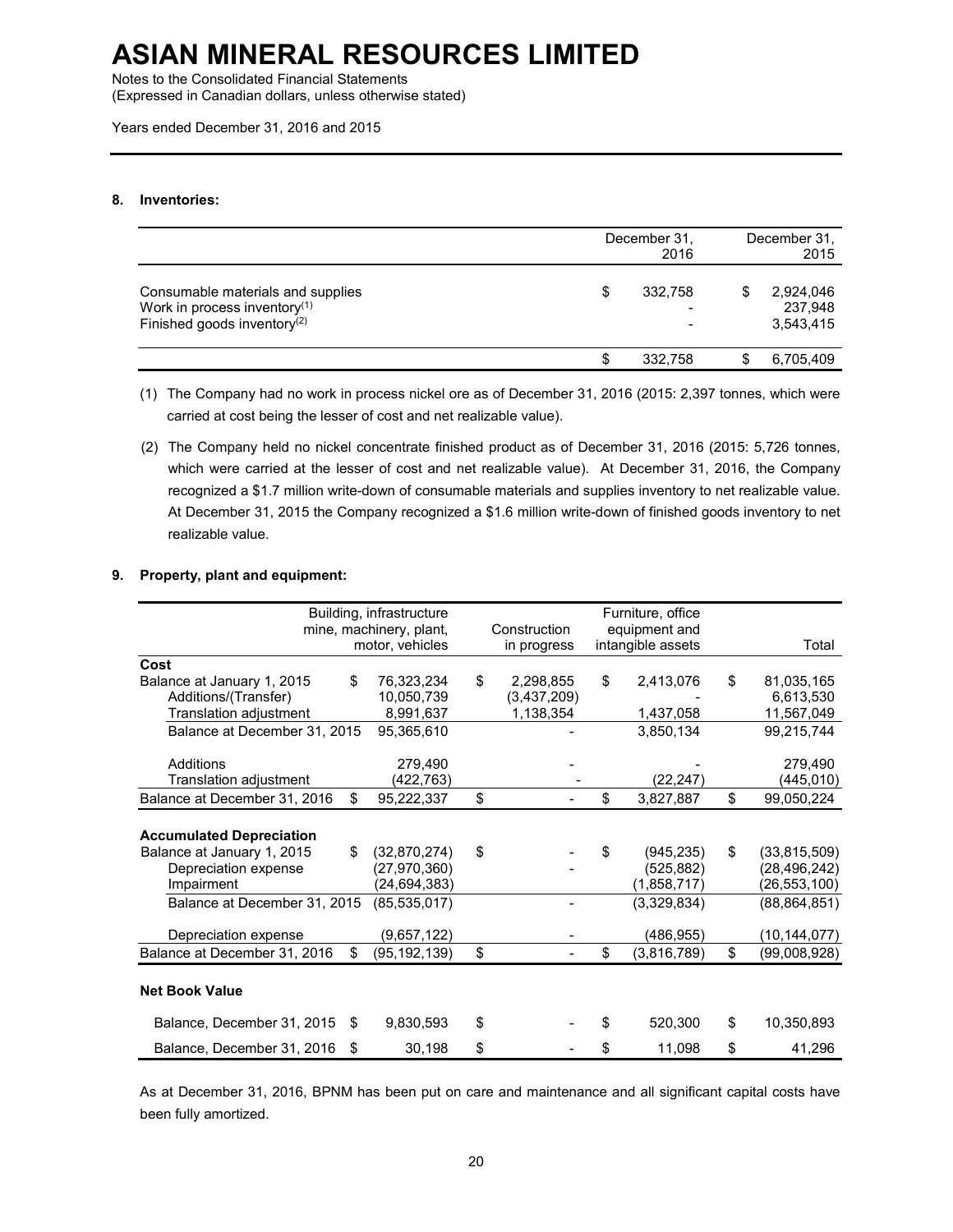Notes to the Consolidated Financial Statements

(Expressed in Canadian dollars, unless otherwise stated)

Years ended December 31, 2016 and 2015

### **9. Property, plant and equipment (continued):**

As at December 31, 2015, the Company determined there was an indicator of potential impairment of BPNM relating to the sustained decline in nickel metal prices. At December 31, 2015, the Company tested the recoverability of BPNM, given the aforementioned indicator of impairment, by estimating the recoverable amount of the BPNM cash-generating unit via a discounted cash flow model. The recoverable amount of BPNM, which includes mineral interests, plant and equipment and working capital, was based on the future cash flows expected to be derived from the operation of BPNM over its remaining mine life and represents BPNM's value-in-use. The cash flows were determined based on the life-of-mine after tax cash flow forecast which incorporate management's best estimates of future metal prices, production based on current estimates of recoverable reserves and resources, future operating costs and non-expansionary capital expenditures.

The Company estimated future operating and capital costs, production grades and recoveries and considered published metal price forecasts. Due to the sensitivity of the recoverable amounts to the various factors mentioned and specifically long-term metal prices as well as unforeseen factors, any significant change in the key assumptions and inputs could result in additional impairment charges in future periods.

The key assumptions used in the impairment model included the following:

- Life of mine of approximately one year;
- Forecasted Nickel price of US\$9,000 to US\$11,000 per tonne;
- Average Nickel grades of 2.20%;
- Average Nickel recovery of 86%; and
- Risk-adjusted project specific discount rate of 16%.

At December 31, 2015, the carrying value of the BPNM cash-generating unit was \$39.7 million, which was greater than its estimated recoverable amount calculated on a discounted cash flow basis of \$13.1 million, which included \$2.7 million of working capital. The Company considers use of its internal discounted cash flow economic models as a proxy for the calculation of value-in-use. Based on the above assessment, at December 31, 2015, the Company recorded an impairment charge related to the BPNM mine of \$26.6 million.

#### **10. Mineral property interest:**

|                                       | December 31.<br>2016        |   | December 31.<br>2015  |
|---------------------------------------|-----------------------------|---|-----------------------|
| Ban Phuc Project Area<br>Amortization | \$<br>298,399<br>(298, 399) | S | 492,964<br>(194, 565) |
| Net book value                        | $\overline{\phantom{0}}$    |   | 298,399               |

The Company's mineral property interest is in the Ban Phuc Project Area in Vietnam. The Ban Phuc mine commenced operations on November 1, 2013, at which time construction-in-progress amounts were transferred to appropriate categories of mineral properties, plant and equipment and the Company commenced depreciating these assets based on their useful lives from that date.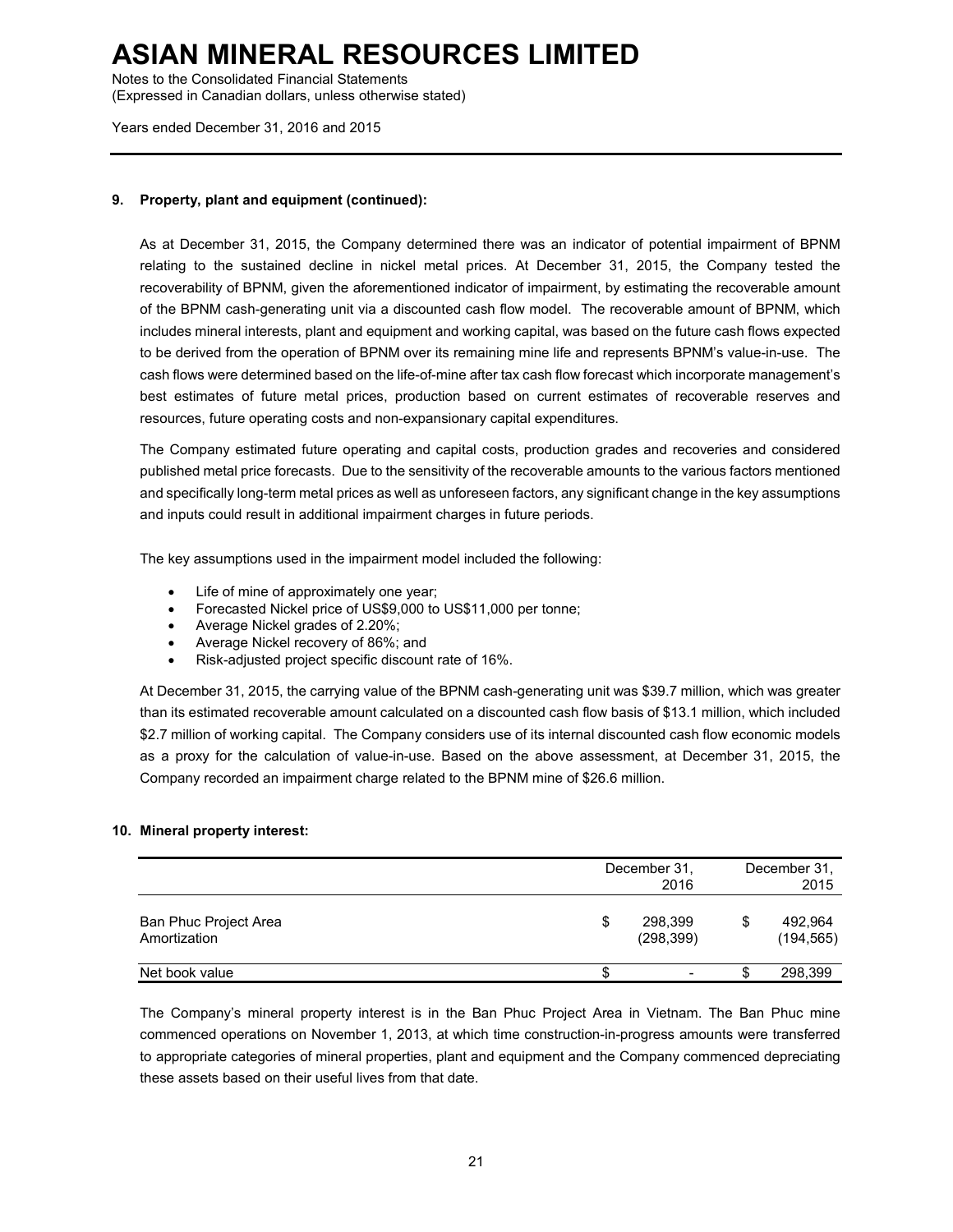Notes to the Consolidated Financial Statements

(Expressed in Canadian dollars, unless otherwise stated)

Years ended December 31, 2016 and 2015

### **11. Trade payables and accrued liabilities:**

|                                                      | December 31.<br>2016                      | December 31.<br>2015                     |
|------------------------------------------------------|-------------------------------------------|------------------------------------------|
| Trade payables<br>Taxes<br>Other accrued liabilities | 1,525,790<br>\$<br>4,979,990<br>1,259,276 | 6,132,995<br>S<br>7,316,720<br>1,562,672 |
|                                                      | 7,765,056                                 | 15,012,387<br>S                          |

Taxes include royalty tax, environmental protection fee (EPF), foreign contractor tax and payroll tax.

The Company accrues royalty and EPF taxes in accordance with the prescribed methodology of the tax authority whereby a multiplier of 7 is applied to volumes of concentrate sold in order to determine the quantity of ore mined, upon which the royalty and EPF taxes are based. The Company has determined that the prescribed methodology has resulted in higher estimates of ore mined used to calculate the royalty and EPF taxes compared with actual ore production. As a result, the Company estimates that the royalty and EPF taxes for the years ended December 31, 2016 and 2015 based on the prescribed methodology were higher by \$1.3 million and \$1.7 million respectively than if they had been accrued based on actual ore production. The Company is in negotiations with the tax authorities to have the royalty and EPF taxes reduced. The accrued royalties and EPF taxes as of December 31, 2016 are based on the prescribed methodology.

Other accrued liabilities include outstanding invoices for legal fees, directors' fees and other consultant fees.

### **12. Other current liabilities:**

Other current liabilities include the final installment of mining rights grant fees and installments of environment rehabilitation and afforestation which are due in 2017.

### **13. Provision for closure and rehabilitation:**

Based on the Environmental Impact Assessment ("EIA"), and Environment Resettlement and Rehabilitation Program ("ERRP"), as previously submitted to the authorities for the Ban Phuc project, the Ministry of Natural Resources and Environment ("MONRE") provides confirmation of the estimate for closure and rehabilitation. On this basis these consolidated financial statements reflect a provision for site closure and rehabilitation as at December 31, 2016 in the amount of \$436,549 (December 31, 2015 - \$444,219). As of December 31, 2016, the Company has deposited with MONRE \$336,843 (2015 - \$315,336) as an advance deposit for future closure and rehabilitation expenditures.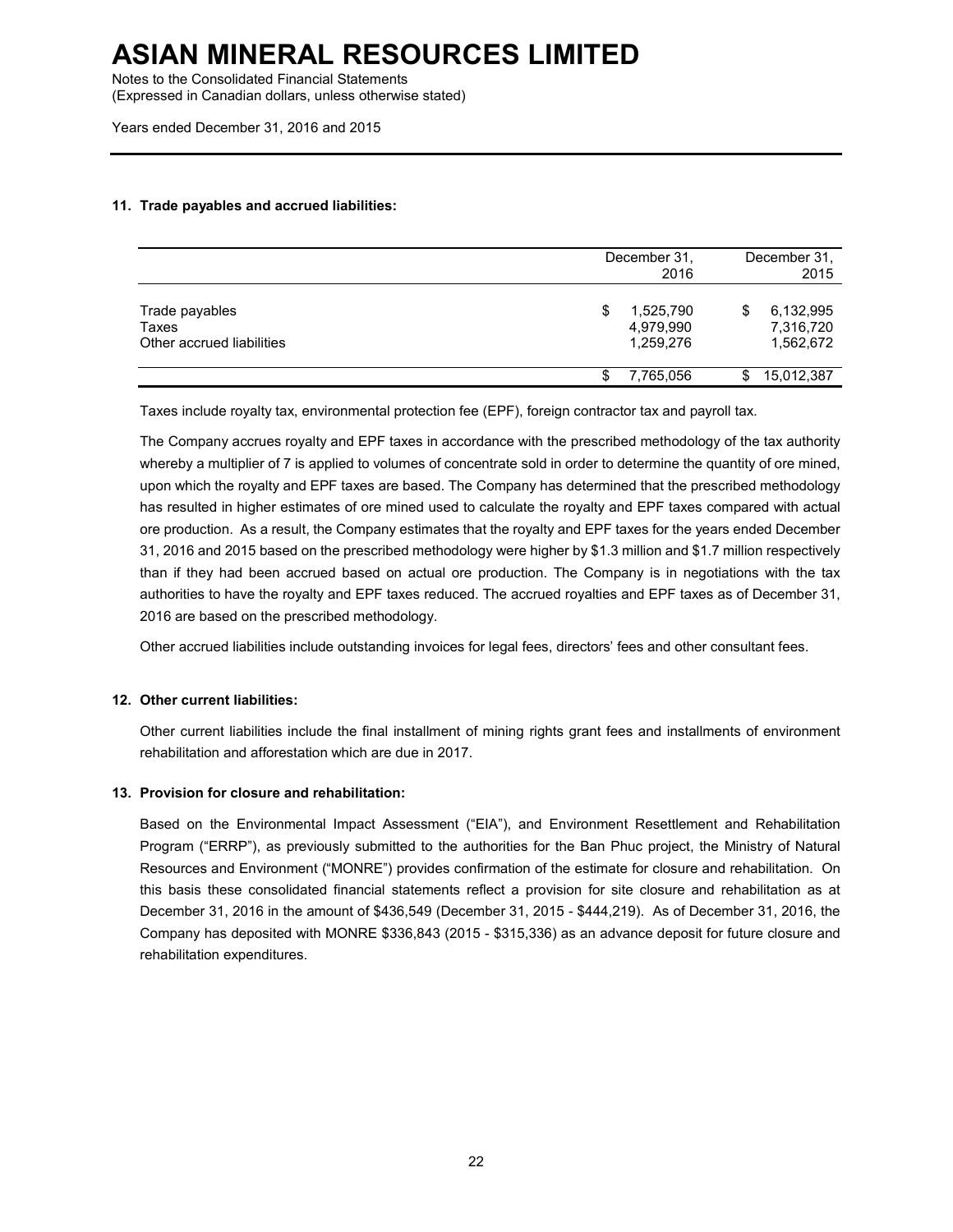Notes to the Consolidated Financial Statements

(Expressed in Canadian dollars, unless otherwise stated)

Years ended December 31, 2016 and 2015

### **14. Other non-current liabilities:**

|                                  | December 31,<br>2016                        | December 31,<br>2015       |  |
|----------------------------------|---------------------------------------------|----------------------------|--|
| Mining rights grant fee<br>Other | \$<br>$\overline{\phantom{a}}$<br>1,119,722 | 1,204,510<br>\$<br>251,095 |  |
|                                  | 1,119,722<br>S                              | 1,455,605                  |  |

The Company had recorded a Mining rights grant fee for the right to exploit minerals at Ban Phuc, based on reserve tonnes, as outlined in Mineral Law 2010, Decree 15 and 203 issued by the Vietnamese government and Decision 288 issued by MONRE.

On February 6, 2015, the Company received Decision No. 288/QD-BTNMT issued by the MONRE to amend the contents specified in the Mineral Mining License (the "Decision"). In the Decision, the mining rights grant fee was revised to \$2.9 million, which was payable in annual installments over the three years from 2015 to 2017.

Other non-current liabilities include statutory redundant allowances for currently retained national employees of Ban Phuc project and long-term liability to Coxama for initial capital of Vietnam Government contributed to BPNM project before it was set up. These statutory allowances will become payable should the Ban Phuc project be permanently closed.

#### **15. Share capital:**

(a) Authorized:

The Company's share capital consists of an unlimited number of common shares without par value.

(b) Issued and outstanding:

|                                                                                    | Number<br>of shares | Amount            |
|------------------------------------------------------------------------------------|---------------------|-------------------|
| Balance, January 1, 2015                                                           | 778.995.041         | \$128,236,565     |
| Issued during the year:<br>Shares issued in lieu of directors fees (note 15(c)(i)) | 550,000             | 27.500            |
| Balance, December 31, 2015                                                         | 779.545.041         | 128.264.065       |
| Issued during the year:<br>Shares issued in lieu of bonuses (note 15(c)(i))        | 9,375,800           | 468.790           |
| Balance, December 31, 2016                                                         | 788.920.841         | 128.732.855<br>S. |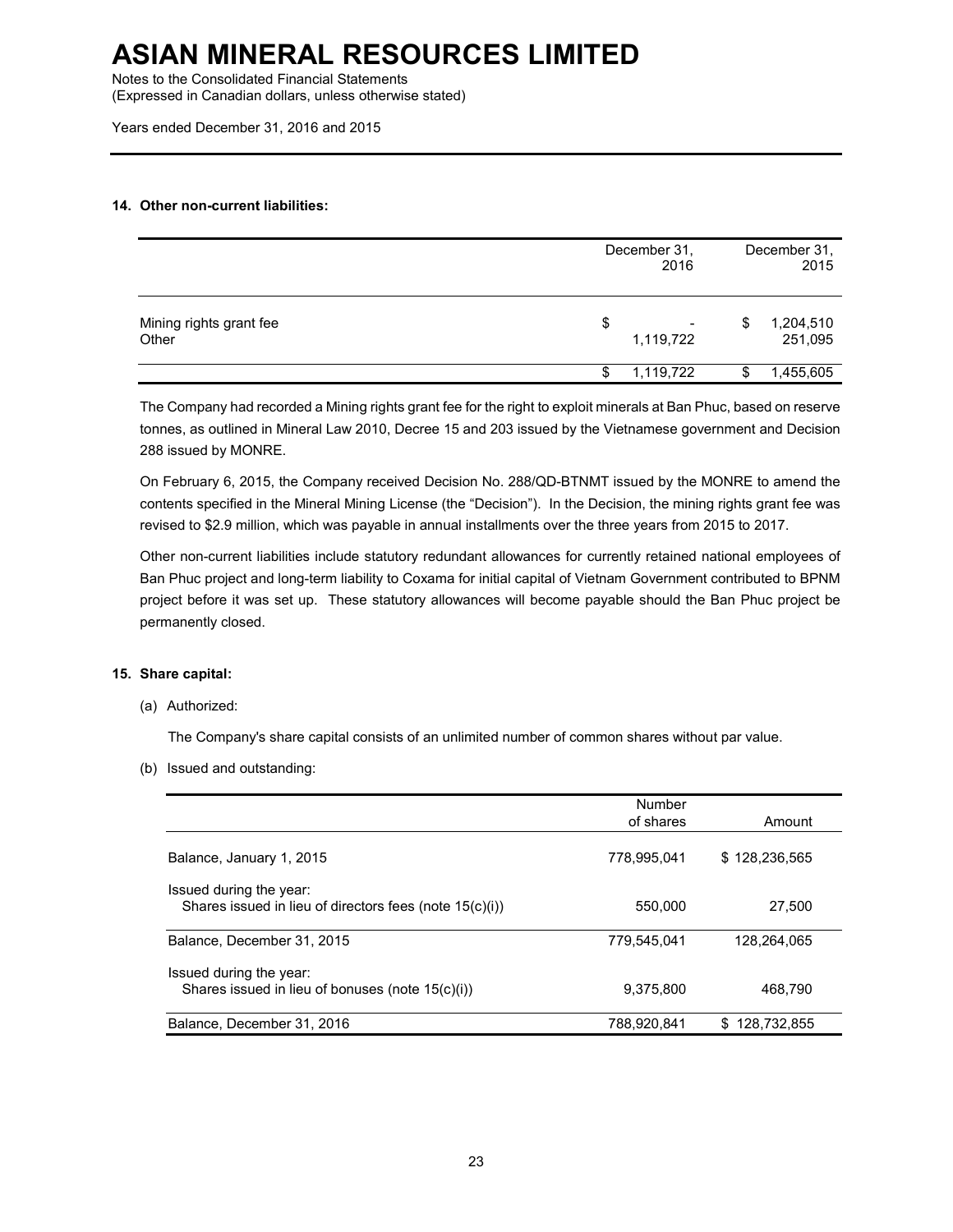Notes to the Consolidated Financial Statements

(Expressed in Canadian dollars, unless otherwise stated)

Years ended December 31, 2016 and 2015

#### **15. Share capital (continued):**

- (c) Share-based compensation:
	- (i) Common shares:

Shares were issued to certain senior management for payment of 2015 annual bonuses in lieu of cash. The Company issued 9,375,800 common shares in payment of \$468,790 bonus payable which had been accrued as of December 31, 2015.

In 2013, certain directors entered into compensation agreements to receive common shares of the Company in lieu of directors' fees. During the year ended December 31, 2015, under these agreements, 550,000 shares were issued for services rendered with a fair value of \$27,500. No shares were issued under these agreements in 2016.

(ii) Common share options:

The Company grants share purchase options pursuant to the policies of the TSX-Venture Exchange with respect to eligible persons, exercise price, maximum term, vesting, maximum options per person and termination of eligible person status. The purpose of the share purchase options is to retain and motivate management, staff, consultants and other qualified individuals by providing them with the opportunity, through share options, to acquire a proprietary interest in the Company and benefit from its growth.

The Company granted 7,000,000 share options under the share option plan on October 1, 2015. The options, which expire on October 1, 2020, are exercisable at \$0.05 per share. The options vested in equal tranches of 3,500,000 on October 2, 2015 and December 31, 2015. The fair value of options granted was estimated using the Black-Scholes Option Pricing model assuming a range of risk-free interest rates averaging 1.85% and a range of expected volatilities of between 50 -107%, an expected dividend rate of nil and an expected life of five years.

During the year ended December 31, 2015, vesting of share options to directors and employees was \$104,673 which was recorded as share-based compensation expense. There was no share-based compensation expense for the year ended December 31, 2016.

|                                         |            | Balance      |         |                          | Expired/                 | <b>Balance</b> |
|-----------------------------------------|------------|--------------|---------|--------------------------|--------------------------|----------------|
|                                         | Exercise   | December 31, |         |                          | cancelled/               | December 31,   |
| Expiry dates                            | prices (1) | 2015         | Granted | Exercised                | forfeited                | 2016           |
|                                         |            |              |         |                          |                          |                |
| July 17, 2017                           | \$0.10     | 4,007,517    |         |                          |                          | 4,007,517      |
| November 16, 2017                       | \$0.10     | 1.600.000    |         | -                        | (700,000)                | 900.000        |
| August 23, 2018                         | \$0.05     | 1,100,000    |         |                          | (700,000)                | 400.000        |
| October 23, 2018                        | \$0.05     | 2.713.308    |         |                          |                          | 2.713.308      |
| February 1, 2019                        | \$0.08     | 2,536,682    |         |                          |                          | 2,536,682      |
| August 22, 2019                         | \$0.05     | 2.000.000    |         |                          |                          | 2,000,000      |
| November 5, 2019                        | \$0.05     | 1,740,777    |         | $\overline{\phantom{0}}$ | $\overline{\phantom{a}}$ | 1,740,777      |
| October 2, 2020                         | \$0.05     | 7.000.000    |         | -                        | $\overline{\phantom{a}}$ | 7.000.000      |
|                                         |            |              |         |                          |                          |                |
|                                         |            | 22,698,284   |         |                          | (1,400,000)              | 21,298,284     |
|                                         |            |              |         |                          |                          |                |
| Weighted average exercise price         |            | \$0.07       |         |                          | \$0.08                   | \$0.07         |
|                                         |            |              |         |                          |                          |                |
| Weighted average remaining life (years) |            | 3.30         |         |                          |                          | 2.36           |

The continuity of outstanding share purchase options for the year ended December 31, 2016 is as follows: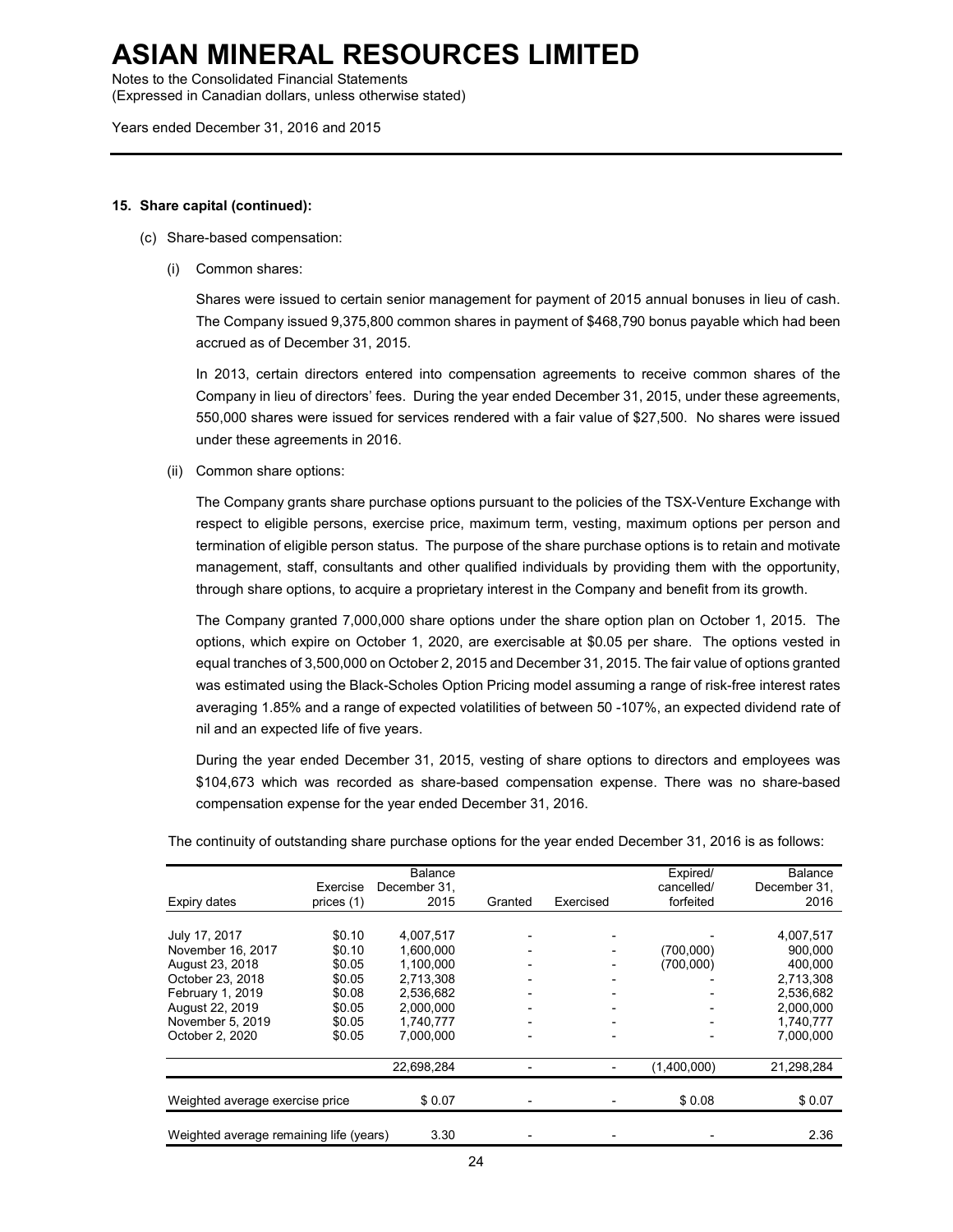Notes to the Consolidated Financial Statements

(Expressed in Canadian dollars, unless otherwise stated)

### **15. Share capital (continued):**

- (c) Share-based compensation (continued):
	- (ii) Common share options (continued):

The continuity of outstanding share purchase options for the year ended December 31, 2015 is as follows:

|                                         | Exercise   | <b>Balance</b><br>December 31, |           |           | Expired/<br>cancelled/ | Balance<br>December 31. |
|-----------------------------------------|------------|--------------------------------|-----------|-----------|------------------------|-------------------------|
| Expiry dates                            | prices (1) | 2014                           | Granted   | Exercised | forfeited              | 2015                    |
|                                         |            |                                |           |           |                        |                         |
| July 17, 2017                           | \$0.10     | 4,007,517                      |           |           |                        | 4,007,517               |
| November 16, 2017                       | \$0.10     | 2.400.000                      |           |           | (800,000)              | 1,600,000               |
| February 14, 2018                       | \$0.05     | 1.000.000                      |           |           | (1,000,000)            |                         |
| August 23, 2018                         | \$0.05     | 1.900.000                      |           |           | (800,000)              | 1,100,000               |
| October 23, 2018                        | \$0.05     | 2,713,308                      |           |           |                        | 2,713,308               |
| February 1, 2019                        | \$0.08     | 2.936.934                      | -         |           | (400, 252)             | 2.536.682               |
| August 22, 2019                         | \$0.05     | 2.000.000                      |           |           |                        | 2,000,000               |
| November 5, 2019                        | \$0.05     | 2,481,647                      |           |           | (740, 870)             | 1,740,777               |
| October 2, 2020                         | \$0.05     |                                | 7.000.000 |           |                        | 7,000,000               |
|                                         |            | 19.439.406                     | 7.000.000 |           | (3,741,122)            | 22,698,284              |
|                                         |            |                                |           |           |                        |                         |
| Weighted average exercise price         |            | \$0.07                         | \$0.05    |           | \$0.06                 | \$0.07                  |
|                                         |            |                                |           |           |                        |                         |
| Weighted average remaining life (years) |            | 3.64                           | 4.76      |           |                        | 3.30                    |

As at December 31, 2016, 21,298,284 share purchase options were exercisable (2015–22,698,284 options). These options have a weighted average exercise price of \$0.07 (2015 - \$0.07).

(d) Share purchase warrants:

The continuity of outstanding share purchase warrants for the year ended December 31, 2016 is as follows:

| Expiry dates                            | Exercise<br>prices | <b>Balance</b><br>December 31,<br>2015 | Granted | Exercised                | Expired<br>cancelled     | Balance<br>December 31.<br>2016 |
|-----------------------------------------|--------------------|----------------------------------------|---------|--------------------------|--------------------------|---------------------------------|
| May 25, 2017                            | \$0.10             | 54,166,667                             | ۰       | $\overline{\phantom{0}}$ |                          | 54,166,667                      |
| Weighted average exercise price         |                    | \$0.10                                 | ۰       | $\overline{\phantom{0}}$ | $\overline{\phantom{0}}$ | \$0.10                          |
| Weighted average remaining life (years) |                    | 1.40                                   | ۰       |                          |                          | 0.40                            |

The continuity of outstanding share purchase warrants for the year ended December 31, 2015 is as follows:

| Expiry dates                            | Exercise<br>prices | <b>Balance</b><br>December 31,<br>2014 | Granted                  | Exercised                | Expired<br>cancelled | Balance<br>December 31,<br>2015 |
|-----------------------------------------|--------------------|----------------------------------------|--------------------------|--------------------------|----------------------|---------------------------------|
|                                         |                    |                                        |                          |                          |                      |                                 |
| May 25, 2017                            | \$0.10             | 54,166,667                             | $\overline{\phantom{0}}$ |                          | -                    | 54,166,667                      |
| Weighted average exercise price         |                    | \$0.10                                 | $\overline{\phantom{0}}$ | $\overline{\phantom{0}}$ |                      | \$0.10                          |
| Weighted average remaining life (years) |                    | 2.40                                   |                          |                          |                      | 1.40                            |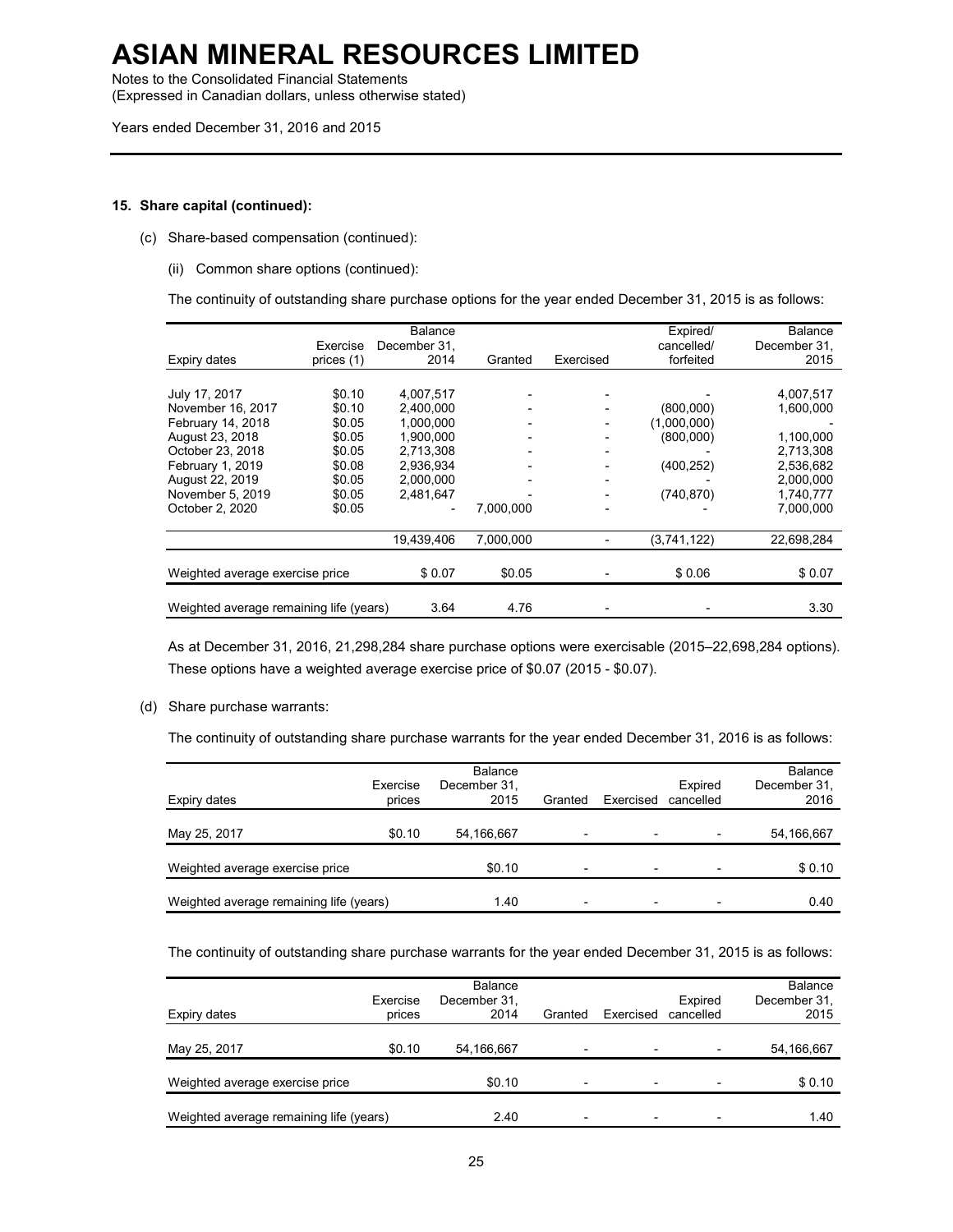Notes to the Consolidated Financial Statements

(Expressed in Canadian dollars, unless otherwise stated)

Years ended December 31, 2016 and 2015

### **15. Share capital (continued):**

(e) Earnings per share ("EPS"):

The earnings and weighted average number of outstanding shares used in the calculation of basic and diluted earnings per share are as follows:

|                                                                                         |             | December 31  |             | December 31     |  |
|-----------------------------------------------------------------------------------------|-------------|--------------|-------------|-----------------|--|
|                                                                                         |             | 2016         | 2015        |                 |  |
|                                                                                         |             |              |             |                 |  |
| Net loss used in the calculation of basic EPS                                           | S.          | (13,859,692) |             | \$ (47,207,779) |  |
| Weighted average number of outstanding shares for the<br>purpose of basic EPS           |             | 786,589,700  | 779,507,371 |                 |  |
| Shares to be issued for additional capital                                              |             |              |             |                 |  |
| Weighted average number of outstanding shares used in the<br>calculation of diluted EPS | 786,589,700 |              |             | 779,507,371     |  |
| Basic earnings (loss) per share                                                         | \$          | (0.02)       | \$          | (0.06)          |  |
| Diluted earnings (loss) per share                                                       | \$          | (0.02)       | \$          | (0.06)          |  |

# **16. Revenue:**

|                                        | 2016                      | 2015                               |
|----------------------------------------|---------------------------|------------------------------------|
| Nickel concentrate sales<br>Export tax | 48,294,006<br>(9.074.512) | 92,945,296<br>S.<br>(18, 192, 097) |
|                                        | 39,219,494                | 74,753,199<br>S.                   |

### **17. Production costs:**

|                                                              |   | 2016       |    | 2015       |
|--------------------------------------------------------------|---|------------|----|------------|
|                                                              |   |            |    |            |
| Mine production costs                                        | S | 13,657,075 | S. | 26,007,189 |
| Processing costs                                             |   | 3,884,108  |    | 6.444.974  |
| Maintenance, health, safety and environmental                |   | 3,544,009  |    | 5,449,913  |
| Changes in inventories of finished goods and work in process |   | 3,618,590  |    | 373.780    |
| Production costs                                             |   | 24,703,782 |    | 38,275,856 |
| Depreciation and amortization                                |   | 10.032.856 |    | 28,690,807 |
|                                                              | S | 34,736,638 | S  | 66,966,663 |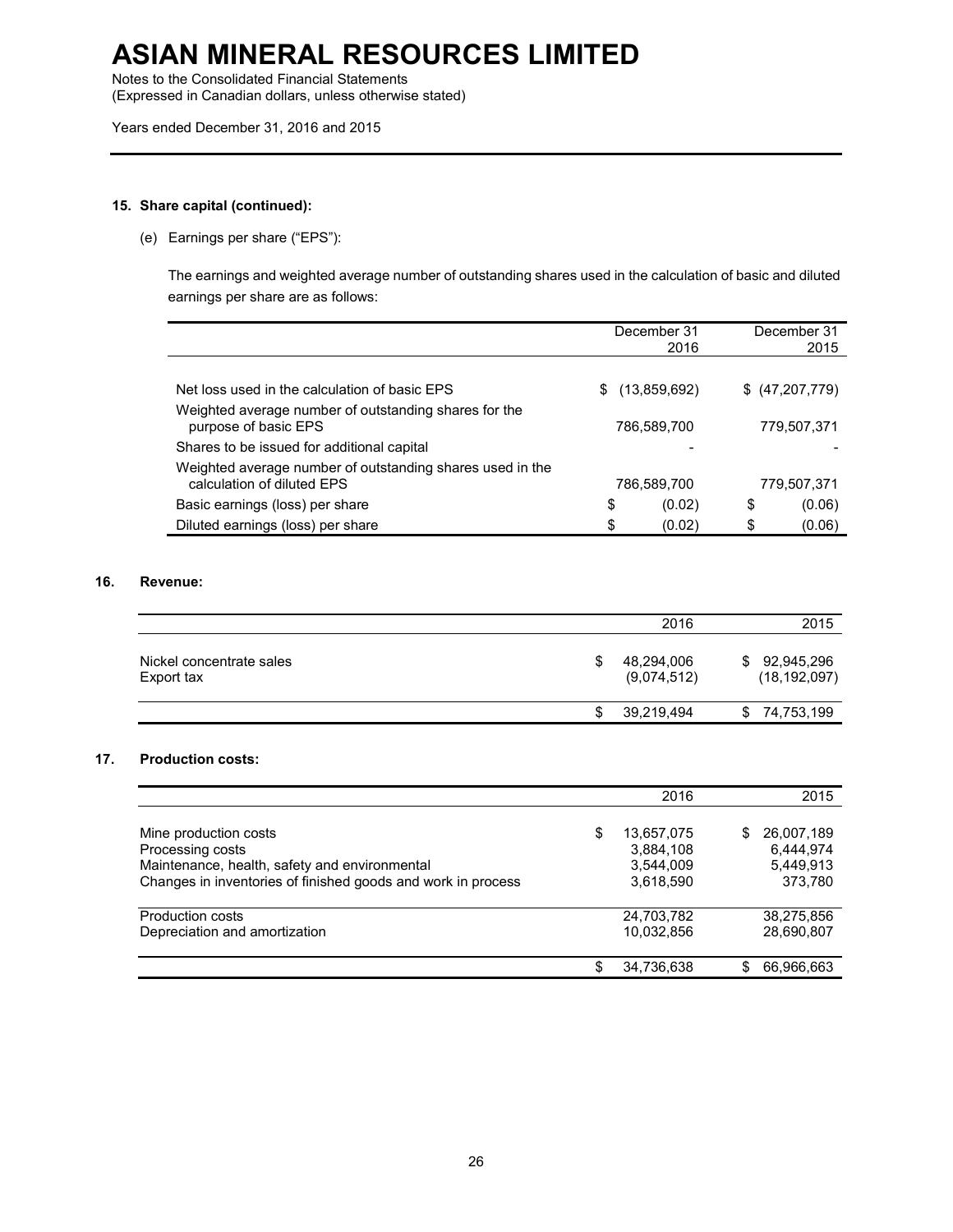Notes to the Consolidated Financial Statements

(Expressed in Canadian dollars, unless otherwise stated)

Years ended December 31, 2016 and 2015

### **18. General and administrative expenses:**

|                                                     | 2016            |   | 2015      |
|-----------------------------------------------------|-----------------|---|-----------|
| Salaries, wages and benefits                        | \$<br>2,121,331 | S | 3,451,633 |
| Taxes and fees                                      | 1,026,813       |   | 2,607,833 |
| Professional and regulatory                         | 2,330,628       |   | 903.219   |
| Insurance                                           | 285,561         |   | 647,865   |
| Travel                                              | 205,372         |   | 374,197   |
| Office, administrative and share-based compensation | 530,884         |   | 947.401   |
|                                                     | \$<br>6,500,589 | S | 8,932,148 |

### **19. Finance expense:**

|                                                                                                                    |   | 2016              |   | 2015                            |
|--------------------------------------------------------------------------------------------------------------------|---|-------------------|---|---------------------------------|
| Interest expense on bank term loan<br>Foreign contractor tax on interest expense<br>Other finance expense (income) | S | 202,305<br>84.316 | S | 891.411<br>137,369<br>(19, 528) |
|                                                                                                                    |   | 286,621           |   | 1,009,252                       |

## **20. Related party transactions:**

(a) Balances receivable and payable:

The amounts due to related parties and included in accounts payable, are non-interest bearing, unsecured and due on demand, and comprise the following:

|                                               |    | 2016    |     | 2015    |
|-----------------------------------------------|----|---------|-----|---------|
| Due to directors<br>Due to executive officers | S  | 398,765 | S   | 468,790 |
|                                               | S. | 398,765 | \$. | 468,790 |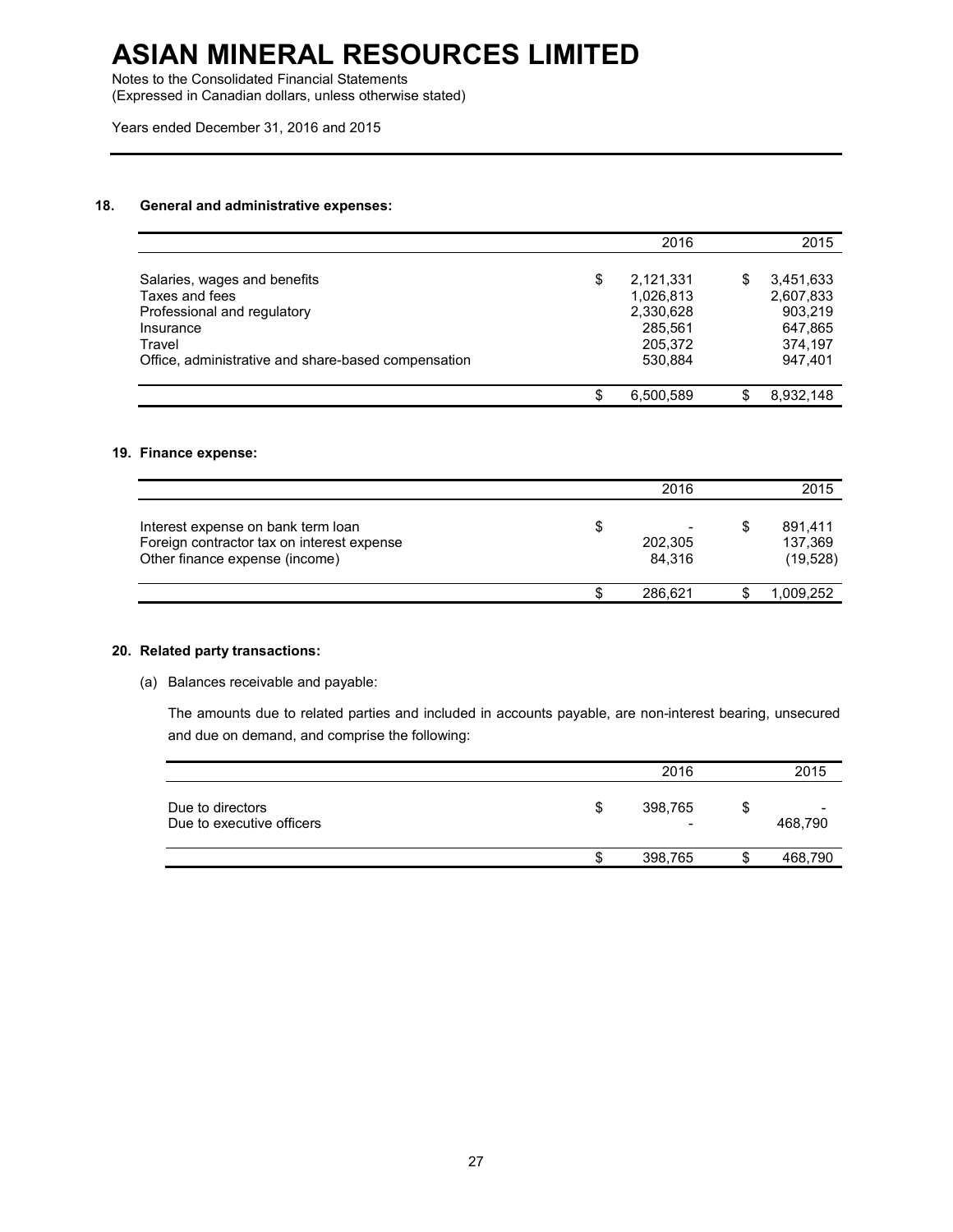Notes to the Consolidated Financial Statements

(Expressed in Canadian dollars, unless otherwise stated)

Years ended December 31, 2016 and 2015

### **21. Related party transactions (continued):**

(b) Key management personnel:

Key management personnel includes the salaries and consulting fees paid and accrued to the Company's senior officers and directors as follows:

|                                                                                                      | 2016                     | 2015                            |
|------------------------------------------------------------------------------------------------------|--------------------------|---------------------------------|
| Salary and consulting fees<br>Directors' fees<br>Share-based payments, directors and senior officers | \$<br>876.727<br>398,765 | 1,724,844<br>124.919<br>104.673 |
|                                                                                                      | 1.275.492                | .954.436                        |

Share-based payments comprise the grant of share options to directors and employees, and the issuance of common shares to certain directors, in lieu of cash payment for director fees.

(c) Pala Investments Limited:

During 2012, as a result of a series of equity transactions, Pala Investments Limited ("Pala") became a controlling shareholder of the Company.

On March 28, 2013, Pala purchased 158,845,081 common shares of the Company pursuant to the exercise of its basic subscription privilege in full under the Company's rights offering. In addition, Pala purchased 88,762,232 common shares of the Company pursuant to a standby commitment provided as part of the rights offering.

As a result of this transaction, Pala owns and controls, directly or indirectly,569,813,827 common shares of the Company and 54,166,667 share purchase warrants to purchase common shares of the Company (note 15(d)).

During the year ended December 31, 2016, the Company accrued \$0.6 million payable to Pala for advisory fees and traveling costs reimbursements. In 2015 the Company paid \$0.2 million in advisory fees and traveling costs reimbursements to Pala.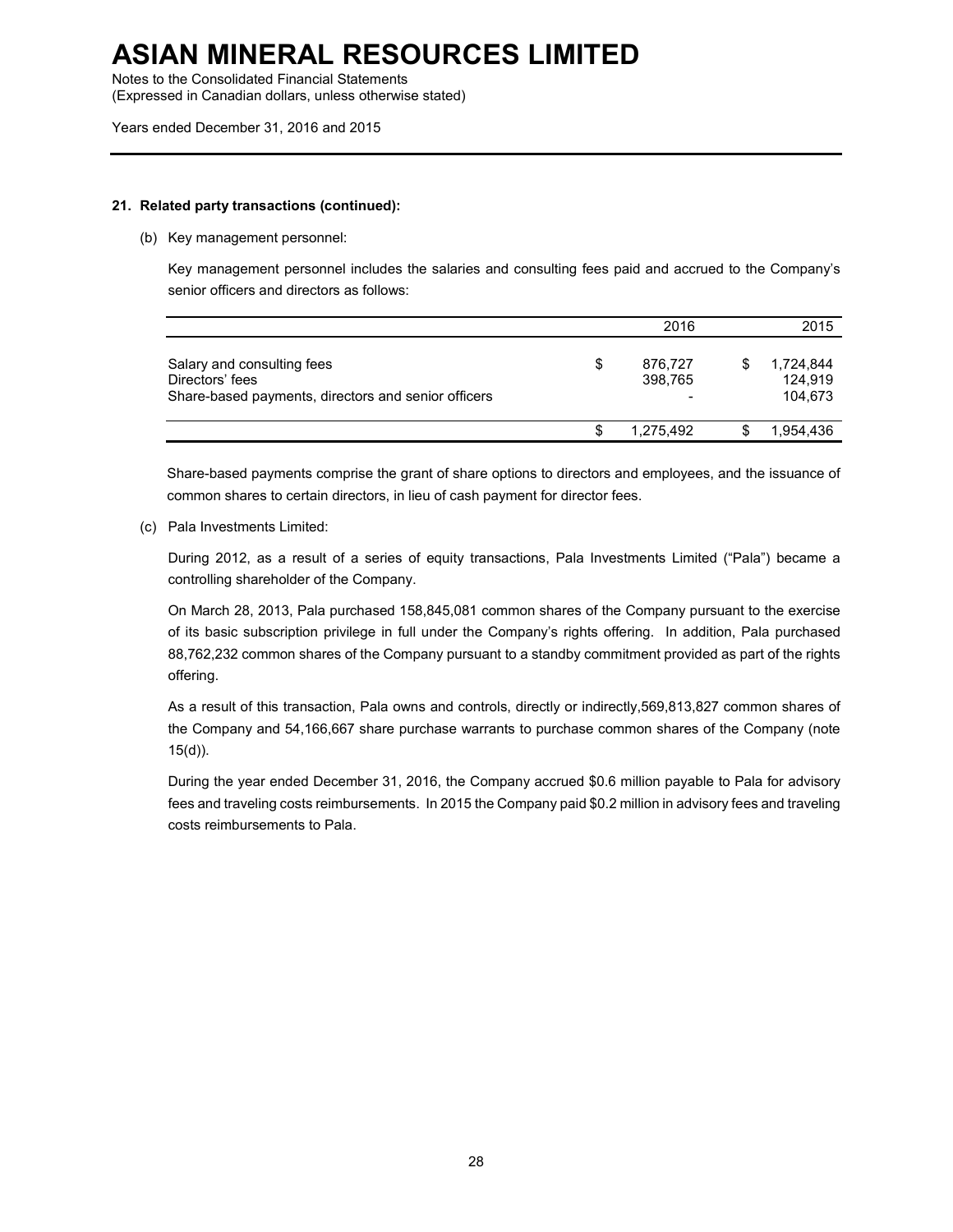Notes to the Consolidated Financial Statements

(Expressed in Canadian dollars, unless otherwise stated)

Years ended December 31, 2016 and 2015

### **21. Segment information:**

The Company conducts its business as a single reportable operating segment, being the exploration and development of mineral properties in Vietnam. Geographical information is as follows:

| December 31, 2016        | Canada        | Vietnam                | Other      | Total            |
|--------------------------|---------------|------------------------|------------|------------------|
|                          |               |                        |            |                  |
| Revenue                  | \$            | 39,219,494<br>\$<br>\$ |            | \$<br>39,219,494 |
| Interest income          | 3,902         | 130,793                |            | 134,695          |
| Net loss for the         |               |                        |            |                  |
| year                     | (2,094,622)   | (11, 460, 160)         | (304, 910) | (13,859,692)     |
| Non-current assets       |               | 41,296                 |            | 41,296           |
| <b>Total assets</b>      | 2,460,011     | 2,202,005              | 2,962,169  | 7,624,185        |
| December 31, 2015        | Canada        | Vietnam                | Other      | Total            |
| Revenue                  | \$            | \$<br>74,753,199<br>\$ |            | 74,753,199<br>\$ |
| Interest income          | 654           | 43,294                 |            | 43,948           |
| Net loss for the<br>year | (1, 186, 989) | (45,822,165)           | (198, 625) | (47, 207, 779)   |
|                          |               |                        |            |                  |
| Non-current assets       |               | 10,350,893             | 298,399    | 10,649,292       |

# **22. Supplemental cash flow information:**

|                                                                                                                                                                                                                                                                                        | 2016          |   | 2015                |
|----------------------------------------------------------------------------------------------------------------------------------------------------------------------------------------------------------------------------------------------------------------------------------------|---------------|---|---------------------|
| Supplemental information:<br>Interest received                                                                                                                                                                                                                                         | \$<br>134.695 | S | 45,862              |
| Non-cash operating, financing and investing transactions:<br>Transfer from construction-in-progress to PPE<br>Shares issued in lieu of cash in payment of directors fees<br>Shares issued in lieu of cash in payment of bonus<br>Movement from share-based payments reserve to deficit | 468.790       |   | 3,437,209<br>27.500 |
| for forfeited options                                                                                                                                                                                                                                                                  | 35.162        |   | 106.061             |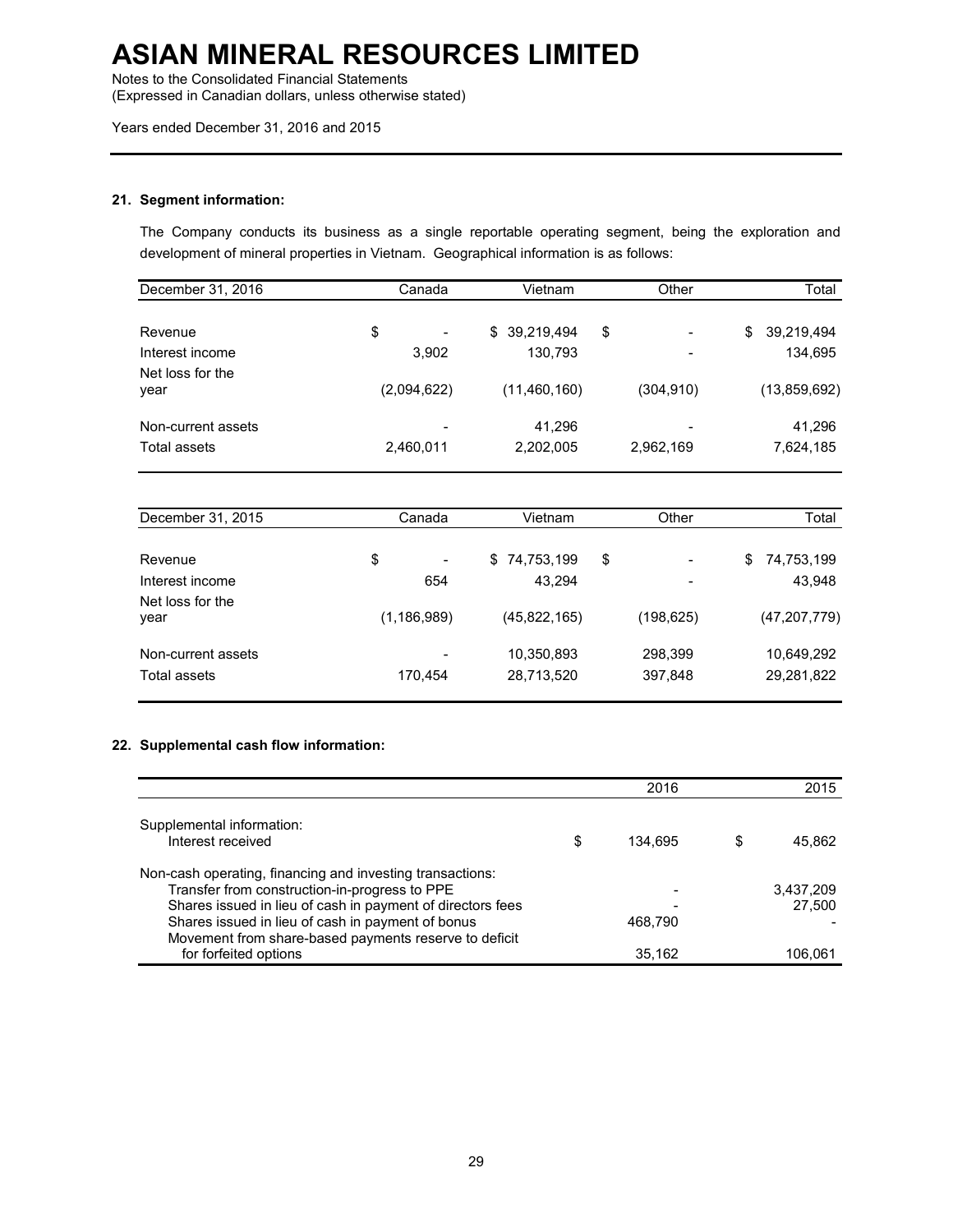Notes to the Consolidated Financial Statements

(Expressed in Canadian dollars, unless otherwise stated)

Years ended December 31, 2016 and 2015

### **23. Financial risk management:**

(a) Credit risk:

Credit risk is the risk of an unexpected loss if a customer or third party to a financial instrument fails to meet its contractual obligations. The Company is subject to credit risk on the cash balances at the bank, its shortterm guaranteed investment certificates and accounts receivable. The majority of the Company's cash balances are held with major Canadian banks and in the view of the Board are considered trustworthy. A portion of funds are held with the ANZ Vietnam Bank Limited which is a creditworthy international bank. The Company only deals with reputable financial institutions and regularly assesses international exposure and market risk. The Company has a small investment in Canadian based banking institutions, authorized under the Bank Act to accept deposits, which may be eligible for deposit insurance provided by the Canadian Deposit Insurance Corporation. As at December 31, 2016, the Company had trade receivables of \$0.6 million and other prepaid and receivables of \$1.3 million which are not considered past due. The Company's accounts receivables comprise receivables on the sale of nickel concentrate with all sales made to Jinchuan Group Limited and due to the nature of the customer, the Board does not consider there to be any significant credit risk for receipt of revenues, which are paid within 30 days and value added tax receivables refundable by the Vietnamese government within 12 months.

(b) Liquidity risk:

Liquidity risk is the risk that the Company will not be able to meet its financial obligations as they fall due. The Company has in place a planning and budgeting process to aid in determining the funds required to support normal operating requirements on an ongoing basis, including its capital development and exploration expenditures. As at December 31, 2016, the Company had cash and cash equivalents of \$5.5 million (December 31, 2015 - \$5.7 million) and accounts payable and accrued liabilities of \$7.8 million (December 31, 2015 - \$15.0 million).

(c) Market risk:

The Company's primary market risks include changes in foreign exchange and interest rates on financial instruments in other than Canadian dollars. At December 31, 2016, the Company had no hedging agreements in place with respect to metal prices or exchange rates.

(*i*) Currency risk:

The Company is exposed to the financial risks related to the fluctuation of foreign exchange rates. The Company has offices in Canada and Vietnam and holds cash in Canadian, United States, Vietnamese and Australian currencies in line with forecasted expenditures. A significant change in the currency exchange rates between the Canadian dollar relative to the US dollar, Vietnamese dong and Australian dollar could have an effect on the Company's results of operations, financial position or cash flows.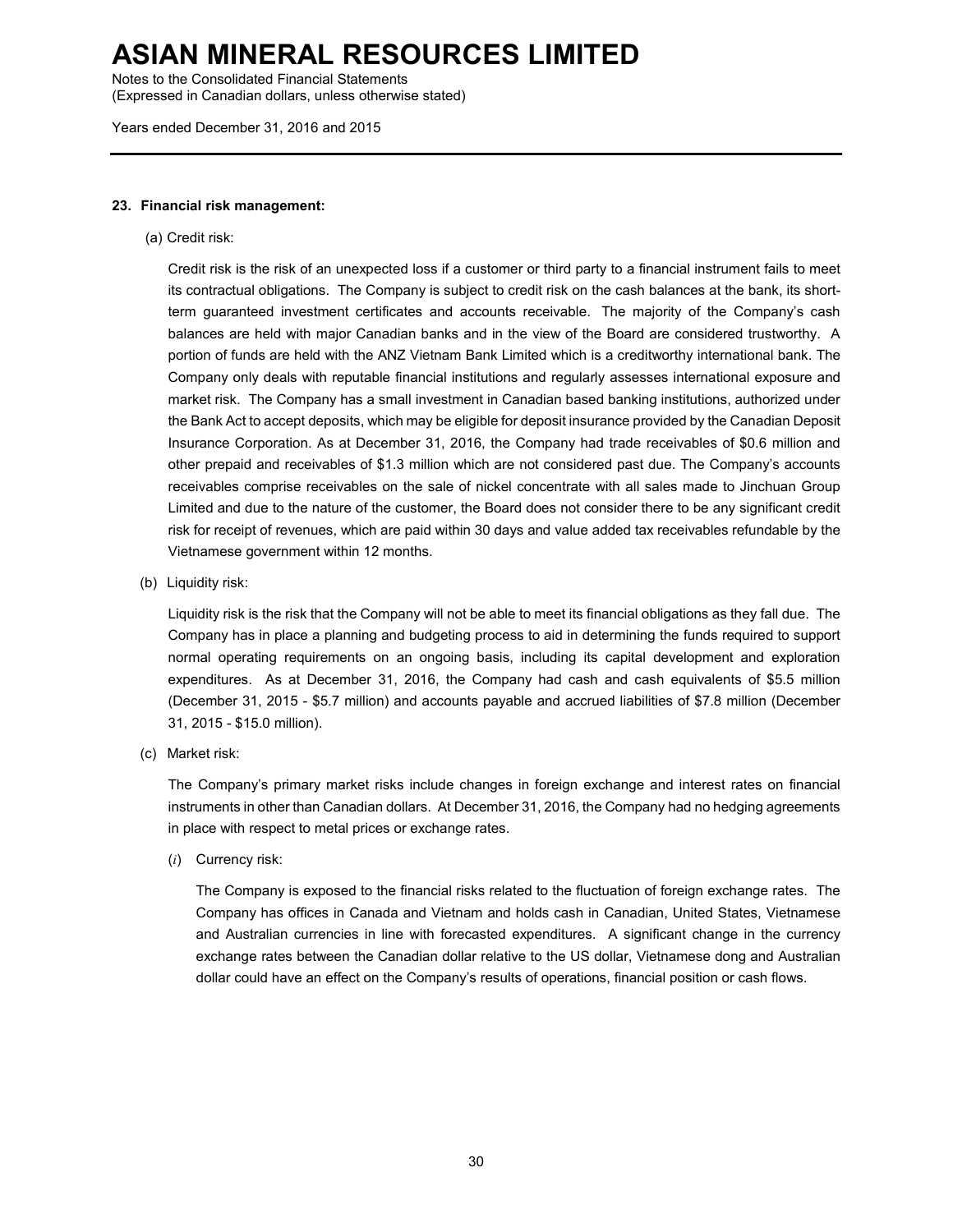Notes to the Consolidated Financial Statements

(Expressed in Canadian dollars, unless otherwise stated)

#### **23. Financial risk management (continued):**

- (c) Market risk (continued):
	- (*i*) Currency risk (continued):

At December 31, 2016, the Company is exposed to currency risk through the following assets and liabilities denominated in US dollars:

|                                                                                              |      | 2016                                  |      | 2015                                  |
|----------------------------------------------------------------------------------------------|------|---------------------------------------|------|---------------------------------------|
| Cash and cash equivalents<br>Accounts receivable<br>Accounts payable and accrued liabilities | US\$ | 4,026,702<br>1,876,380<br>(4,278,982) | US\$ | 4,084,307<br>3,082,585<br>(9,351,635) |
|                                                                                              | US\$ | 1.624.100                             | US\$ | (2, 184, 743)                         |
| Canadian dollar equivalent (year-end)                                                        | S    | 2,180,586                             | S    | (3.023.866)                           |

A 10% appreciation of the Canadian dollar against the US dollar at December 31, 201 would decrease net loss by \$218,059 for the year-ended December 31, 2016 (2015 – increase net income by \$302,387).

At December 31, 2016, the Company is exposed to currency risk through the following assets and liabilities denominated in Vietnamese Dong:

|                                                  |     | 2016        |            | 2015                          |
|--------------------------------------------------|-----|-------------|------------|-------------------------------|
| Cash and cash equivalents<br>Accounts receivable | VND | 757,120,070 | <b>VND</b> | 504,492,693<br>28,965,892,673 |
|                                                  | VND | 757,120,070 |            | VND 29,470,385,366            |
| Canadian dollar equivalent (year-end)            | \$  | 44.670      | S          | 1,827,167                     |

A 10% appreciation of the Canadian dollar against the Vietnamese Dong at December 31, 2016 would result in an increase to net loss of \$4,467 for the year-ended December 31, 2016 (2015 – increase net income by \$182,717).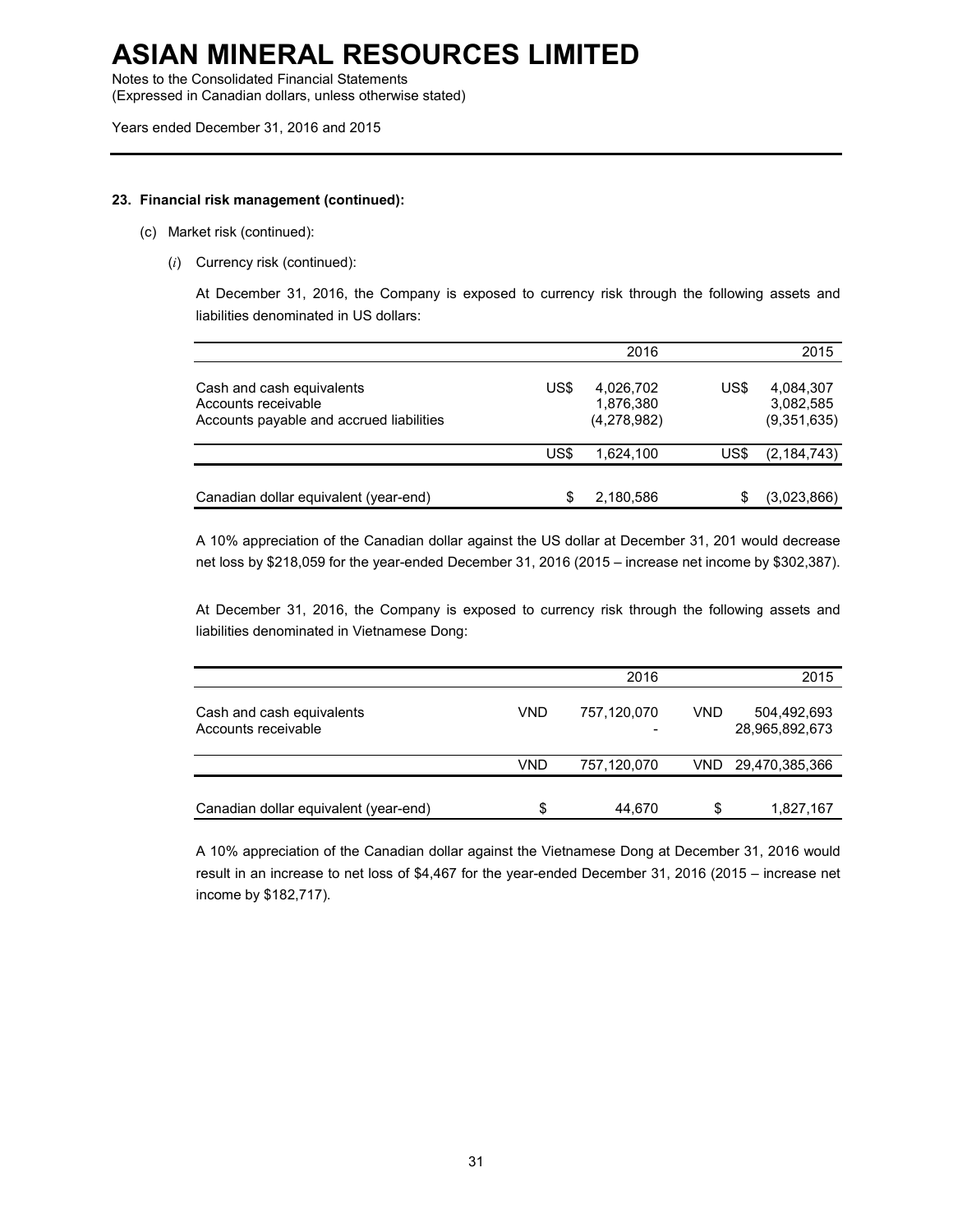Notes to the Consolidated Financial Statements

(Expressed in Canadian dollars, unless otherwise stated)

Years ended December 31, 2016 and 2015

### **23. Financial risk management (continued):**

- (c) Market risk (continued):
	- (*i*) Interest rate risk:

Interest rate risk is the risk that the fair value or future cash flows of a financial instrument will fluctuate because of changes in market interest rates.

The Company's cash and cash equivalents attract interest at floating rates and have maturities of 90 days or less. The interest is typical of Canadian banking rates, which are at present historically low; however, the Company's conservative investment strategy mitigates the risk of deterioration to capital invested. A change of 100 basis points in the interest rate would not be material to the consolidated financial statements.

(*ii*) Commodity price risk:

Nickel, copper and cobalt prices have historically fluctuated significantly and are affected by numerous factors outside of the Company's control, including, but not limited to, industrial and retail demand, central bank lending, forward sales by producers and speculators, levels of worldwide production, short-term changes in supply and demand due to speculative hedging activities and certain other factors. The Company has not engaged in any hedging activities to reduce its exposure to commodity price risk. Revenue from the sale of concentrates is based on prevailing market prices which is subject to adjustment upon final settlement. For each reporting period until final settlement, estimates of metal prices are used to record sales. At December 31, 2016, there are 316 tonnes of nickel, 107 tonnes of copper and 5 tonnes of cobalt which do not have a final settlement price and the estimated revenues have been recognized at current market prices.

(d) Financial assets and liabilities:

As at December 31, 2016, the carrying and fair values of our financial instruments by category are as follows:

|                                                                           | Loans and<br>receivables<br>\$ | Financial<br>liabilities<br>\$ | Carrying<br>value<br>\$ | Fair value<br>\$ | Less than<br>1 year<br>\$ | 1 to<br>3<br>years<br>\$ |
|---------------------------------------------------------------------------|--------------------------------|--------------------------------|-------------------------|------------------|---------------------------|--------------------------|
|                                                                           |                                |                                |                         |                  |                           |                          |
| <b>Financial assets</b>                                                   |                                |                                |                         |                  |                           |                          |
| Cash and cash equivalents                                                 | 5,457,346                      |                                | 5,457,346               | 5,457,346        | 5,457,346                 |                          |
| Accounts receivable and<br>prepaid expenses                               | 1,792,785                      |                                | 1,792,785               | 1,792,785        | 1,792,785                 |                          |
| Total financial assets                                                    | 7,250,131                      |                                | 7,250,131               | 7,250,131        | 7,250,131                 |                          |
| <b>Financial liabilities</b><br>Trade payables and<br>accrued liabilities |                                | 7,765,056                      | 7,765,056               | 7,765,056        | 7,765,056                 |                          |
| Total financial liabilities                                               |                                | 7,765,056                      | 7,765,056               | 7,765,056        | 7,765,056                 |                          |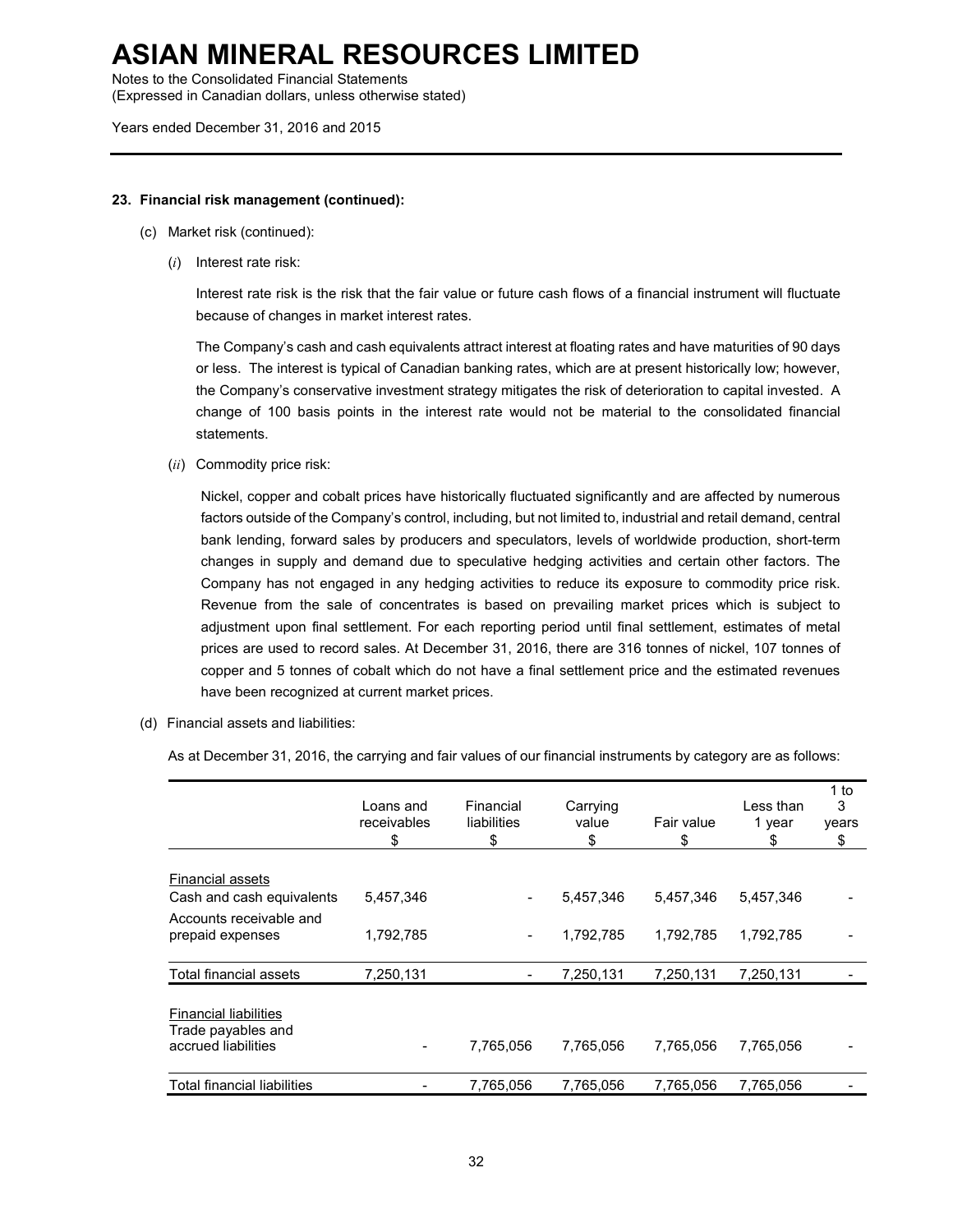Notes to the Consolidated Financial Statements

(Expressed in Canadian dollars, unless otherwise stated)

Years ended December 31, 2016 and 2015

### **23. Financial risk management (continued):**

(e) Fair value:

All financial instruments measured at fair value are categorized into one of three hierarchy levels, described below, for disclosure purposes. Each level is based on the transparency of the inputs used to measure the fair values of assets and liabilities:

- Level 1 Values based on unadjusted quoted prices in active markets that are accessible at the measurement date for identical assets and liabilities.
- Level 2 Values based on quoted prices in markets that are not active or model inputs that are observable either directly or indirectly for substantially the full contractual term of the asset or liability.

The Company determines the fair value of provisional sales and the embedded derivative related to its trade receivables based on the quoted forward commodity price obtained from the London Metals Exchange. The embedded derivative related to trade receivables is therefore classified as a Level 2 financial asset.

• Level 3 - Values based on prices or valuation techniques that require inputs that are both unobservable and significant to the overall fair value measurement.

The carrying values of cash and cash equivalents, accounts receivable and accounts payable and accrued liabilities approximate their respective fair values due to the short-term nature of these instruments.

The Company has no financial assets or liabilities included in Level 1 or 3 of the fair value hierarchy.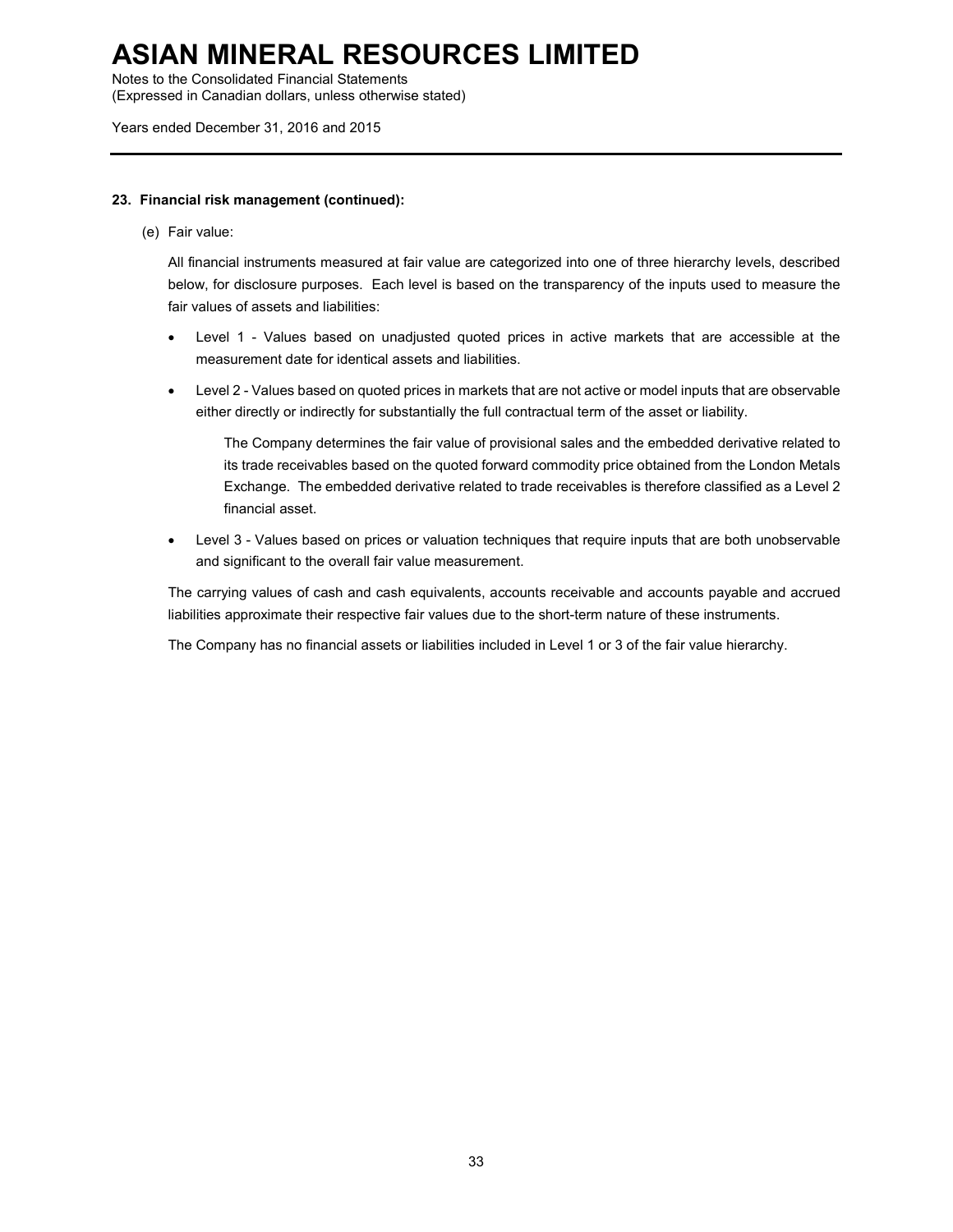Notes to the Consolidated Financial Statements

(Expressed in Canadian dollars, unless otherwise stated)

Years ended December 31, 2016 and 2015

### **24. Income tax:**

The Company's income tax recovery differs from the amounts computed by applying the Vietnam statutory rate of 20% (2015 – 22%) as follows:

|                                                            | 2016               | 2015                 |
|------------------------------------------------------------|--------------------|----------------------|
| Net loss for the year before income tax                    | \$<br>(13,859,692) | \$<br>(47, 207, 779) |
|                                                            |                    |                      |
| Expected tax recovery                                      | \$<br>2,771,938    | \$<br>10,385,711     |
| Difference in tax rates between jurisdictions              | 685,499            | 789,628              |
| Change in unrecognized deferred tax assets                 | (3,387,889)        | (10, 817, 918)       |
| Other                                                      | (69, 548)          | (274, 445)           |
| Change in future tax rate on opening temporary differences |                    | (82, 976)            |
| Deferred income tax recovery                               | \$                 | \$                   |
| Unrecognized deferred tax assets:                          |                    |                      |
| Deferred financing costs                                   | \$<br>32,743       | \$<br>103,062        |
| Mineral property interest and plant and equipment          | 11,224,828         | 11,044,406           |
| Provision for site closure and reclamation                 | 432,988            | 209,312              |
| Inventory                                                  | 341,419            |                      |
| Other                                                      | 359,195            | 24,870               |
| Net operating losses:                                      |                    |                      |
| Vietnam                                                    | 13,052,970         | 10,397,452           |
| Canada                                                     | 4,715,652          | 4,397,133            |
|                                                            | \$<br>30,159,795   | \$<br>26,176,235     |

As at December 31, 2016, the Company had tax losses of:

| Tax loss |              | Expire between |
|----------|--------------|----------------|
| Canada   | \$17,794,913 | 2017 and 2037  |
| Vietnam  | \$65,264,850 | 2017 and 2021  |

At December 31, 2016, the Company had deductible temporary differences other than tax losses of \$61,915,718 (2015 -\$56,766,162) for which deferred tax assets have not been recognized because it is not probable that future taxable profits will be available against which the Company can utilize the benefits.

There is no taxable temporary difference with respect to investments in subsidiaries that has not been recognized as at December 31, 2016.